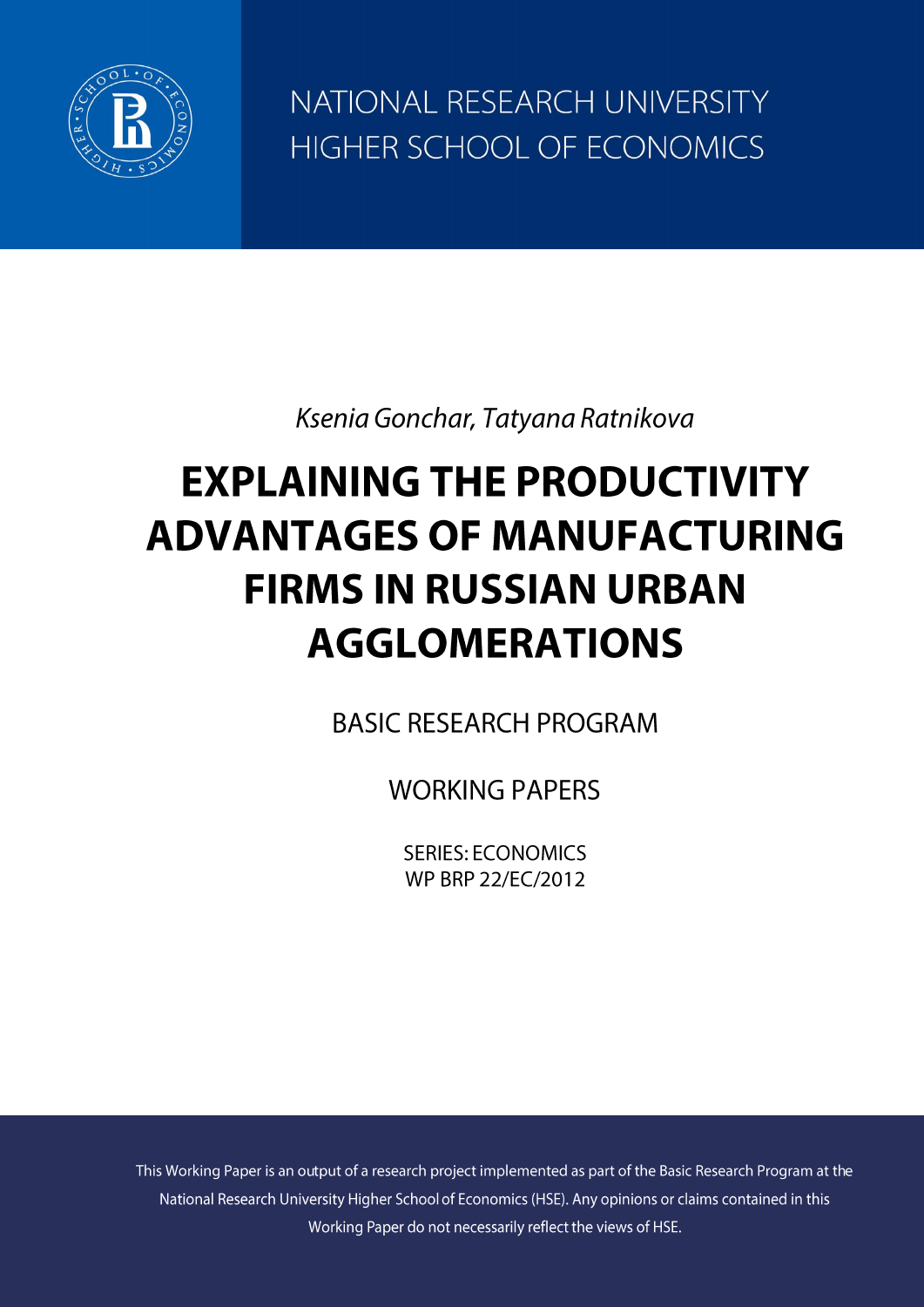# **EXPLAINING THE PRODUCTIVITY ADVANTAGES OF MANUFACTURING FIRMS IN RUSSIAN URBAN AGGLOMERATIONS<sup>3</sup>**

This paper empirically analyzes the agglomeration-related productivity premium at the enterprise level of the manufacturing industry in Russia. A settlement is counted as part of an urban agglomeration in two cases: that of a large, central city and that of a town located within 50 kilometers of the central city. Data obtained from a 2009 manufacturing enterprise survey are used, along with linked data on hosting regions and cities. We employ a multilevel model, which allows us to consider firm, urban and regional heterogeneity and test two possible explanations of the productivity advantages of firms in urban agglomerations – own-sector and all economic activity concentration in the city and the surrounding region. The results suggest that Russian plants in urban agglomerations enjoy 17-21% higher labor productivity. This gain arises as a result of urbanization and external scale economy – the agglomeration of firms belonging to different industries at both the urban and the regional levels of analysis. We also found that productivity gained from urban agglomeration is the highest in towns with populations of 100,000 to 250,000 people. Localization and clustering – the own-sector concentration of plants in the city – is not associated with higher labor productivity. The structure and size of the surrounding economy always matter: in contrast to urban clusters, regional own-industry clustering satisfactorily explains the productivity premium, suggesting that efficient clustering requires a scale economy larger than only a city. The region's trade openness almost doubles the productivity premium of a firm in an urban agglomeration. All of our results are robust to changes in estimation technique, sample structure and choice of spatial objects.

#### **JEL classification:** R10, R12, D24

1

**Key words:** productivity, city, urban, agglomeration

<sup>&</sup>lt;sup>1</sup> National Research University Higher School of Economics. Institute for Industrial and Market Studies, leading research fellow. E-mail:kgonchar@hse.ru

<sup>&</sup>lt;sup>2</sup> National Research University Higher School of Economics. Subdepartment of Mathematical Economics and Econometrics: Associate Professor. E-mail: taratnikova@yandex.ru

 $3$  This Working paper is an output of the research project implemented as part of the Basic research program at the National Research University Higher School of Economics (HSE). We thank participants of the 2012 XШ International Academic conference "On Economic and Social Development (Moscow) for helpful comments and suggestions. We are grateful to our discussants at the VШ International Conference "Multivariate Statistical Analysis and Econometrics" (Tsakhkadzor, Armenia). We thank Olga Uvarova for helping us with the data set.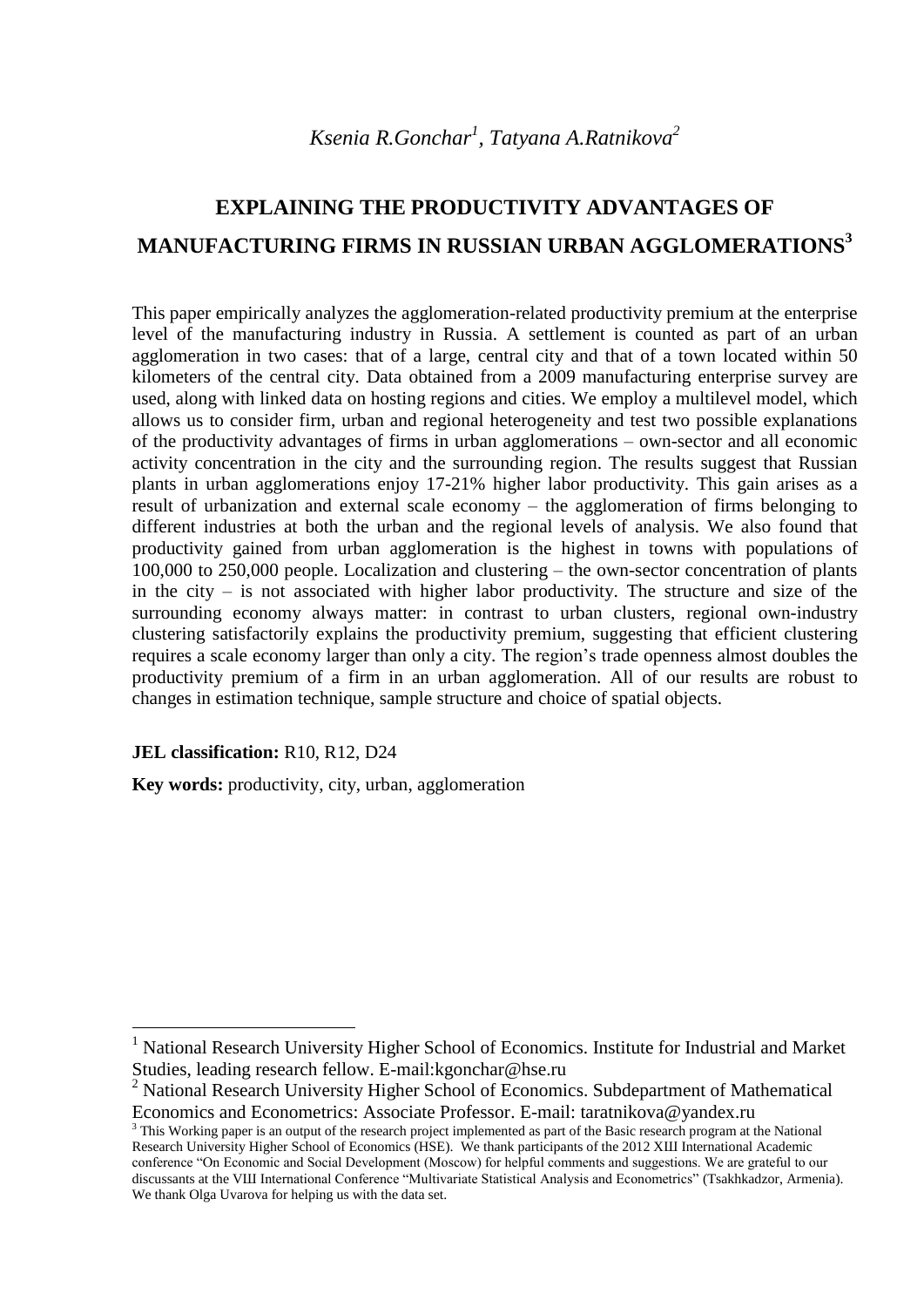#### **1. Introduction**

Geography may not be a decisive development factor in Russia, but ignoring it in the vast emerging economy would produce misleading results. The existing literature primarily discusses spatial barriers to economic development in Russia. Apart from the traditional issues of spatial heterogeneity, geographers point to weak regional integrity, a cold climate and an exceedingly low density of economic activity. Russia has few large cities with respect to its overall size, and these cities are scattered too far away from one another. Thus, even closely related intermediaries in the supply chain are much more spread out than enterprises in similar chains in smaller countries. As a result, enterprises are burdened by higher energy, transportation and weak infrastructure costs in remote regions, where, in addition, there are no developed market players to place orders for components or outsource non-core functions in a bid to streamline production.

Another important feature of modern industrial geography in Russia is the inefficient allocation of production factors that, for decades, has been driven by reasons other than economic ones [World Bank, 2011]. In other words, as enterprises are often located in the wrong places, producing the wrong products, they fail to obtain efficiency gains from favorable geographic location. Moreover, the advent of market incentives did not render the Russian geography more efficient than it was in Soviet times: beyond the large urban agglomerations, at times, the Russian space is degrading into a void characterized by economic and population reductions.

When examining a map of Russia, favorable geographic positions can be primarily found near the large cities where, as [Nefedova, 2008] aptly stated, even cows provide more milk than they do in the provinces, where the grass may be better but the cows feel worse. As. [Zubarevich, 2010], demonstrated, the growth occurring before the crisis (the global financial crisis of 2008) had an explicit geographic structure, characterized by concentration in the federal cities and their agglomerations and in in mega cities (with populations exceeding one million) and other regional centers, as well as in export-oriented company towns.

This study aims to measure and explain agglomeration effects for manufacturing firms in Russia using microdata. We draw upon an extensive theoretical and empirical literature, establishing a special productivity premium for firms within agglomerations. In this study, we aim to answer two primary questions: (1) does the Russian economy exhibit any signs of urban agglomeration effects on medium-sized and large manufacturing enterprises, given the previous non-economic incentives underlying their location decisions? (2) if such agglomeration effects exist, what characteristics of cities and regions explain them?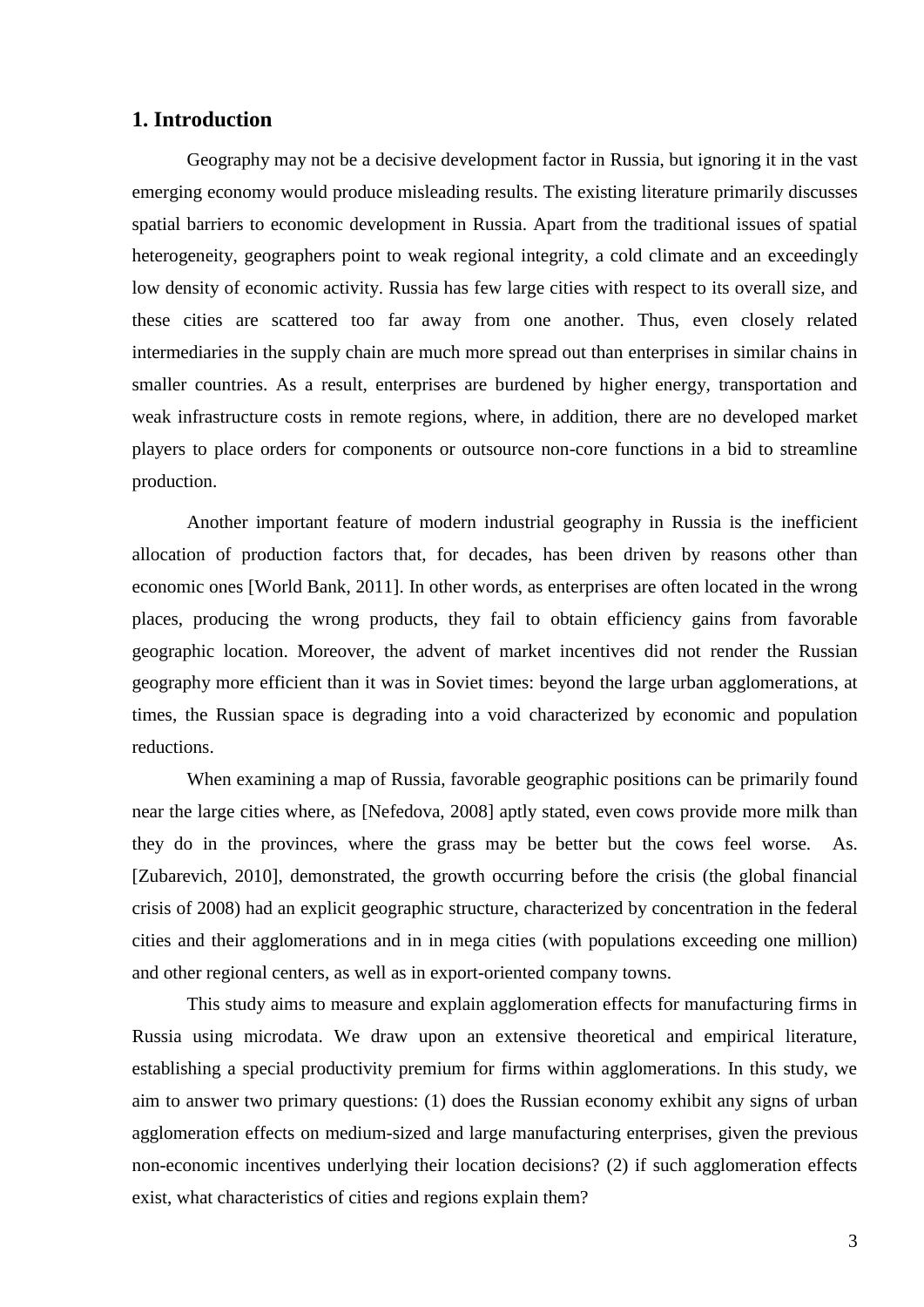### **2. Russia's general spatial structure and manufacturing geography: some stylized facts**

The empirical literature suggests that agglomeration effects in Eastern Europe and Central Asia are stronger than they are in OECD economies [Békés G., Harasztosi P., 2010]. As [Lappo, 2008], argues, in Russia, long distances and vast spaces predetermine a special role for urban agglomerations as institutional boosters of the economy in surrounding territories. Other authors warn that the agglomerations' capacity to serve and develop the country's vast territory may be highly exaggerated. Moreover, the literature demonstrates that the development of urban agglomerations may increase regional inequalities [Gardiner et al, 2011].

In this paper, we assume that Russia may serve as an interesting empirical setting for agglomeration studies. However, urban agglomerations' capacity to stimulate firm productivity and growth should be addressed with caution. Moreover, it is most likely that urban agglomerations' benefits are conditioned by the efficiency of the key factor and commodity markets and generate their own momentum, thus swinging the pendulum of location benefits and losses.

Arguments supporting agglomeration effects in Russia would first register that historically, Russian cities grew as agglomerations, which increases the likelihood that agglomeration forces affect modern enterprises. It should be noted that Russia is highly urbanized, with two thirds of the population residing in urban communities and over one fifth living in mega cities. Moreover, this share is growing, as these communities remain destinations for migrants, particularly in the Western part of the country. An expanding automotive fleet and the gradual development of the road network in the post-Soviet period have contributed to the intensity of labor commuting. Another argument supporting the existence of agglomeration economies is that manufacturing industries can be found in all regions of Russia except the Chukot Peninsula. Although globally, it is not typical for manufacturing to be sited within urban agglomerations, Russia presents a different picture. Indeed, Moscow and the Moscow Region enhanced their importance as manufacturing centers during the economic boom of the 2000s, when these regions came to contribute to almost a fourth of the total employment in electronics, over a fifth of employment in the food industry, 16% of employment in chemicals and 13% of employment in mechanical engineering [Rosstat, 2002, 2009]. In other words, no signs have been observed of changes in the structural specialization of manufacturing sites within larger cities or of a change from production functions to management functions.

Conversely, agglomeration skeptics also offer important opposing arguments. Thus, although the urbanization rate is admittedly high, with respect to its vast territory, there are still too few cities in Russia and even fewer neighboring cities. Half of Russia's population lives in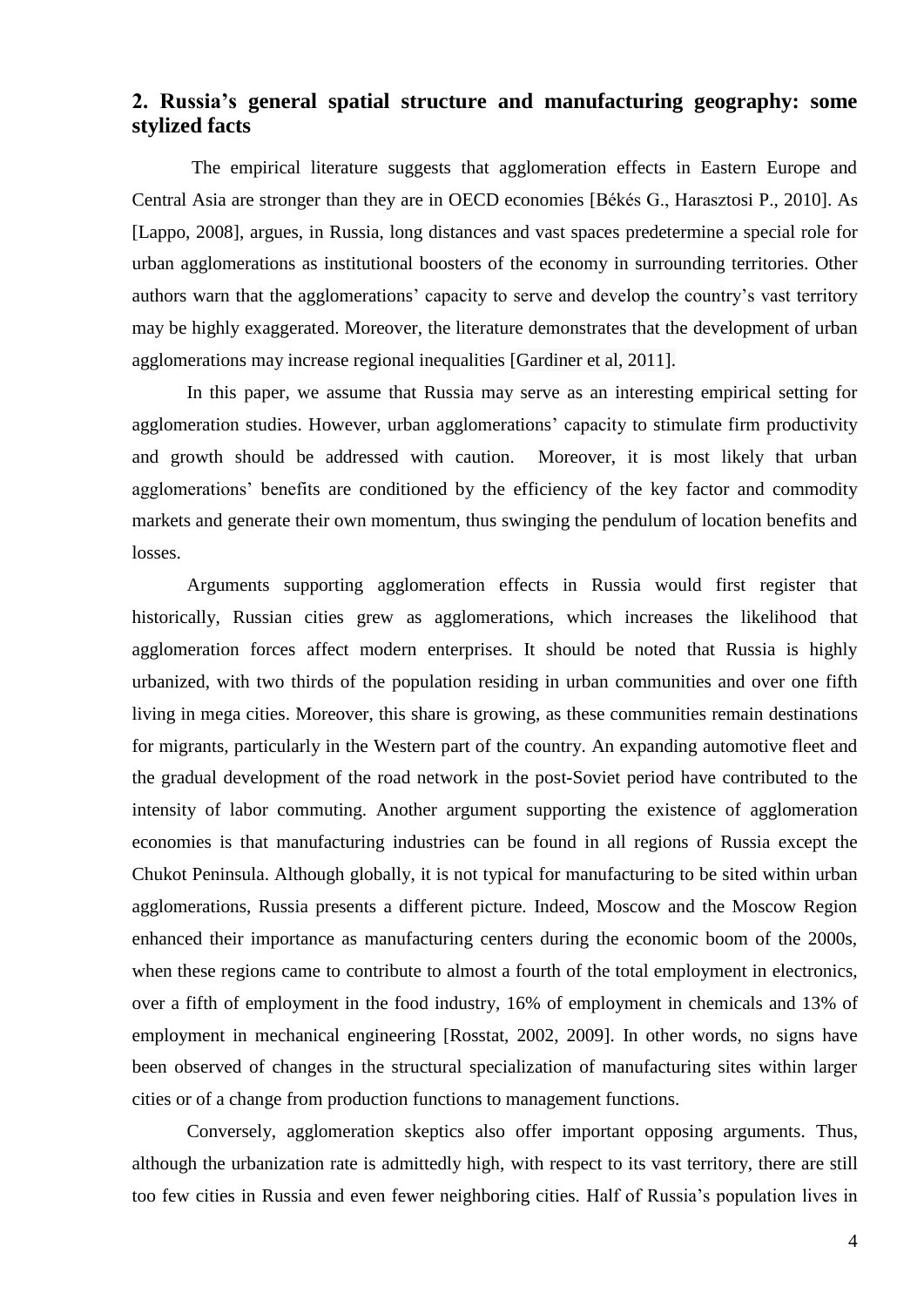rural and smaller towns – apparently, this is more than large cities can help to develop. The existing cities, even the largest ones, are not quite developed in terms of the basic urban functions of concentration and diversity. Some of them lack resources, and some have followed the growth of the local primary enterprise rather than growing in a natural way [Lappo and Polyan, 2007]. In fact, such towns have remained excessively large counties surrounding exceedingly large and often inefficient enterprises. Some regional capital cities are even too industrially specialized, lacking diversification. There are a few mature agglomerations, and they are largely located in European Russia, the Urals, along the Volga and along the Trans-Siberian Railway. According to [Trevish, 2009], at the same time, the remainder of the territory is a sprawling space experiencing a crisis of size (i.e., an imbalance between the demand and supply of the territory as a production factor).

Expectations of agglomeration economies remain indefinite because of the so-called death of distance effects [Cairncross, 1997]. These effects tend to speedily erode concentration advantages because of the restructuring of the economy and the spread of information and communication technologies. Moreover, [Neffke et al.,2011] disputes the existence of external economies of scale for mature manufacturing industries. The latter are highly heterogeneous: indeed, enterprises in the low-end value chain with high transportation costs will gravitate to resource sources and are likely to concentrate, whereas assembly enterprises and high-tech companies tend to opt for nearby product markets. [Black and Henderson, 2002], demonstrated that old manufacturing industries such as the textiles, food, metals, car-making and woodworking industries tend to be disproportionately located in small, specialized metropolitan areas. With regard to clustering with firms from other sectors, there is little evidence of these effects. Thus, using US manufacturing sector evidence, [Ellison et al, 2010] demonstrated that textile and apparel industries tend to cluster near one another, whereas enterprises producing railroad equipment and missiles/space vehicles do not.

Furthermore, agglomeration effects in Russia are not obvious because of the previously mentioned non-market location determinants present during the Soviet era. At that time, priority was given to defense and security considerations and to the national goals of economic space organization and frontier region development. Such cost-inefficient firm spatial allocation weakens the probability of agglomeration economies and depletes scarce investment, which continues to be wasted on economically hopeless communities. An enterprise located in a large permafrost city will hardly notice concentration, co-location and specialization advantages if its costs are predetermined by excessive transportation, energy and labor costs in the subsidized region.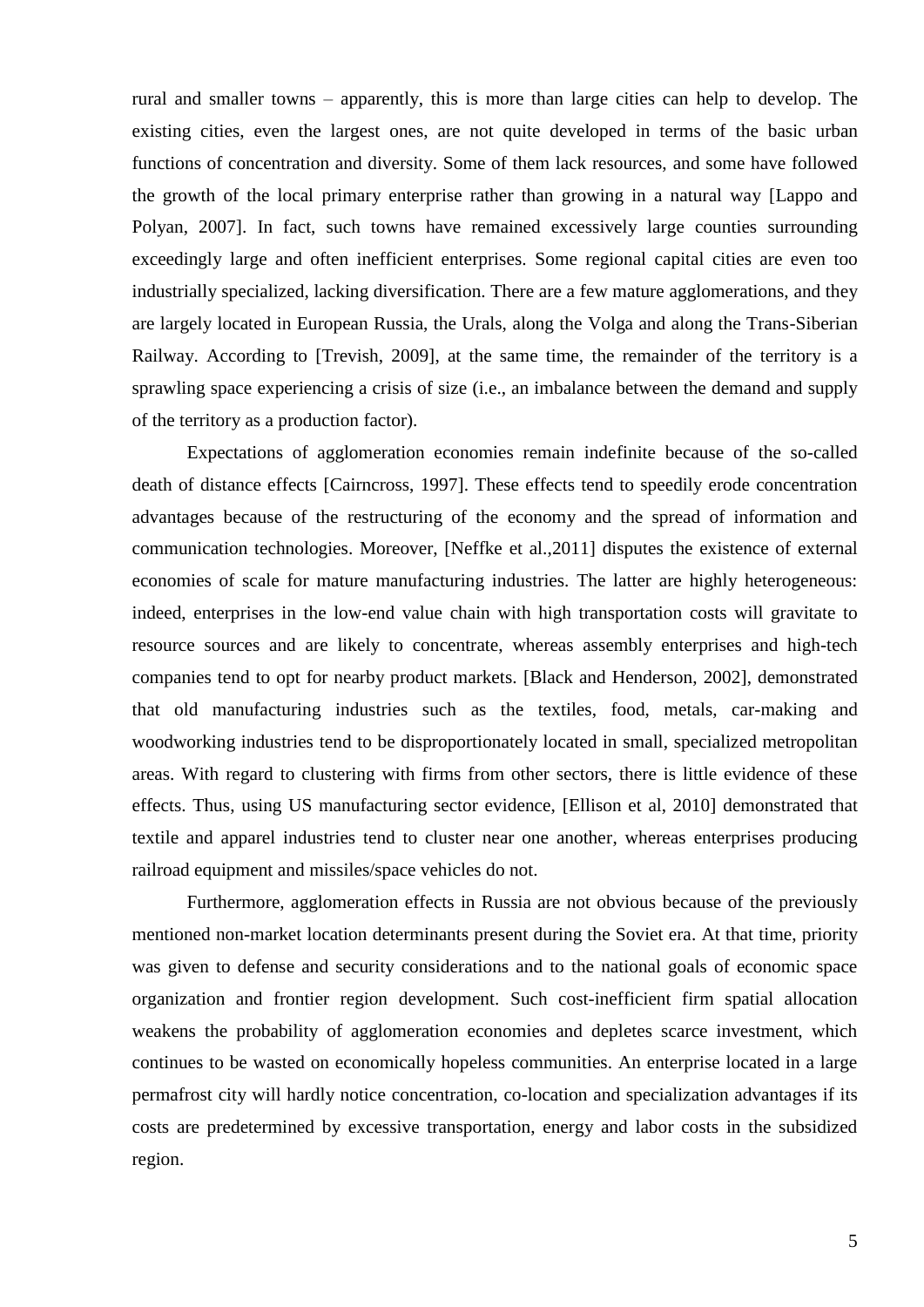A relatively low labor mobility in the country is still another important argument against the existence of strong agglomeration effects. In the post-Soviet period, people have developed a higher propensity to commute from the suburbs of large cities, but generally, numerous factors inhibiting labor mobility persist: registration requirements, a lack of affordable housing, a thin rental housing market, in-kind and regional entitlements tied to places of permanent residence, and the conflict between poverty and the high costs of relocation.

However, it should be noted that agglomeration forces affecting enterprises in provincial small towns demonstrate some dynamics, which suggests that agglomerations experience various life-cycle stages. For example, World Bank, 2007, demonstrated that proximity to Moscow and Saint Petersburg in the 1990s was as much of a disadvantage as an advantage for the surrounding provinces because the centers of these agglomerations exhausted the skill and investment resources of the neighboring towns. However, more recent trends in agglomeration forces worked in the opposite direction, with smaller provincial towns surrounding the two cities also being included in the economic boom of the metropolis. Overall, this study demonstrated that urban agglomeration (measured as the size of the largest city) emerged as the most significant predictor of regional economic growth.

#### **3. Literature overview**

Although early agglomeration studies appeared almost two hundred years ago, it was relatively recently that a theoretical framework for measuring the contributions of geographic concentration to economic growth was developed in the endogenous growth literature. These works predict increasing returns for factor accumulation, including increasing returns for the external scale economy, which originates from the spatial concentration of production [Romer, 1986]. Another evolutionary branch of agglomeration theories refers to the so-called "new economic geography" [Fujita, Krugman and Venables, 1999], which predicts that the geographic concentration of industry is a result of internal economies of scale, in combination with low transportation costs.

The empirical literature on agglomeration premium for the firms basically seeks to answer two questions: that asking whether agglomeration effects exist and that asking where they originate if they exist. Regarding the first question, authors note one effect observed in almost every country: higher productivity among firms in urban agglomerations than among their comparators in less dense economic environments. However, the authors would immediately raise doubts regarding the role of agglomeration in this effect for two reasons. First, enterprises may be more productive simply because they locate in places endowed with a favorable combination of production factors, which provides them with a cost advantage – the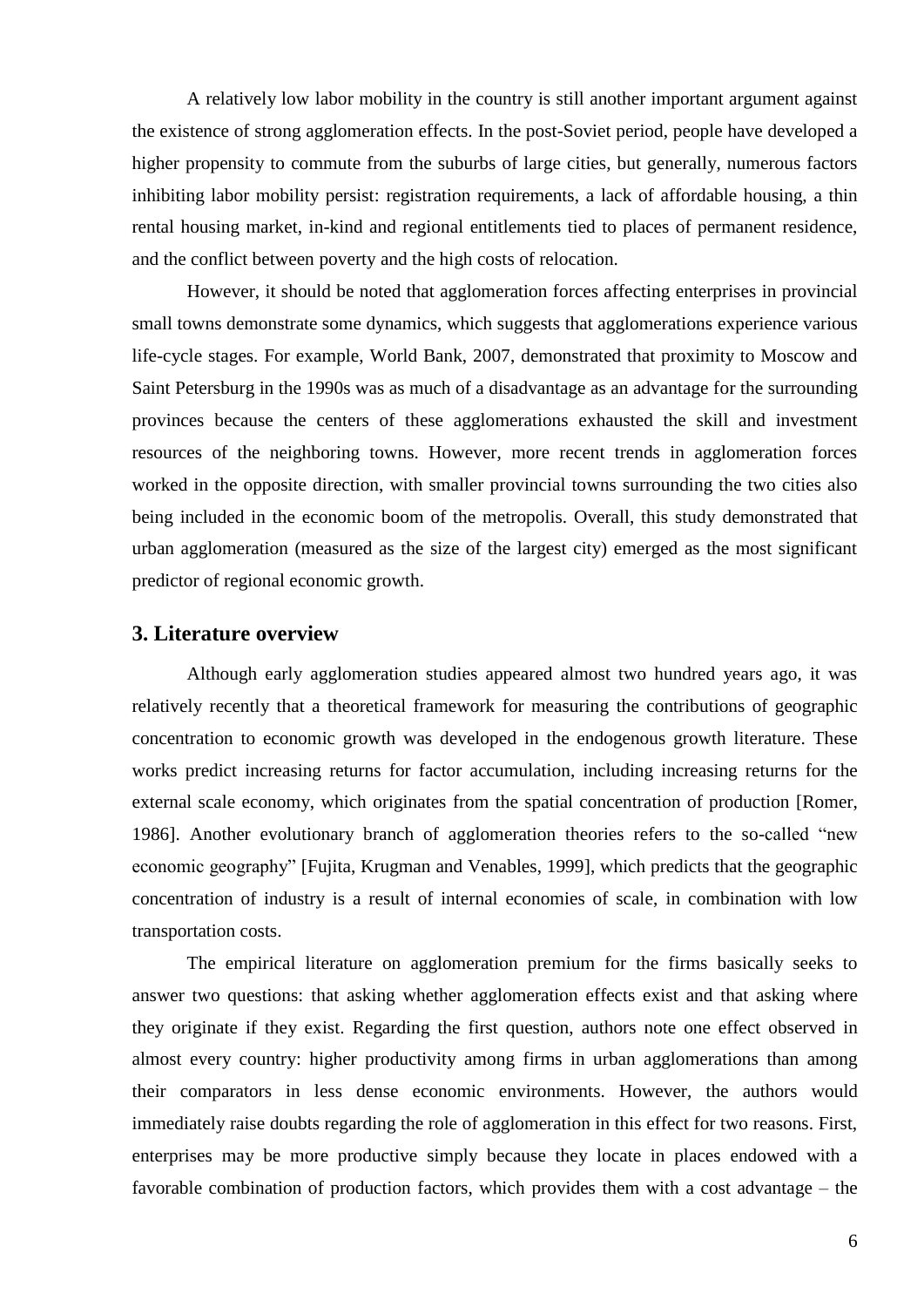so-called factor endowment phenomenon. [Ellison and Glaeser, 1999] find that at least half of the concentration in an industry is driven by natural advantages of the location rather than induced effects of concentration or specialization.

Second, it may be likely that agglomerations are targeted by more efficient producers for whom entry costs into markets characterized by higher salaries and high competition are lower than the benefits obtained from clustering and interaction with dense market agents; i.e., more productive enterprises self-select into agglomerations. Thus, [Venables, 2011], demonstrated that cities tend to be more productive, as the urban environment acts as a self-selection mechanism for high-skilled and high-paid worker selection of expensive cities, which in turn, improves labor demand and supply matches. As demonstrated by [Melitz and Ottaviano, 2008], another selfselection mechanism may be related to involvement in international trade. Larger markets will attract more firms, competition will become tougher, and weaker firms will be driven out. As a result, the average productivity of survivors will increase.

The recent empirical literature largely focuses on two key sources of agglomeration effects. The first source originates from localization effects, related to the geographical concentration of own-industry enterprises (specialization), therefore creating conditions for the formation of the above-mentioned "thick" factor market and specialized labor market. This mechanism is referred to as Marshall-Arrow-Romer (MAR) externalities in the literature, referring to a combination of Alfred Marshall's [Marshall, 1920] ideas and the more recent endogenous growth theory [Arrow 1962, Romer 1986]. This mechanism was described in great detail in a paper by [Glaeser et al.,1992], who demonstrated how industry concentration in a region creates conditions for knowledge spillovers between firms in an industry, be it codified or informal knowledge of new products, technologies and business models. In turn, specialization effects are a function of industry size, which should be sufficiently large to have a positive impact on firm performance.

Second, positive spillovers from agglomerations may result from a concentration of all economic activities — the co-location of enterprises belonging to different industries, known as urbanization or the diversification Jacobs externalities [Jacobs,1969]. She argued that the higher the volume and diversity of the division of labor, the higher the regional economy's capacity to generate new types of goods, services and businesses is.

Furthermore, agglomeration effects are difficult to trace because of their dynamic nature when advantages and disadvantages change as the territory and local businesses develop. Normally, agglomerations begin in a favorable factor market. First, the concentration of more or less related producers sharing resources will increase specialization and enhance returns on scale. In turn, increasing returns on factors will increase the diversity of firms attracted to the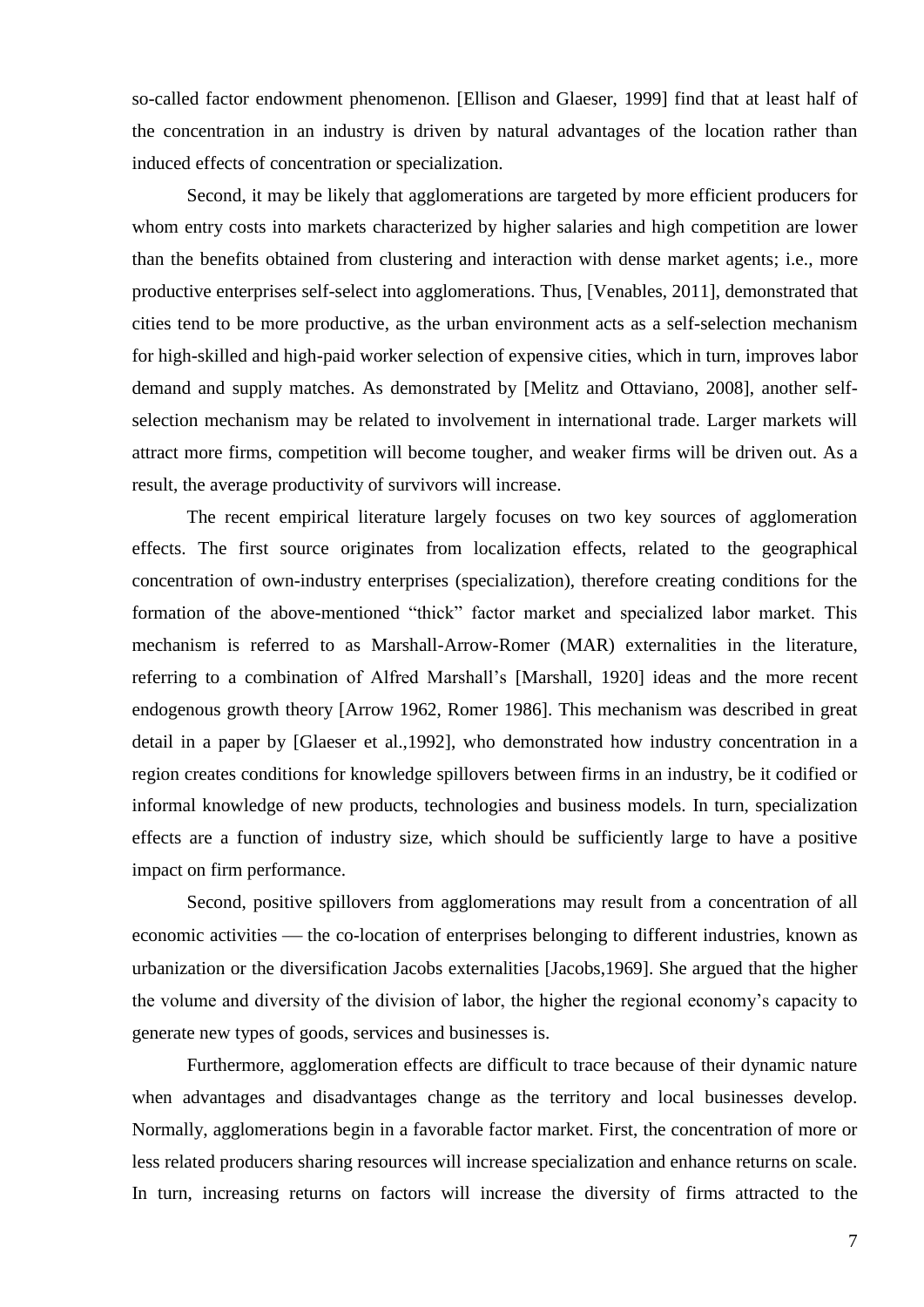agglomeration and the concentration of labor. As they migrate into the agglomeration, the latter will contribute not only their capacity to produce their own goods and services but also a capacity to generate demand for the goods and services produced by others. Therefore, new markets emerge near the enterprises, which initially targeted only specific local factors. Thus, the site develops its advantages using higher scale economies in terms of both production and consumption supported by a higher division of labor [Mills, 1967; Dixit, 1973].

As new entrants seek to utilize the new and the old advantages of the location, they are guided not so much by input costs as by demand and transportation cost savings [Glaeser, 1998; Krugman, 1991]. In this context, a special role is given to thick labor markets in which both hiring and firing of specialized labor is possible and a better balance between supply and demand, i.e., better matching of employers and employees, is possible. Moreover, if workers enhance their skills, the firms that expect to employ these workers would want to invest more in new equipment [Acemoglu, 1996]. Workers with a higher number of potential employers would be in a stronger bargaining position and would be more willing to develop their human capital [Rotemberg and Saloner, 1991]. Moreover, large urban areas are better suited to endurance in the face of industry restructuring, as redundant workers will find it easier to obtain jobs in other sectors currently at a different life-cycle stage.

Firms in urban agglomerations will be more likely to outsource their non-core functions, thus increasing their efficiency and vertical disintegration [Scott 1988; Storper 1989]. A diverse urban environment is conducive to creativity, education and knowledge generation because of the enhanced intensity of interaction between people in such an environment [Audretsch & Feldman, 1996, Saxenian, 1994].

With regard to labor markets in agglomerations, it is also important to note that as they look for a place to live and work, highly skilled workers would consider not only wages but also incremental benefits, including public goods, which are more numerous and better in urban agglomerations – schools, high quality goods and services, retraining and human capital development facilities, etc. These benefits are incremental values offered in urban environments, with their special diversity of supply.

[Duranton and Puga,2004] summarize the above sources of agglomeration economies in terms of the following three groups of mechanisms: (1) the sharing of production factors and risks, including advantages arising as a result of a wider diversity of suppliers of raw materials and components, supported by a higher number of end producers; (2) higher quality and probability with regard to matching between factor demand and supply ; (3) the intensification of learning in a highly interactive environment of knowledge exchange.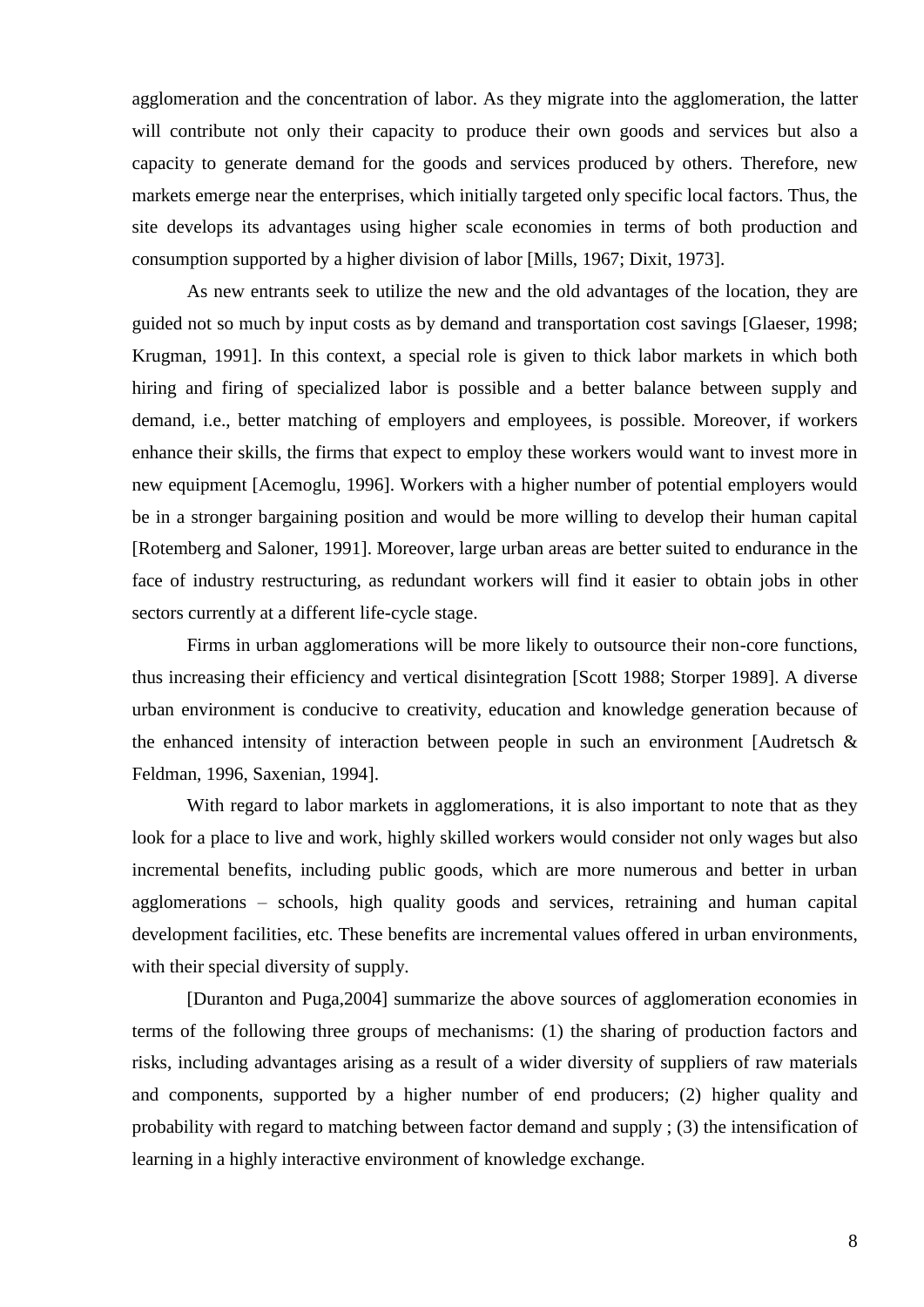The latest reviews of the empirical literature on our subject are quite unanimous in summarizing quantitative estimates of MAR and Jacobs spillovers. Thus, [Rosental and Strange, 2004], report that productivity may increase by 3-8 percent as a result of larger city or sector sizes. Using a meta analysis of empirical works on agglomeration, [De Groot et al, 2008], demonstrate that irrespective of estimation methods and data, there is convincing evidence of the positive effects of diversification and the less apparent effects of specialization and controversial findings regarding competition effects. [Beaudry, C. and Schiffauerova, A., 2009], calculated that 70 percent of the 67 papers on the subject contain evidence supporting specialization effects and that 75 percent contain evidence in support of diversification effects, with results varying in accordance with the analyzed industry, the time of observation, the country and the dependent variable. The same authors demonstrate that negative spillovers from agglomerations in empirical works are more frequently related to specialization and practically never related to diversification.

We are particularly interested in the recent analysis of agglomeration effects using firmlevel microdata across countries. It is noteworthy that any straightforward comparisons between quantitative estimations of agglomeration returns with regard to productivity in different countries would not be quite accurate because authors utilize different definitions of agglomerations, employ different analytical methods and objects of analysis, may or may not control for sectoral and time effects in addition to spatial effects, and utilize different measures of productivity.

One notable paper in this line of research is a study by [Rigby and Essletzbichler, 2002], in which the authors explain firm-level differences in labor productivity in US metropolitan areas using aggregated 4-digit and 2-digit microdata. They find that economic density, labor market structure and technological exchange intensity have positive effects on value-added productivity.

Using data from the enterprise register covering three US machine-building industries and four high technology sectors, Henderson, 2003, discovered that industry specialization has a strong positive effect on factor productivity in high-tech sectors (but not in machine and equipment sectors). He has also demonstrated that one-enterprise firms are more sensitive to external scale economies than conglomerates. No signs of urban diversification influence on productivity have been discovered.

A similar approach was applied in a more recent work by [Martin et al, 2011], although it was extended to all manufacturing industries in France. The authors confirmed the specialization effect: a 10% increase in employment in co-located own-industry enterprises increases their factor productivity by 0.55%. This study has also not discovered any urban diversification effects.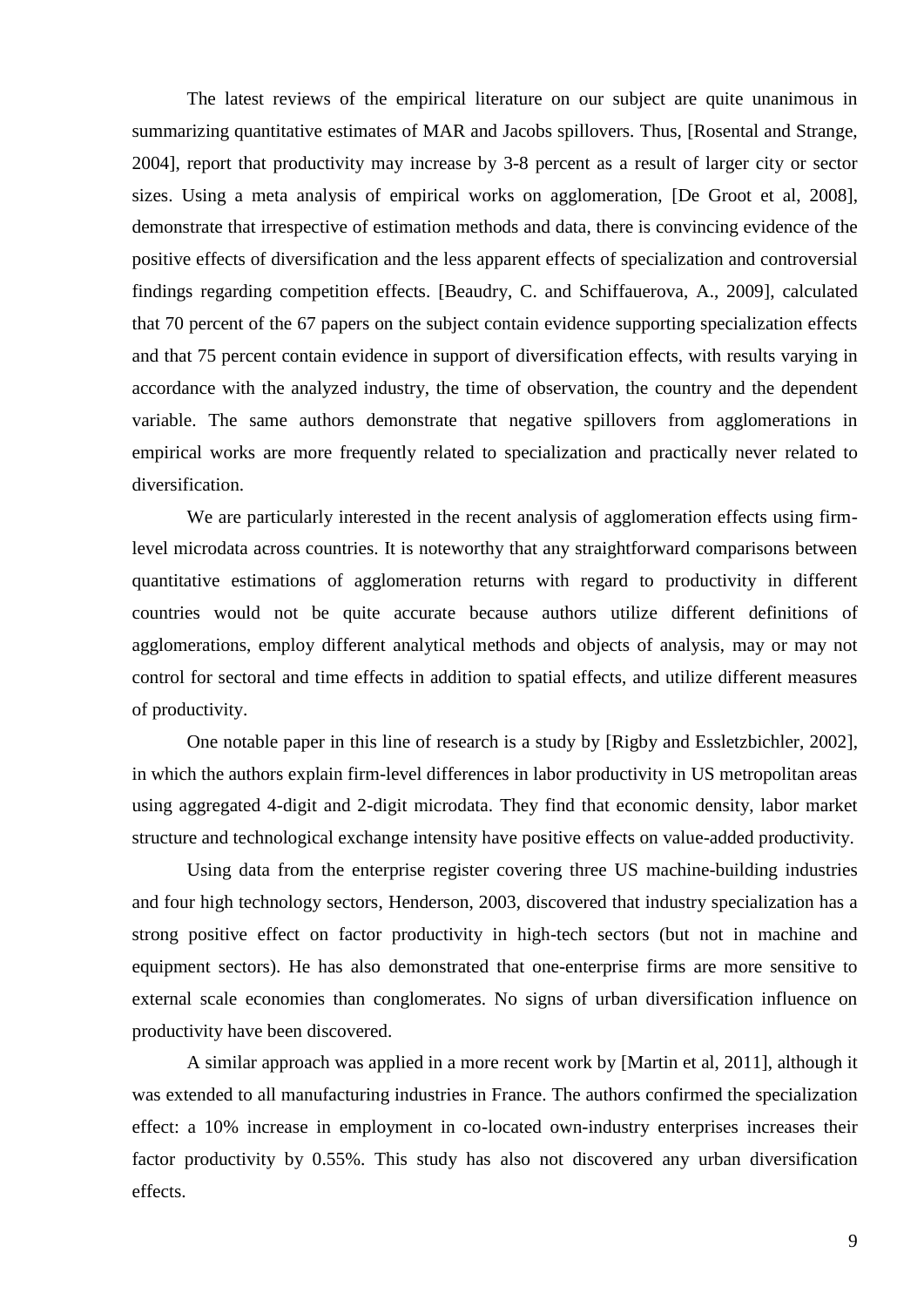Using panel data from the register of Swedish manufacturing firms, [Andersson, Lööf, 2011,] revealed higher firm productivity observable in larger regions and uncovered learning effects of agglomerations, as enterprises in agglomerations increase their productivity.

Some papers estimate agglomeration effects on not productivity but firm survival likelihood or firm growth rates. Thus, [Renski, 2011], showed that industrial specialization and diversity have a positive influence on the survival chances of new entrants in the USA and that urban agglomerations have a limited role. [Audretsch and Dohse, 2007], revealed that firm location has a positive effect on firm growth rates within innovative clusters in Germany, in contrast to firm location in less knowledge-intensive regions. [Neffke et al, 2012], analyzed Swedish manufacturing in agglomerations using microdata. They demonstrated that firm demand for agglomeration externalities depends on the firm's maturity and degree of integration with other market agents and that it changes over time. For non-affiliated firms, they proved that Jacobs externalities have a significant effect on firm survival probability.

There are only few published empirical papers estimating agglomeration effects on productivity through the use of microdata on Russia. Thus, [Gonchar, 2008] demonstrated on 2005 survey data that enterprises in urban agglomerations are more productive than firms in isolated settlements. Related empirical papers use urban agglomerations to explain variance in regional economic growth [Lugovoi et al, 2007] or treat them as a mechanism for the transmission of growth from rich to less wealthy neighboring regions, which is particularly observable in Moscow, St. Petersburg and Rostov agglomerations [World Bank, 2008].

#### **4. Hypothesis and data**

The quantitative analysis was performed using data from the 2009 manufacturing enterprise survey obtained during face-to-face interviews conducted by Levada Center. The survey was undertaken by the National University – Higher School of Economics.

The sample included enterprises employing  $100 - 10,000$  people in eight two-digit manufacturing industries. A stratified random sample was formed at two stratification levels: industry level and size group level. Overall, 1,006 enterprises were surveyed, and 957 observations were included in the data base. The sampled enterprises employ approximately 8 percent of the total general population in the manufacturing sectors included in the survey and produce 6 percent of the total output. The distribution of the surveyed enterprises by industry and by size groups is provided in Figure 1. It should be noted that these data were obtained during a second round of the survey, with approximately half of the sample consisting of an overlapping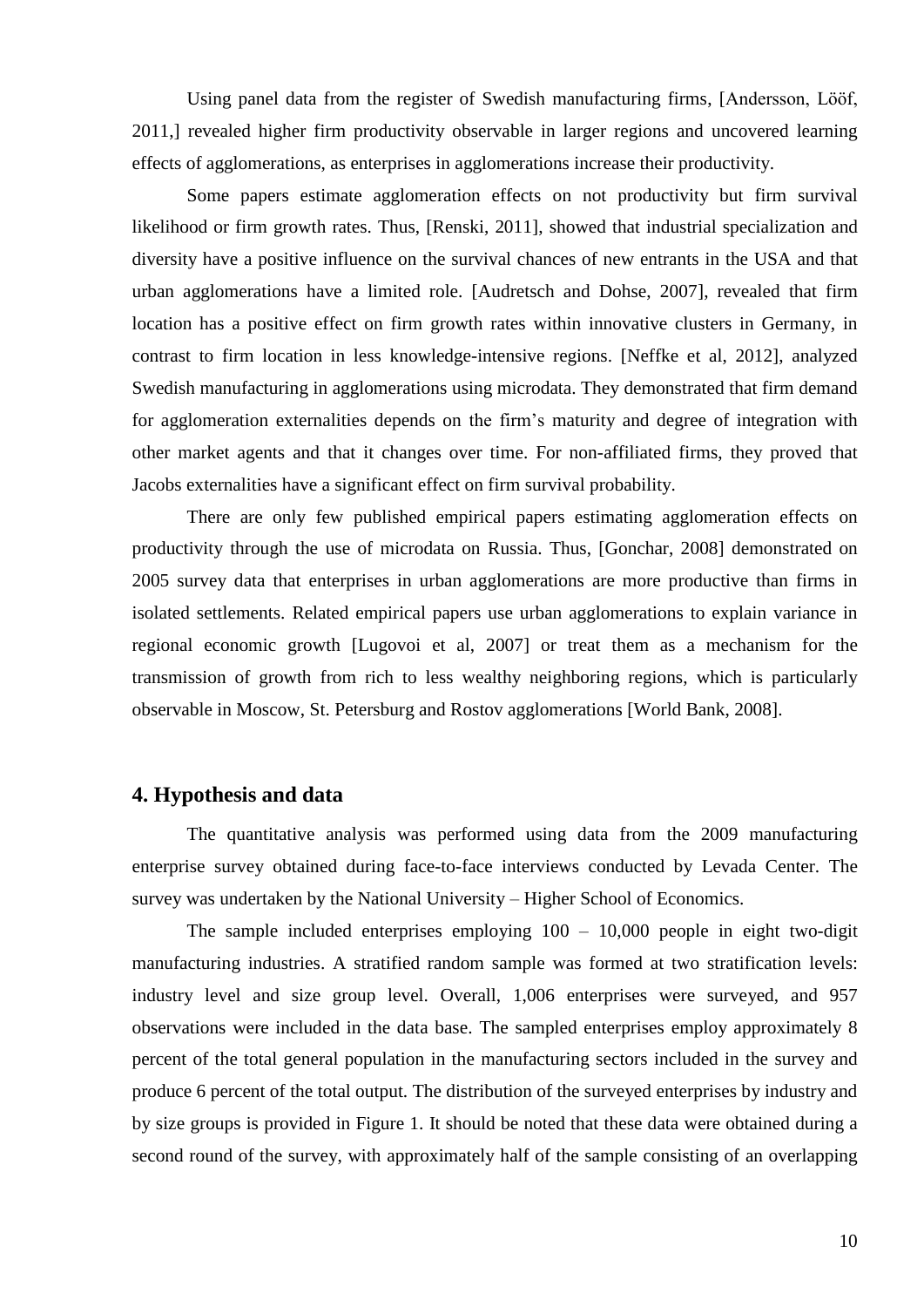panel. As some panel enterprises downsized below the threshold of 100 employees, they were included in the lowest employment group in the sample.



**Figure 1. Sample structure by industry and enterprise size - % of total surveyed enterprises**

As we knew the actual addresses of the enterprises, we could expand our enterprise data base using indicators characterizing actual firm location, both city-wise and region-wise. *Inter alia*, we construct the agglomeration indicator – a binary variable given a value of one if the enterprise is located within a large city listed as an official agglomeration center by the Ministry of Regional Development or in a settlement no farther than 50 kilometers from this large city. In any other case, the variable will be assigned a value of zero. The distance of 50 kilometers was chosen on the basis of a rough estimate of labor commuting distance in Russia. This estimate is consistent with the findings of [Rosenthal and Strange,2001], [Duranton and Overman 2002], and [Henderson,2003], demonstrating that location effects, including agglomeration forces, decrease within a distance of 50 kilometers. Thus, over one third of the enterprises in our sample are in urban agglomerations delineated by this criterion.

We test the following hypotheses:

H1. Russian manufacturing enterprises in urban agglomerations are more productive than their peers in other geographic environments, despite the prevailing non-economic motives behind their initial location decisions.

H2. Urban industry specialization and economic diversification explain how agglomeration effects work.

H3. The power of urban agglomeration effects depends on the economy size and structure in the surrounding region.

#### **5. Econometric model**

The difficulties of agglomeration effects estimation are caused by the problem of unobserved features of heterogeneous cities, industries, enterprises and even employees, related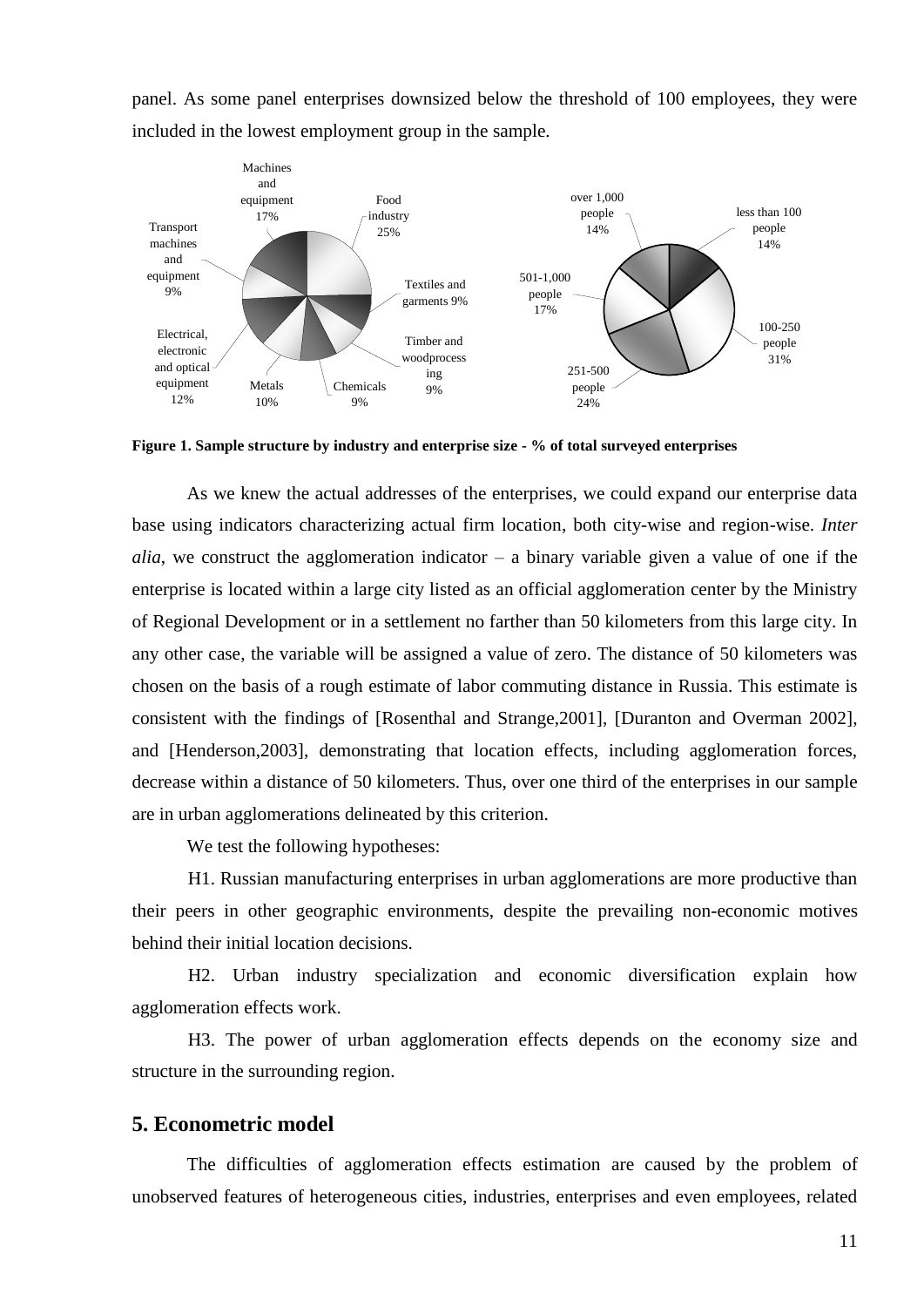to both the dependent variable (enterprise-level labor productivity) and the specific characteristics of agglomerations. These difficulties may result in biased estimates, particularly if the observations do not have full coverage. The selection of an enterprise for the analysis of agglomeration effect may result in identification errors, given that an enterprise located in an urban community in a densely populated, well-developed Western region of Russia will be observationally equivalent to an enterprise in the Siberian rarefied space in terms of its external scale economy if their sizes, specialization, political status and other urban characteristics correspond.

A study of agglomeration-related productivity gains will also be constrained by the endogeneity problem arising from the potential self-selection of more productive firms into urban agglomerations and from other unobservable factors that may have driven the decision to locate the enterprise in the city in which it is positioned. This issue is indicated in particular by [Henderson, 2003], [Rosental and Strange, 2003], and [Combes et al, 2012]. Empirical researchers, who analyze agglomeration effects on enterprise-level microdata, attempt to address this constraint by introducing lagged historical variables and instruments, as well as by running fixed time effects models. Our data are not suited to this approach. However, given that most surveyed enterprises originated during Soviet times, when their initial owner – the state - was not guided by market incentives during location decision-making, we can assume that at least at the decision-making stage, self-selection among more productive firms can be disregarded.

However, another form of self-selection, the exit of less productive firms driven out by intense competition in urban agglomerations, can hardly be disregarded. Therefore, at the regional level of our analysis, we include a measure of the region's involvement in international trade (exports plus imports as a percentage share of the Gross Regional Product (GRP) in our regression and then analyze to what extent the power of urban agglomeration effects depend on the location within the region opened to trade and competition.

Thus, we consider that our subject of analysis is nested in several external environments, i.e., that the enterprise is located within a city, that the city is located within a region, and that it is likely that these environments, similar by nature, would work differently, modified in turn by the nature of the enterprise. The literature demonstrates that multi-level modeling is being used increasingly frequently to analyze the correlation of productivity and other firm performance indicators with the external environment, including agglomerations [Beugelsdijk, 2007], [van Oort et al, 2012]. This approach proves useful in addressing some of the above problems. The novelty of our approach is that we estimate a multi-level model on firm-level survey data and analyze interactions with the macro environment at both levels of the hierarchy, i.e., not only the hosting region level but also the hosting city level.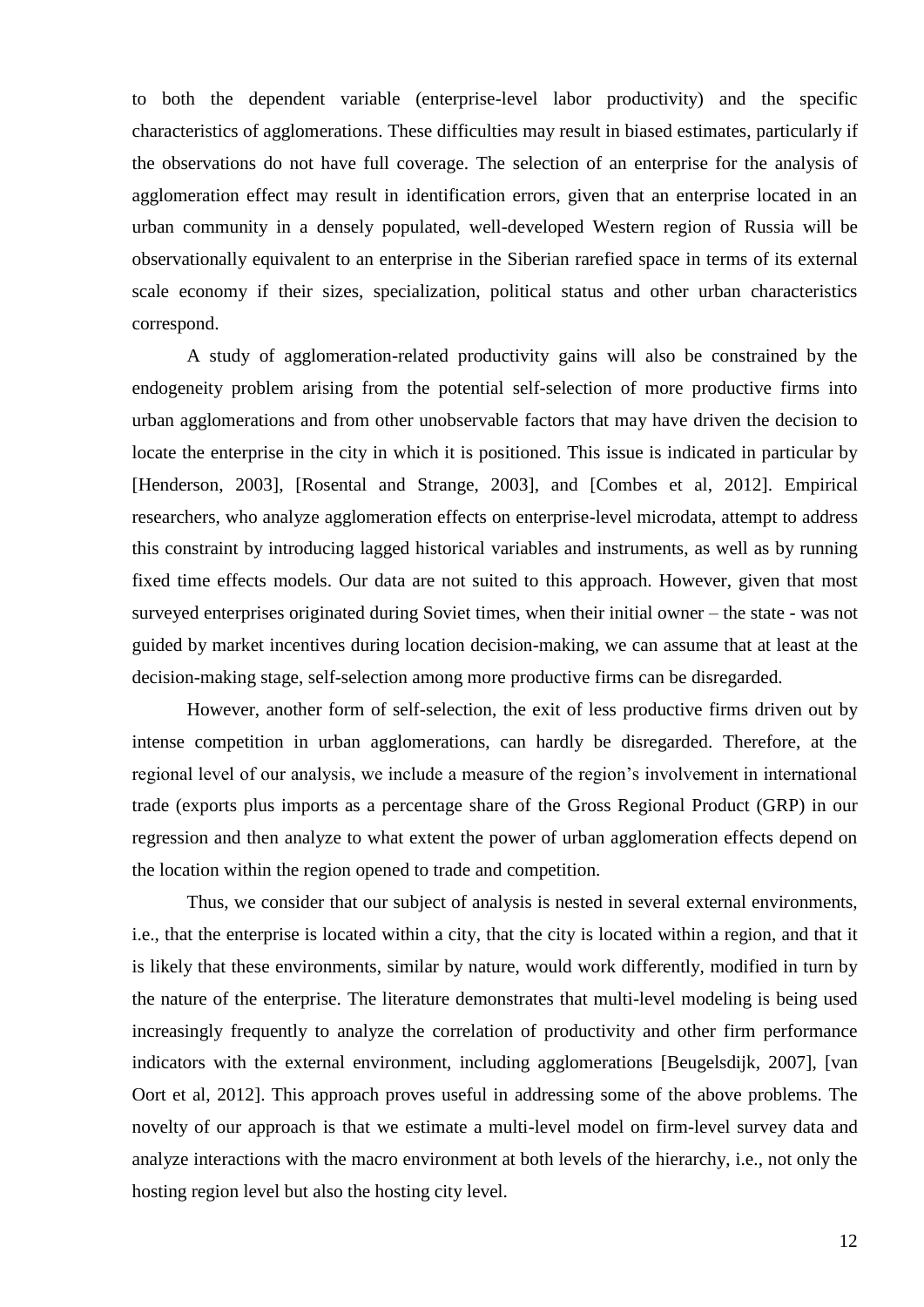Another important advantage of multi-level modeling is that it produces valid estimates even with unbalanced data in which there are excessively large gaps between groups in terms of the number of level-1 observations. This issue is relevant to our case because the number of enterprises varies widely across regions and cities, with dozens of enterprises found in Moscow and only one in a smaller town. Last but not least, multilevel models naturally allow for estimation of the interaction between the effects of level-1 and level-2 variables.

Let us now consider key equations for the multi-level models applicable to our task. We proceed with the level-1 or micro level regression equation:

$$
Y_{ij} = \beta_0 + \beta_1 x_{1ij} + X'_{2ij} \beta_2 + \varepsilon_{ij},\tag{1}
$$

where the *i* and *j* indices stand for the number of the first-level unit (firm) and the number of the group (region or city), *Y* denotes the logarithm of labor productivity (output per employee), *X<sup>2</sup>* captures firm characteristics, and *x1* is an agglomeration dummy.

In this hypothetical model, all of the variables may be assigned different values for each observation, which is denoted by the two indices associated with them. However, the coefficients (influence of the variables) are assumed to be fixed. The coefficients are supposed to reflect the average impact of each variable. This regression is a conventional one-level classical regression. Errors,  $\varepsilon_{ii}$  in this model, are interpreted as noise, which is inexplicable in this framework.

A multi-level approach differs. Despite its regressing nature, such an approach explicitly aims to model the variance of the  $\varepsilon_{ij}$  term, assuming that the model's coefficients may vary across various groups.

In its most simple form, known as the random intercept model, the model may be written as follows:

$$
Y_{ij} = \beta_{0j} + \beta_1 x_{1ij} + X'_{2ij} \beta_2 + \varepsilon_{ij}
$$
 (2),

where index *j* on *β0j* denotes that this parameter may vary across groups (regions or cities) around a fixed value,  $\beta_0$ , whereas group differences are captured as a specific group effect,  $\mu_{0j}$ :

$$
\beta_{0j}=\beta_0+\mu_{0j}
$$

If, apart from the constant term, variance is also assumed for the  $x_{1ii}$  regressor effect, the model will take the following form:

$$
Y_{ij} = \beta_{0j} + \beta_{1j}x_{1ij} + X'_{2ij}\beta_2 + \varepsilon_{ij}
$$
 (3),

where

$$
\beta_{1j} = \beta_{1} + \mu_{1j}
$$

It is assumed that both  $\beta_{0j}$  and  $\beta_{1j}$  are normally distributed random variables with expected means of *β0* and *β1*, respectively and with standard deviations equaling the square root of the variance of specific random group effects  $\mu_{0i}$  and  $\mu_{1i}$ .

After including all of the assumptions in one equation, we arrive at the following model: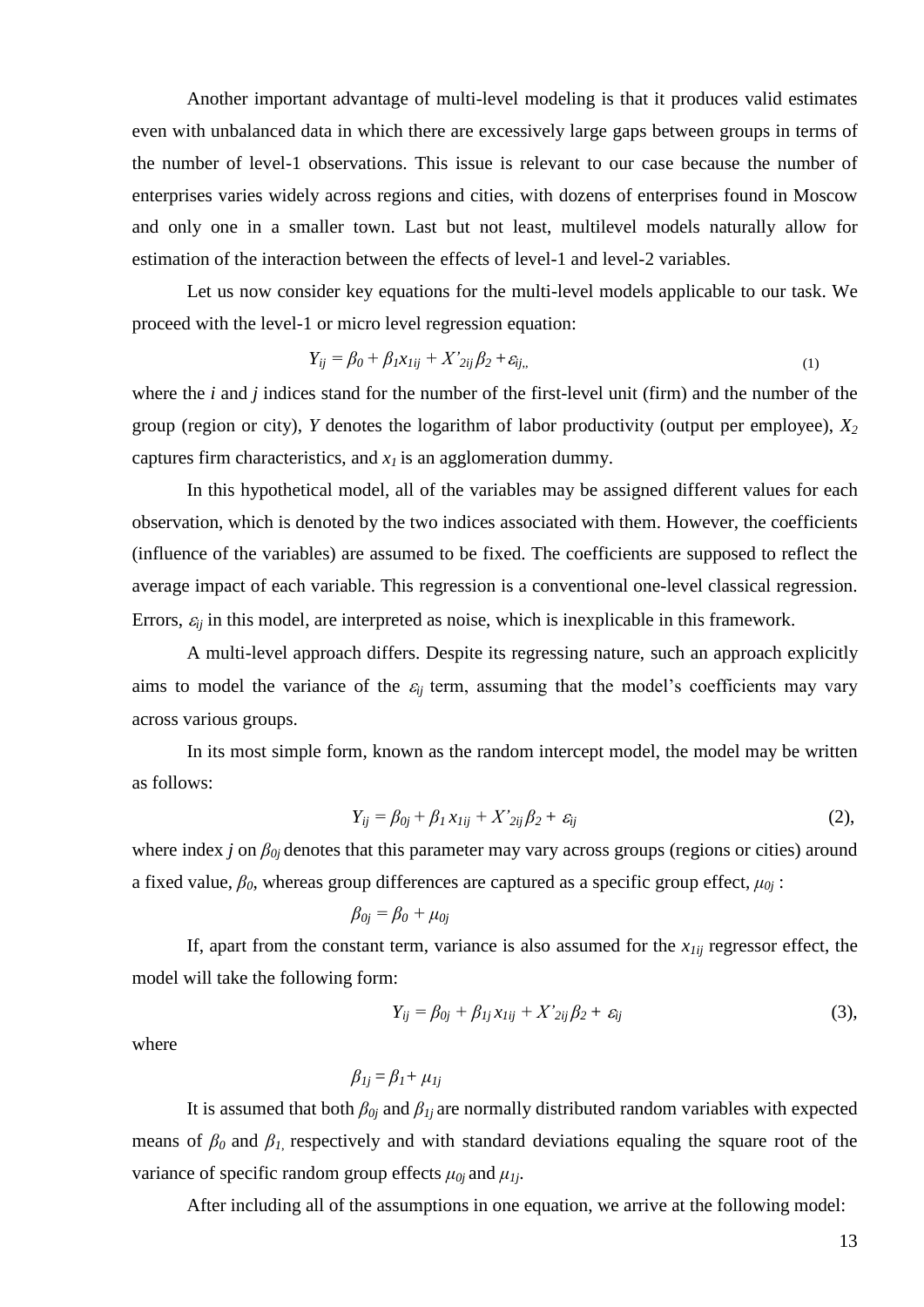$$
Y_{ij} = \beta_0 + \mu_{0j} + (\beta_1 + \mu_{1j}) x_{1ij} + X'_{2ij} \beta_2 + \varepsilon_{ij},
$$
(4)

which is often rewritten to place fixed terms first and random terms second for convenience:

$$
Y_{ij} = \beta_0 + \beta_1 x_{1ij} + X'_{2ij} \beta_2 + \mu_{0j} + \mu_{1j} x_{1ij} + \varepsilon_{ij}
$$
 (5)

The random component in this equation,  $\mu_{0i} + \mu_{1i} x_{1ii} + \varepsilon_{ii}$  represents two levels simultaneously and, given its dependence on *x1ij*, proves heteroscedastic:

Level-2 var 
$$
(Y_{ij} | x_{Iij}) = \text{var}(\mu_{0j}) + 2\text{cov}(\mu_{0j}, \mu_I) x_{Iij} + \text{var}(\mu_I) x_{Iij}^2
$$
 (6)

$$
Level-1 var (Y_{ij} | x_{Iij}) = var(\varepsilon_{ij}).
$$
\n(7)

However, if the random  $\varepsilon_{ij}$  component was heteroscedastic with regard to  $x_{1ij}$ ,

Level-1 var 
$$
(Y_{ij} | x_{Iij}) = \text{var}(\varepsilon_{0ij}) + 2\text{cov}(\varepsilon_{0ij}, \varepsilon_{Iij}) x_{Iij} + \text{var}(\varepsilon_{Iij}) x_{Iij}^2
$$
 (8)

However, as noted above, one of the most important advantages of multilevel models is their capacity to not only simulate variability in the effects induced by the variables but also attempt to account for it by adding additional level-2 variables. This approach would be appropriate in a case of significant heterogeneity in variables' influence across groups (in our case, the agglomeration effect among regions or cities). Formally, the model would indicate that the coefficients (both the constant and the slope on  $x<sub>1</sub>$ ) emerge as functions of level-2 variables  $(W_{1i})$ :

$$
\beta_{0j} = \beta_0 + \alpha_1 W_{1j} + \mu_{0j}
$$
  
\n
$$
\beta_{1j} = \beta_1 + \alpha_2 W_{1j} + \mu_{1j}
$$
\n(9)

After inserting the above into the model, we arrive at the following result:

$$
Y_{ij} = \beta_0 + \alpha_1 W_{1j} + \mu_{0j} + (\beta_1 + \alpha_2 W_{1j} + \mu_{1j}) x_{1ij} + X'_{2ij} \beta_2 + \varepsilon_{ij}
$$
(10)

After the occurrence of differentiation on the fixed and the random components, the equation takes the following form:

$$
Y_{ij} = \beta_0 + \alpha_1 W_{1j} + \beta_1 x_{1i} + \alpha_2 W_{1j} x_{1i} + X'_{2ij} \beta_2 + \mu_{0j} + \mu_{1j} x_{1ij} + \varepsilon_{ij}
$$
(11)

Apparently, the random part appears unchanged, whereas the fixed part receives important additions of level-2 variables and cross terms of level-1 and level-2 variables. This specification is a multi-level model featuring cross-level interaction.

This interaction can be introduced and tested to explain the significant random slope of a level-1 variable (in our case, the significant effect of firm presence in an urban agglomeration) using a level-2 variable (in our case, regional- and city-specific characteristics). However, even if the random slope is insignificant, it would be a useful exercise in the case of a substantial suspicion that this type of interaction exists [Snijders and Bosker, 1999].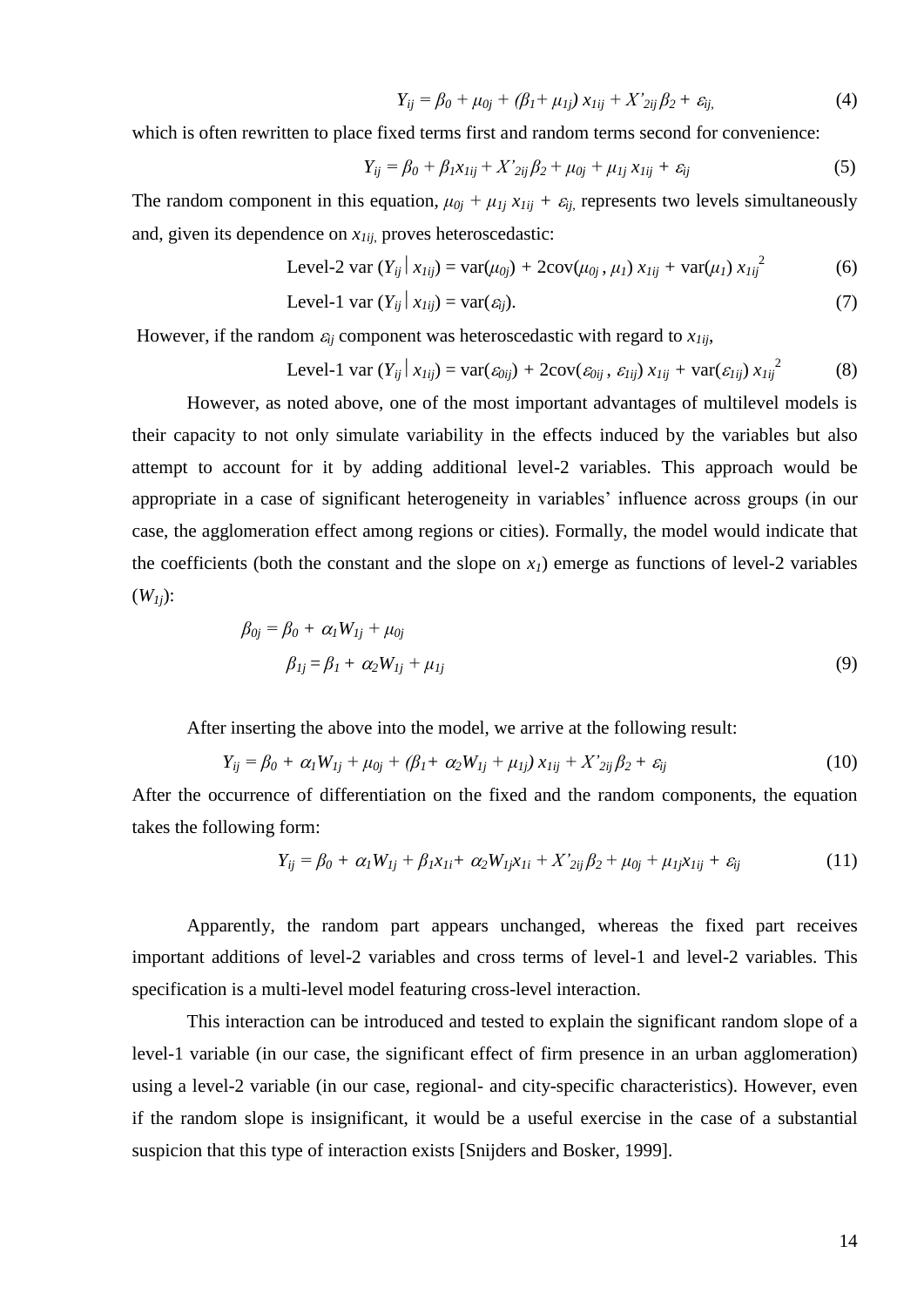#### **6. Estimation strategy and descriptive statistics**

Our strategy during the first stage of the estimation is to explain firm productivity using predictors that are directly related to endogenous firm characteristics that may affect productivity while controlling for firm size and sector. We simultaneously introduce an indicator for enterprise presence in an urban agglomeration. In fact, this indicator is our key interest here. Regrettably, our dataset does not allow for the construction of a full-scale production function, as we have no value-added data or any reliable fixed capital estimates. Moreover, other quantitative indicators are available for only a small portion of observations, and their estimation diminishes the sample. However, given that first, we control for the industry and, second, the postregression analysis confirms the absence of specification errors as a result of missing important variables, we have good reason to believe that our choice of method for explaining simple labor productivity is justified in this context.

During the second stage, we identify city determinants of agglomeration effects on productivity, assuming that the coefficient of the agglomeration variable derived during the first stage depends on the characteristics of the hosting city. We extend the regression equation using city characteristics and city characteristics x agglomeration variable (D) cross terms.

During the third stage of analysis, we look for regional determinants of urban agglomeration effects, recognizing that agglomeration effect mechanisms (external scale economy) depend on the characteristics of territories larger than the city and its provinces. The strategy in this case would be comparable to the previous stage of estimation, as we introduce regional characteristics and cross terms of these characteristics and the urban agglomeration variable.

Throughout the three stages, we use logged output per employee as the dependent variable, as the analysis of descriptive statistics has indicated lognormal distribution of the dependent variable.

The first model (2) includes several predictors for controls that may potentially impact firm performance and can be measured using our data. We argue that in addition to firm size and industry characteristics, firm productivity is strongly determined by technological level. The importance of this determinant stems from the extreme heterogeneity of Russian manufacturing firms in this respect, with some enterprises lagging far behind and thus no longer qualifying as potential profit maximizers approaching technology frontiers. Such firms are more focused on completing the life span and exiting the market. These firms still exist because of barriers to exit.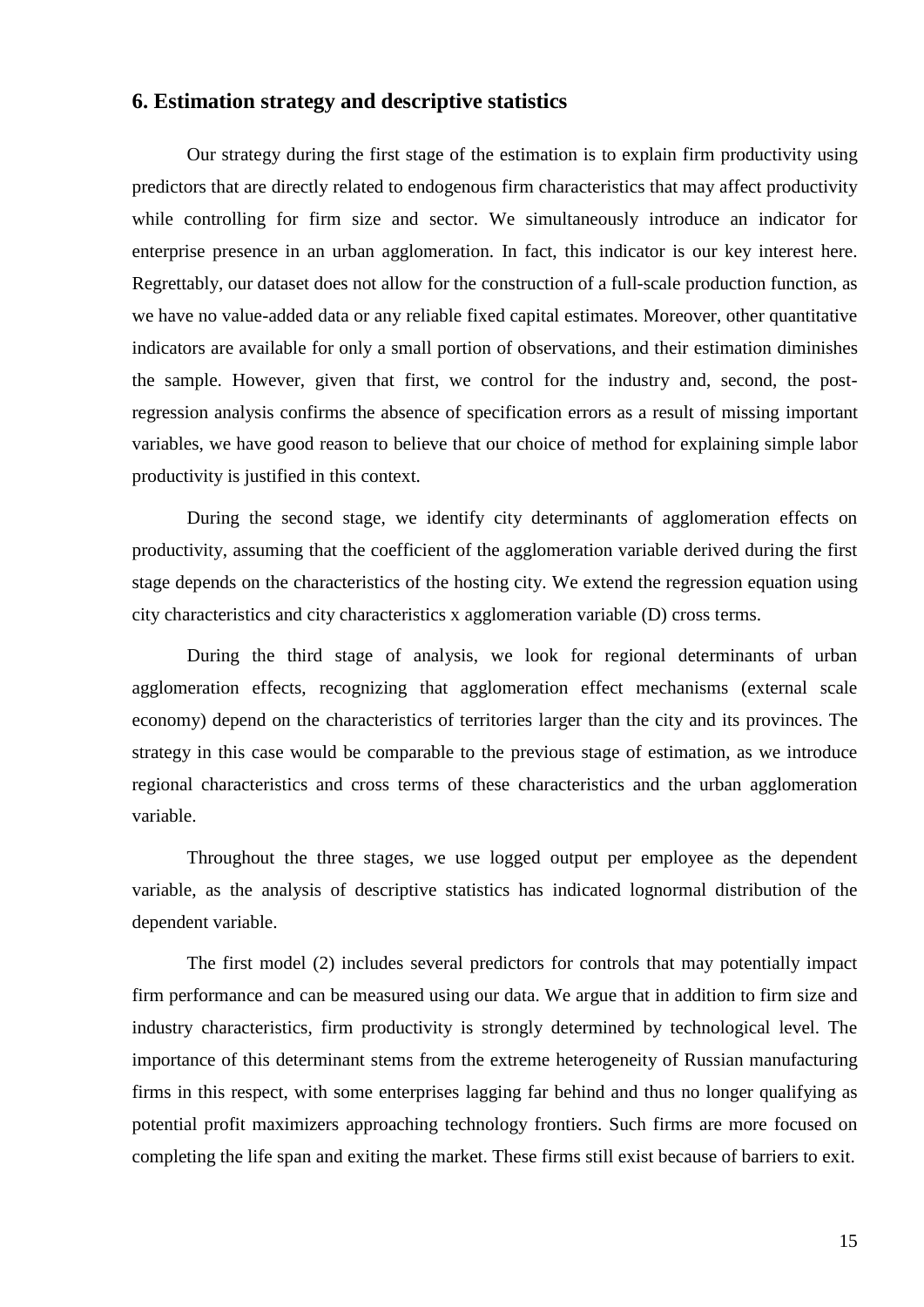These firms coexist – even within the same industry – with upgraded state-of-the-art firms. We measure the technological stand of the firm via a dummy constructed using responses to a self-assessment of the firm's technological level in comparison with domestic and foreign competitors. Descriptive statistics demonstrate that productivity within the group of worst performers (whose technological level is below the average for domestic performers) is less than half of that of the best performing group (whose technological level is in line with that of international best performers). Tab. 1 shows that agglomerations include a significantly higher share of enterprises reporting a relatively high technological level for their core product.

|                                                                                   | Group of<br>enterprises in<br>urban<br>agglomerations | Group of<br>enterprises<br>outside urban<br>agglomerations | Sample mean          |
|-----------------------------------------------------------------------------------|-------------------------------------------------------|------------------------------------------------------------|----------------------|
| Labor productivity, thousand rubles per employee<br>per year<br>Food and garments | 1270.09<br>(1257.81)                                  | 1148.85<br>(1139.83)                                       | 1181.87<br>(1171.35) |
| Textiles                                                                          | 942.97***                                             | 377.82***                                                  | 513.74               |
|                                                                                   | (1035.12)                                             | (560.93)                                                   | (737.80)             |
| Timber and woodworking                                                            | 953.48                                                | 720.29                                                     | 766.93               |
|                                                                                   | (701.26)                                              | (706.14)                                                   | (706.36)             |
| Chemicals                                                                         | 1381.72                                               | 1315.83                                                    | 1352.79              |
|                                                                                   | (1049.53)                                             | (1161.27)                                                  | (1093.50)            |
| Metals                                                                            | 1301.11                                               | 1396.40                                                    | 1353.47              |
|                                                                                   | (1277.46)                                             | (1438.73)                                                  | (1361.81)            |
| Electrical, electronic and optical equipment                                      | 789.51                                                | 680.76                                                     | 723.45               |
|                                                                                   | (702.29)                                              | (978.56)                                                   | (878.51)             |
| Transport vehicles and equipment                                                  | 1009.77*                                              | 742.10*                                                    | 844.54               |
|                                                                                   | (886.87)                                              | (623.14)                                                   | (741.57)             |
| Machines and equipment                                                            | 1022.07***                                            | 598.24***                                                  | 732.08               |
|                                                                                   | (1267.71)                                             | (381.61)                                                   | (799.14)             |
| Number of employees, persons                                                      | 600.93                                                | 603.40                                                     | 602.55               |
|                                                                                   | (965.43)                                              | (949.62)                                                   | (954.54)             |
| Share of skilled labor, % of the total number of                                  | $50.31***$                                            | 45.72***                                                   | 47.28                |
| jobs                                                                              | (20.21)                                               | (19.89)                                                    | (20.11)              |
| Job creation and destruction coefficient                                          | $-0.0506$                                             | $-0.0481$                                                  | $-0.0481$            |
|                                                                                   | (.1948)                                               | (.2223)                                                    | (0.2131)             |
| ISO certification (% of total responses)                                          | 50.8                                                  | 48.3                                                       | 49.4                 |
| Self-assessment of technological level, % of total responses                      |                                                       |                                                            |                      |
| In line with the best international performers                                    | 8.38                                                  | 10.89                                                      | 10.03                |
| In line with average for international<br>performers                              | 21.73***                                              | $12.52***$                                                 | 15.68                |
| In line with the best domestic performers                                         | 30.74                                                 | 28.29                                                      | 29.13                |
| In line with the average for domestic<br>performers                               | $35.40***$                                            | 43.57***                                                   | 40.76                |
| Below average for domestic performance                                            | 3.72                                                  | 4.72                                                       | 4.37                 |

**Tab. 1. Descriptive statistics of enterprises located within and outside urban agglomerations**

Note: variance between values within and outside agglomerations is statistically significant: \*- at 5%, \*\*- at 1%, and \*\*\* - at  $0.1\%$ 

Source: sample data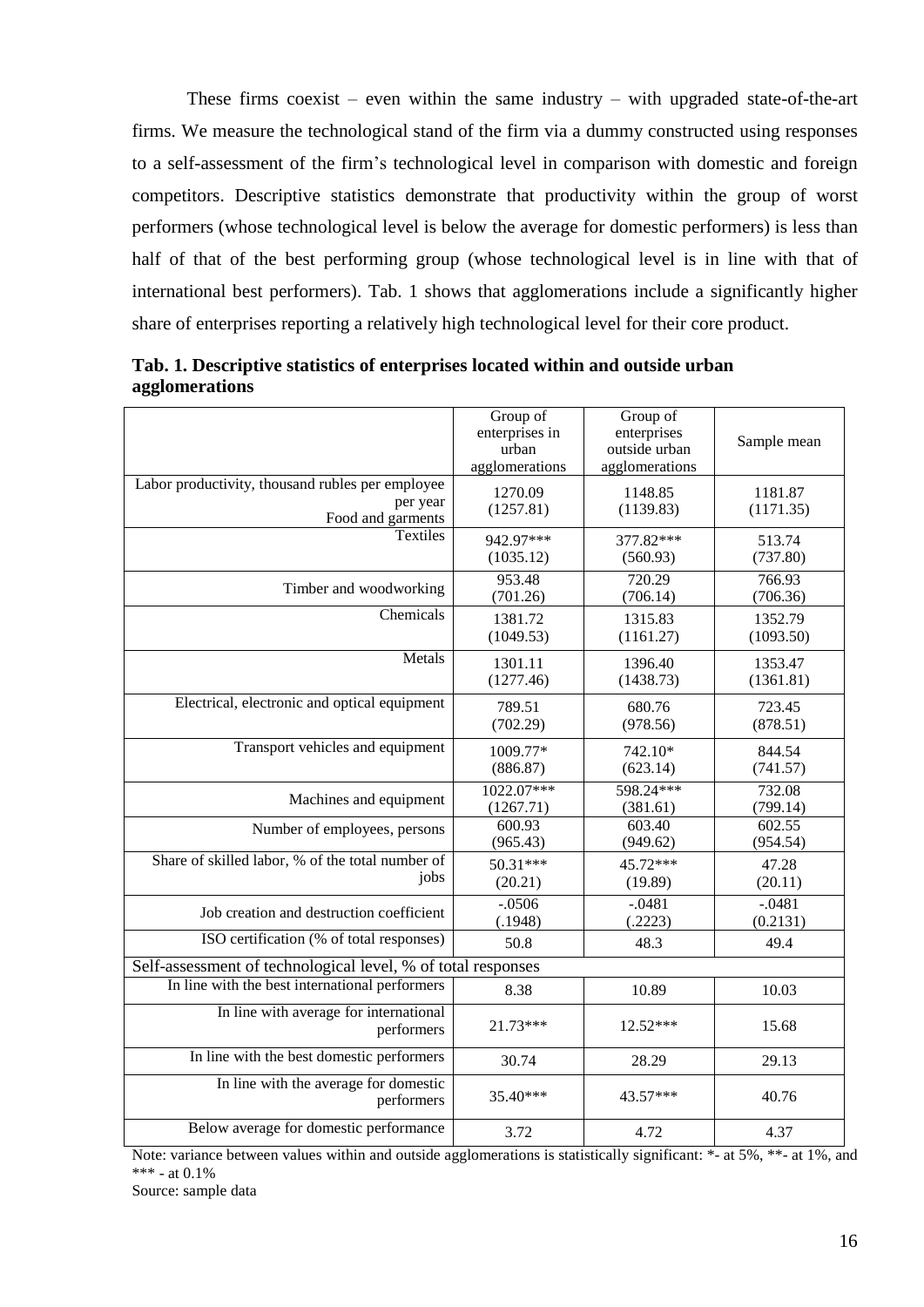Simultaneously, we control the regression for ISO-type international certification. The literature on transition economies explains the potential correlation of this factor with productivity in the following manner: ISO-type certification indicates that the enterprise has mastered a set of management technologies, allowing it to meet technical standards and manage product quality, which in turn, has a significant impact on productivity [OECD, 2009]. Descriptive statistics demonstrate that approximately half of enterprises in the sample reported the possession of ISO certificate, whereas the average productivity of internationally certified enterprises was 22% higher than of their non-certified peers.

Another predictor is a coefficient reflecting job creation and destruction. We argue that in the context of the Russian labor market, with its relatively low job turnover and incomplete enterprise restructuring, in many ways, labor productivity is a function of job creation and destruction rates. Enterprises can enhance their productivity by eliminating excessive and ineffective jobs. Moreover, this process is likely to be significantly different for enterprises located within thick markets and those in thin labor markets, and urban agglomerations should be associated with thicker labor markets. Tab. 1 demonstrates that all of the enterprises in the sample have destroyed more jobs than they have created (negative coefficient). However, a simple comparison of averages does not reveal any statistically significant difference between enterprises within and those outside urban agglomerations.

Another indicator of human capital captures the share of skilled employees, which we define as the share of on the payroll employees who have received higher and secondary specialized technical education. Tab. 1 demonstrates that this indicator is significantly higher in agglomerations than it is in other enterprises.

An analysis of descriptive statistics indicates that we should not expect agglomeration to have effects on productivity in all of the manufacturing industries. Figures 3 and 4 indicate that the share of weakly performing enterprises in agglomerations in the sample is considerably lower than the share of those in isolated settlements. This distribution may suggest the existence of agglomeration effects and, perhaps, a more intensive exit of weaker enterprises because of stronger competition. The same distribution is observable for the textiles, machines, electrical, electronic and optical equipment industries. The food industry does not exhibit any noticeable differences, whereas the chemicals industry appears to exhibit agglomeration effects occurring in the opposite direction, with weak performers concentrated within agglomerations.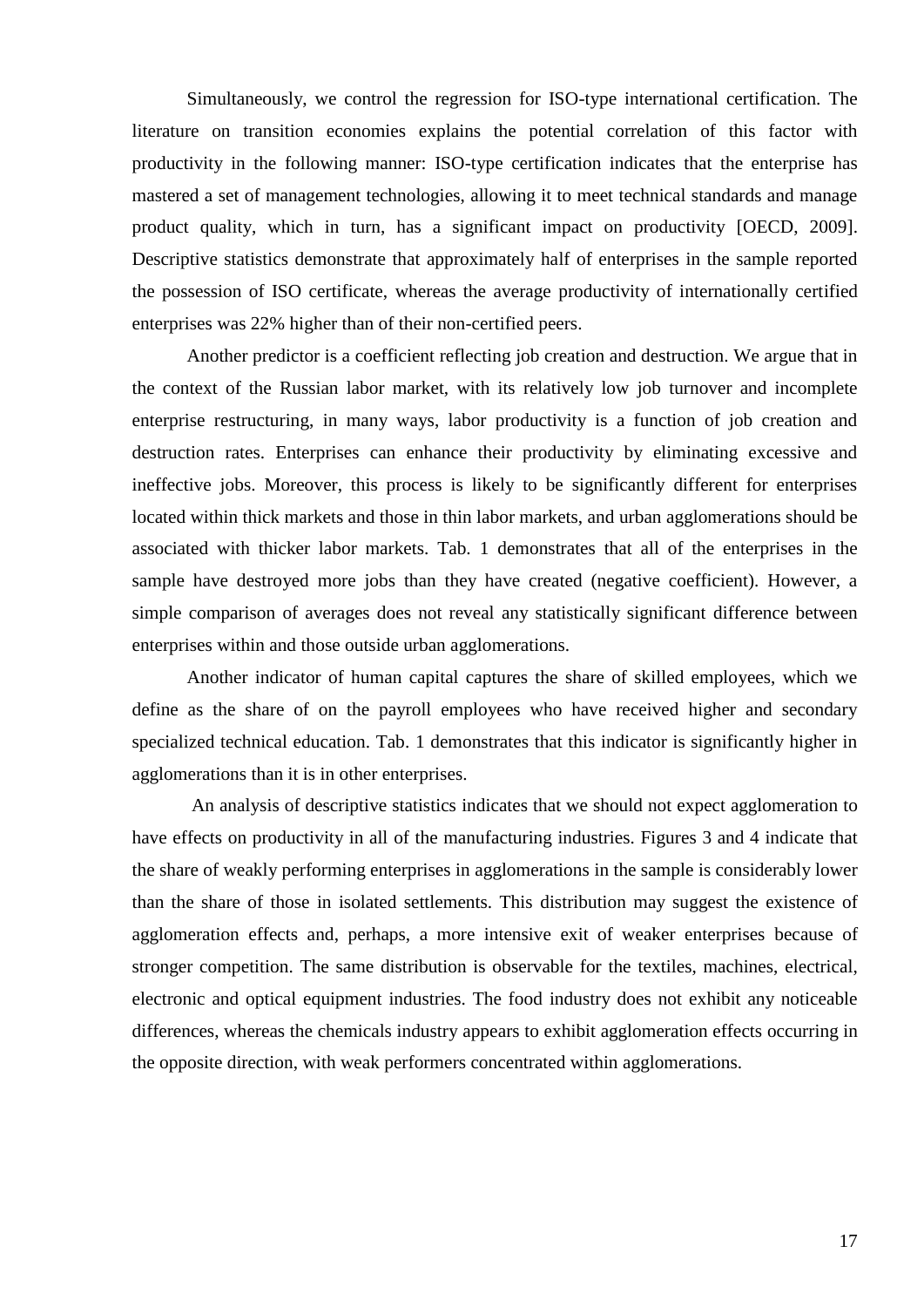#### **Labor productivity distribution**



**Figure 2**. **Labor productivity distribution for groups of enterprises within and outside urban agglomerations** Note: the vertical axis shows a standardized share of enterprises falling within a certain productivity range, whereas the horizontal axis indicates labor productivity in thousands of rubles per employee per year.

A comparison of industry averages (Tab. 1) reveals that textile enterprises in agglomerations exhibit productivity that is approximately 2.5 times higher than that of their industry peers outside urban agglomerations, transport vehicle producers within agglomerations are 1.5 times more productive, and machine-builders double their output per worker when in agglomerations.

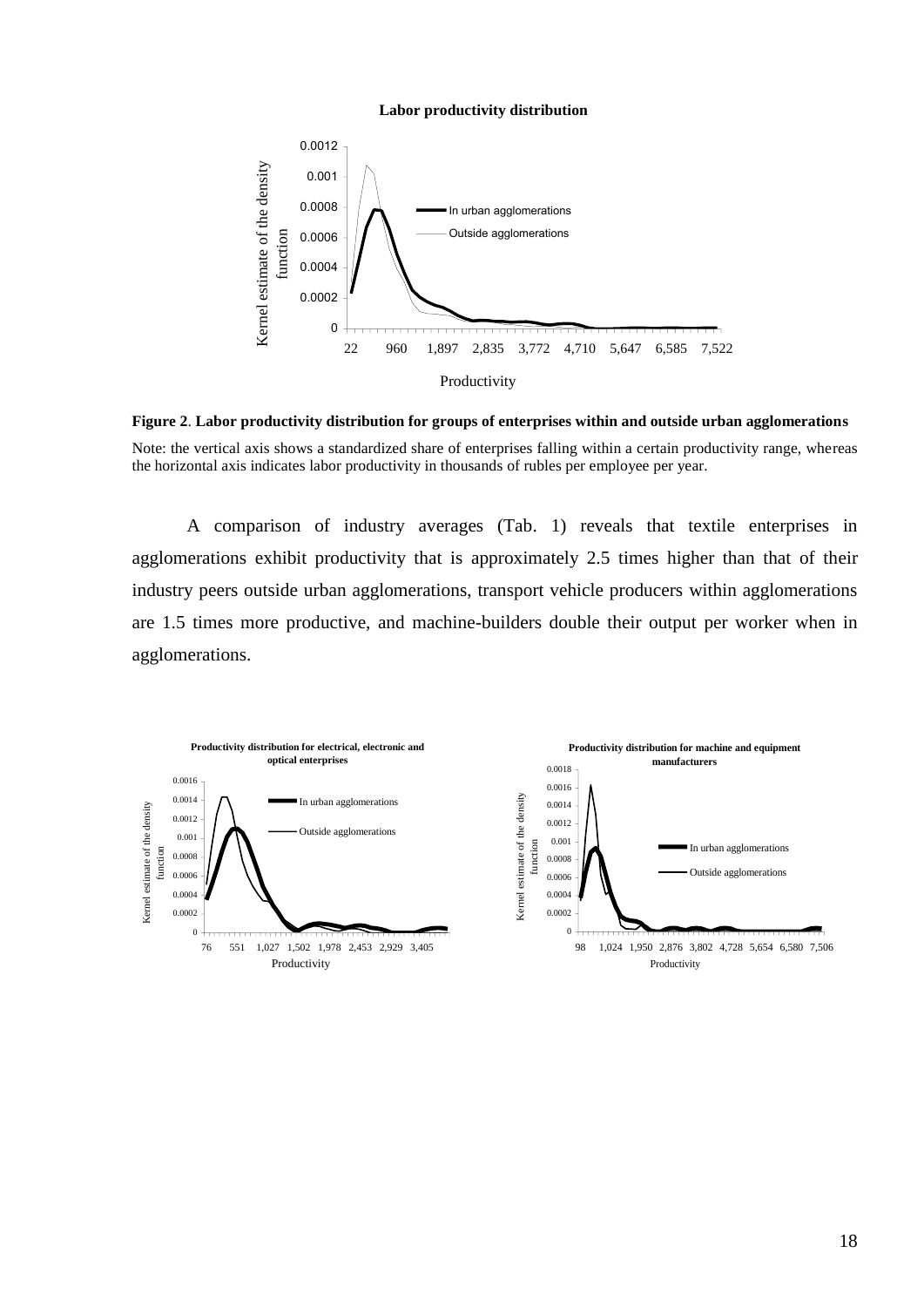

**Figure 3. Productivity distribution for enterprises within and outside urban agglomerations, by sector** Note: the vertical axis shows a standardized share of enterprises falling within a certain productivity range, whereas the horizontal axis indicates labor productivity in thousands of rubles per employee per year

Tab. 2 reflects differences in hosting city characteristics between agglomerations and other types of settlements. This table presents predictors of the second model (3) that we use to explain agglomeration effects through the use of hosting city characteristics. These characteristics are standard indicators and include city size, city administrative status and distance of the city from the regional center and Moscow. We expect that the larger the city is and the closer it is to Moscow or to its regional center, the stronger agglomeration forces are. We expect the hosting city's administrative status to be significant not only because of returns on proximity to political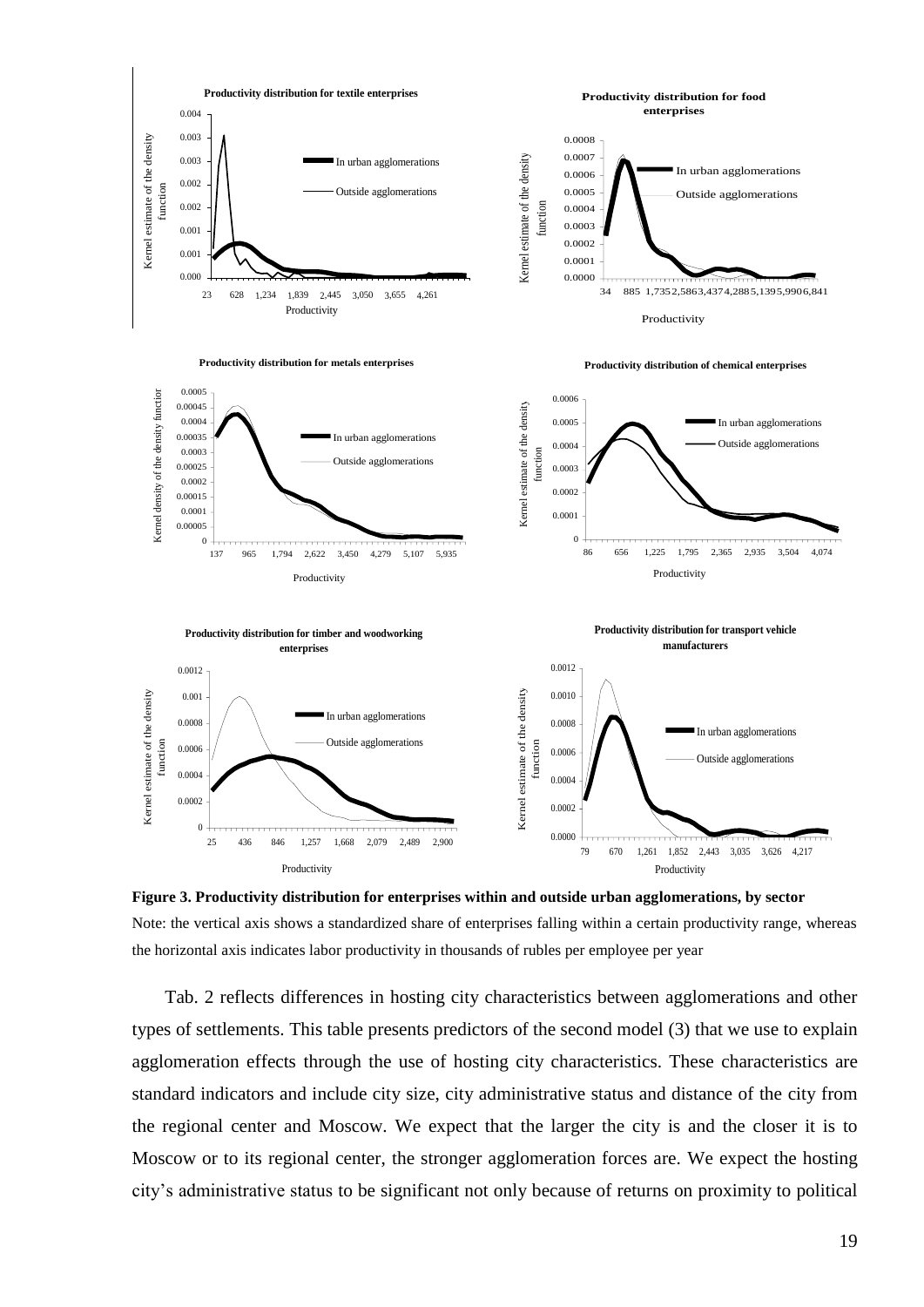centers but also because recently, migrants have persistently targeted regional capital cities, increasing the probability that agglomeration forces will exist in these locations.

|                                                                                         | For enterprises                                                                        | For enterprises |             |  |  |  |  |
|-----------------------------------------------------------------------------------------|----------------------------------------------------------------------------------------|-----------------|-------------|--|--|--|--|
|                                                                                         | within urban                                                                           | outside urban   | Sample mean |  |  |  |  |
|                                                                                         | agglomerations                                                                         | agglomerations  |             |  |  |  |  |
|                                                                                         | Distribution of enterprises by administrative type of settlement, % of total responses |                 |             |  |  |  |  |
| $1 =$ Moscow                                                                            | 18.34                                                                                  | $\Omega$        | 18.34       |  |  |  |  |
| 2=republican/regional center                                                            | 56.26                                                                                  | 39.68           | 45.35       |  |  |  |  |
| 3=provincial town                                                                       | 22.93                                                                                  | 50.00           | 40.75       |  |  |  |  |
| 4=small county                                                                          | 2.44                                                                                   | 10.31           | 7.62        |  |  |  |  |
| Enterprises in company towns, % of total responses                                      | 9.17                                                                                   | 20.00           | 16.30       |  |  |  |  |
| Distribution of enterprises by city size, % of total responses                          |                                                                                        |                 |             |  |  |  |  |
| 1 million people and more                                                               | 68.19                                                                                  | 9.52            | 29.57       |  |  |  |  |
| $500,000 - 999,999$                                                                     | 5.81                                                                                   | 15.23           | 12.01       |  |  |  |  |
| $250,000 - 499,999$                                                                     | 2.75                                                                                   | 17.30           | 12.33       |  |  |  |  |
| $100,000 - 249,999$                                                                     | 9.48                                                                                   | 14.92           | 13.06       |  |  |  |  |
| 50,000-99,999                                                                           | 8.86                                                                                   | 15.39           | 13.16       |  |  |  |  |
| <b>Under 50,000</b>                                                                     | 4.89                                                                                   | 27.61           | 19.85       |  |  |  |  |
| City size $-$ population headcount of the hosting city                                  | 3376.748                                                                               | 313.1053        | 1395.593    |  |  |  |  |
| (thousand people)                                                                       | (3764.443)                                                                             | (337.8842)      | (2686.568)  |  |  |  |  |
| Share of enterprises located in cities hosting mega<br>businesses, % of total responses | 3.66                                                                                   | 10.79           | 8.35        |  |  |  |  |
| Economic density – per capita number of all economic                                    | 71.33                                                                                  | 28.08           | 43.37       |  |  |  |  |
| entities registered in the city                                                         | (30.53)                                                                                | (20.96)         | (32.26)     |  |  |  |  |
| City specialization index (per capita number of own                                     | $0.0869$ $(0.2057)$                                                                    | 0.1024          | 0.0969      |  |  |  |  |
| industry enterprises in the city)                                                       |                                                                                        | (0.1945)        | (0.1985)    |  |  |  |  |
| Distance from the hosting city to the regional center, km                               | 11.30                                                                                  | 90.51           | 63.06       |  |  |  |  |
|                                                                                         | (27.01)                                                                                | (118.39)        | (104.07)    |  |  |  |  |
| Distance from the hosting city to Moscow, km                                            | 980.88                                                                                 | 1052.13         | 1027.37     |  |  |  |  |
| $\sim$                                                                                  | (1229.56)                                                                              | (904.82)        | (1029.28)   |  |  |  |  |

**Tab. 2. Descriptive statistics of predictors at the city level** 

Source: sample data

Furthermore, we add city specialization and city economy diversification (economic density). We measure the former as a per capita number of enterprises in the city within an industry and the latter as a per capita number of all active enterprises registered in the city. These predictors test the hypothesis regarding the significance of MAR and Jacobs externalities at the city level of analysis. Descriptive statistics (Tab. 2) indicate that cities in agglomerations are almost 10 times larger, although we included small towns within 50 kilometers of the center. In addition, cities in agglomerations are much less specialized than isolated settlements, and economic density in such settlements is almost three times higher. Figure 4 provides the distributions of specialization indices and of city economy diversification for enterprises within agglomerations and outside agglomerations.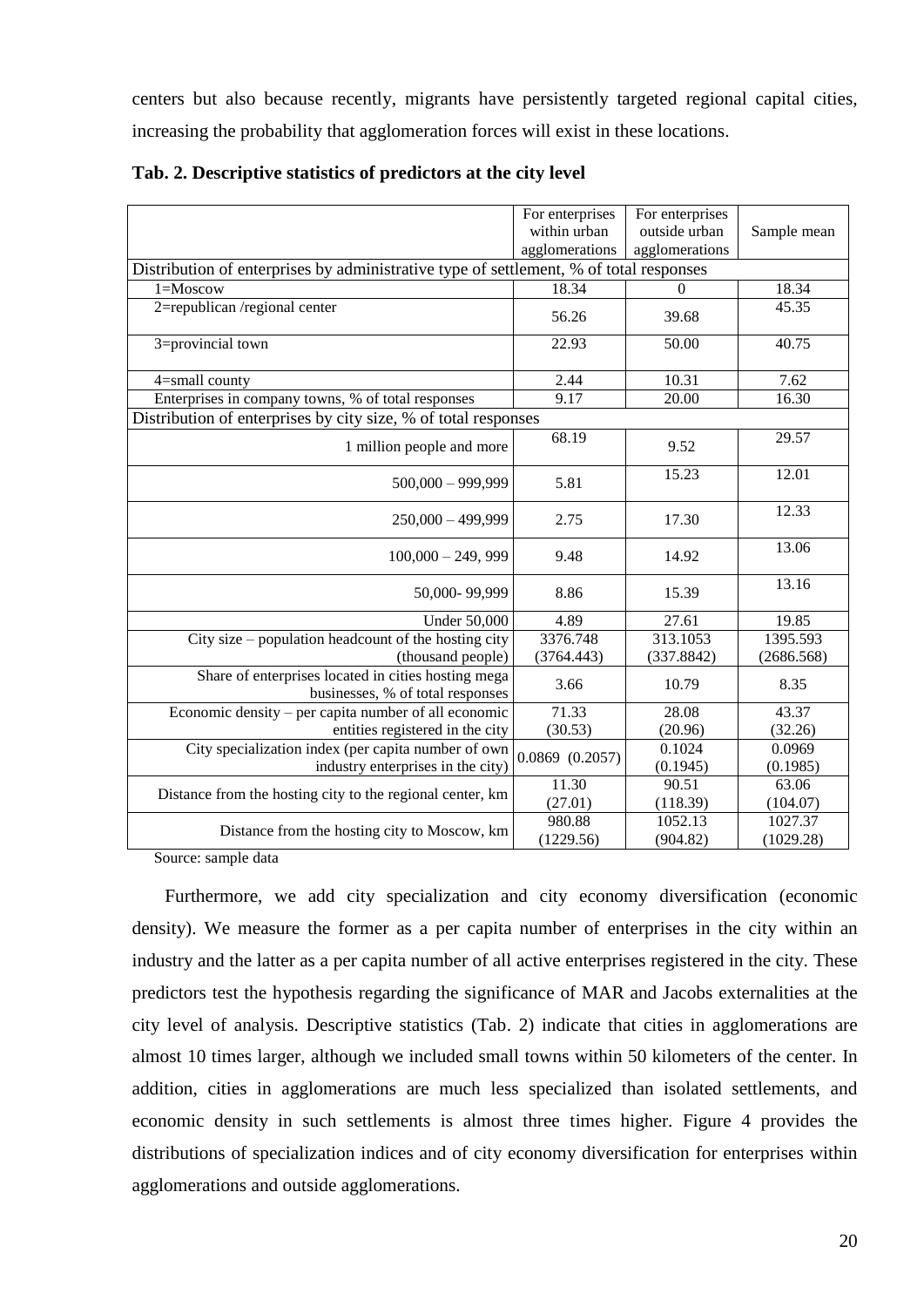

**Figure 4. Distributions of city specialization indices (per capita number of own-industry enterprises in the city) and diversification (per capita number of enterprises registered in the city)**

In terms of Russia-specific urban indicators, our regression includes the company town dummy. In fact, this dummy represents extreme specialization, which may have a two-fold effect. On the one hand, we can expect cluster specialization effects that boost the productivity of an enterprise surrounded by own-industry firms. On the other hand, company towns in Russia are basically discussed with reference to the risks of excessive specialization, which increases the settlement's dependence on performance and prices in the core industry, especially during cyclical downturns. Tab. 2 indicates that 16% of the sampled enterprises are located in company towns, but they are twice as common in isolated settlements agglomerations as they are in agglomerations.

Another specific indicator denotes that the host city belongs to settlements hosting mega businesses (to review, mega enterprises themselves were not surveyed for confidentiality reasons). We assume that the presence of mega enterprises in a city may enhance the likelihood that neighboring companies would interact because they can initiate connections via supply chains, business associations, training facilities, etc.

Descriptive statistics of predictors in the third model for the regional level of analysis (10) are presented in Tab. 3. They include the Herfindahl-Hirschman regional index, which reflects the degree of regional economy diversification. The index is calculated by squaring the employment shares in industry K in region J across the full range of enterprises of the regional economy and summing the resulting numbers.

$$
herf_j = \sum_{k=1}^{K} \left( \frac{\text{emp}_{jk}}{\sum_{l=1}^{K} \text{emp}_{jl}} \right)^2
$$
 (12)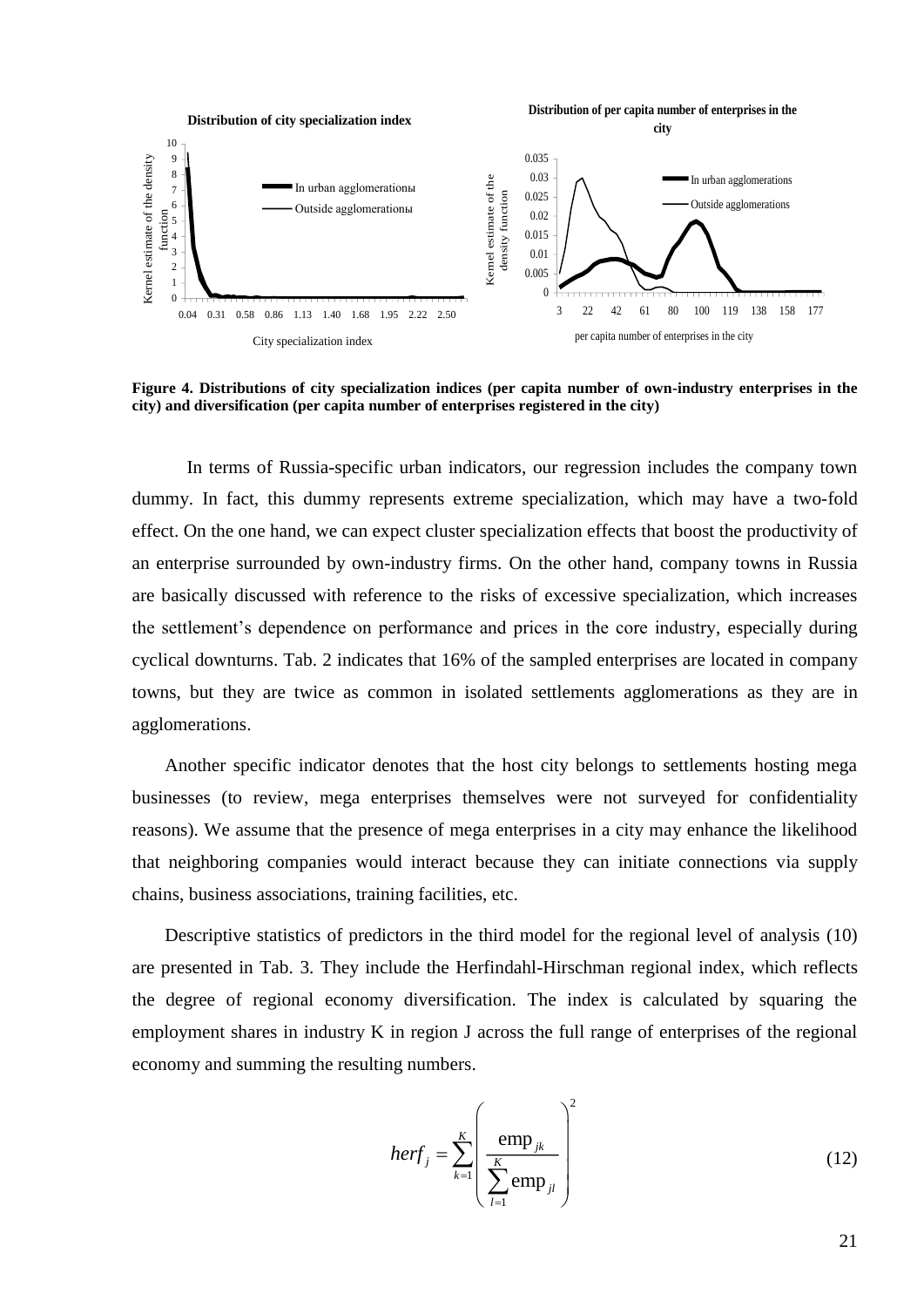Therefore, the higher the regional economy diversification, the lower the value of the Herfindahl-Hirschman index will be. Tab. 3 demonstrates that the regions with urban agglomerations that are included in our model are significantly more diversified than the regions hosting isolated settlements. Furthermore, the analysis is complemented by the regional specialization indicator, calculated as the region's share of employment in industry K (coincides with the respondent's specialization industry) throughout Russia. Arguably, this indicator reflects the region's competitive advantages in terms of industry-specific factor endowment while, to a certain degree, also capturing factor advantages of the location.

|                                                                                                                          | Regions with<br>urban<br>agglomerations | Regions without<br>urban<br>agglomerations | Sample mean        |
|--------------------------------------------------------------------------------------------------------------------------|-----------------------------------------|--------------------------------------------|--------------------|
| Herfindahl-Hirschman index                                                                                               | $6.21***$                               | 7.38***                                    | 6.98               |
|                                                                                                                          | (0.78)                                  | (1.85)                                     | (1.66)             |
| Regional specialization index (own industry<br>employment as % of total employment in this<br>industry across Russia), % | $4.46***$<br>(3.47)                     | $2.51***$<br>(2.59)                        | 3.18<br>(3.06)     |
| Accumulated FDI stock as a % of the GRP in 2004-<br>2008                                                                 | 2.0878 (1.5038)                         | 1.9165 (2.0888)                            | 1.9750<br>(1.9101) |
| Wages in the region as a % of the national average                                                                       | 133.89                                  | 84.00                                      | 101.05             |
|                                                                                                                          | (57.11)                                 | (21.03)                                    | (44.31)            |
| GRP per capita, thousand rubles per person                                                                               | 219.58                                  | 174.39                                     | 189.83             |
|                                                                                                                          | (56.99)                                 | (39.24)                                    | (50.80)            |
| Globalization index (regional exports and imports                                                                        | 44.7293***                              | 24.7485***                                 | 31.5758            |
| as % of GRP)                                                                                                             | (20.3127)                               | (15.7792)                                  | (19.8599)          |
| Road density (th.km. of road per 1 sq.km. of land                                                                        | 509.77                                  | 168.65                                     | 285.21             |
| area)                                                                                                                    | (410.78)                                | (105.10)                                   | (301.68)           |
| Migrant stock (sum of migration balances in 2004-                                                                        | 219.81                                  | 88.19                                      | 133.16             |
| 2009 per 10 thousand people as % of 2004).                                                                               | (180.40)                                | (153.02)                                   | (174.37)           |
| Share of enterprises located in European Russia, %<br>of responses                                                       | 91.74                                   | 90.47                                      | 90.90              |

**Table 3. Descriptive statistics of predictors at the regional level**

Source: Sample data

We also control our regional level regression for indicators capturing the degree of regional economy openness, as we assume that the region's participation in trade (globalization index calculated as the share of exports and imports in the GRP) and international business (accumulated FDI stock within 5 years as a % of the GRP) tends to intensify urban agglomeration effects. Arguably, the openness advantage may materialize via the self-selection mechanism, which essentially induces weak firms to exit from the market because of more intense competition. A more open regional economy is more likely to register the market-based principles of firm location, heightened competition, an increased number of economic agents and their interaction.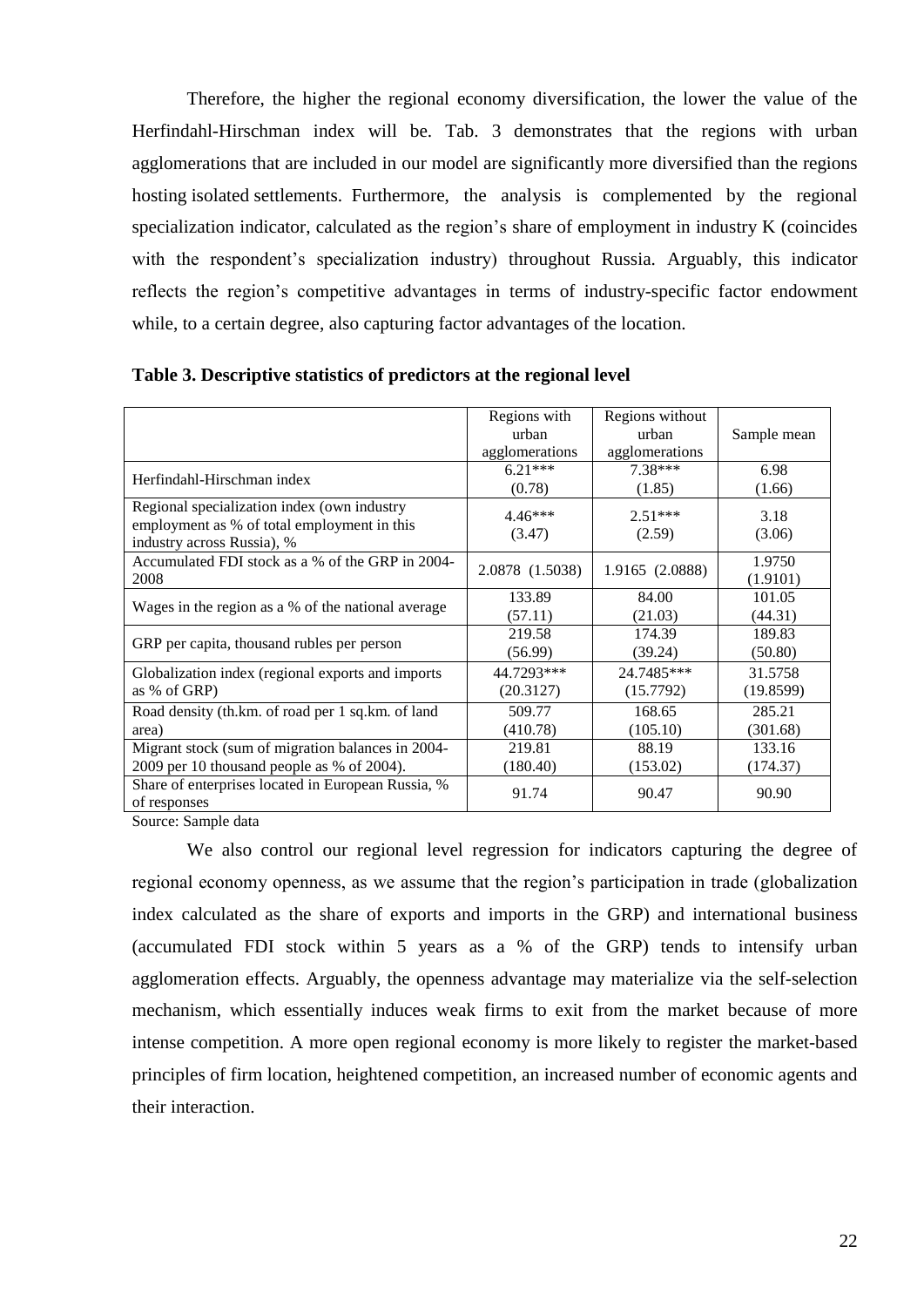#### **7. Results**

Tab. 4 presents estimates derived during the first stage of our analysis using OLS, GLS (a hierarchical model with an intercept random effect of region or city) and ML (a two-level nested model) techniques. The two-level regression is estimated using two variations: simultaneous, with an intercept random effect of region (or city) and the use of the random intercept and slope effects of region (the slope is on the dummy capturing agglomeration location effects). If the estimates derived using different instrumental techniques prove consistent, we can be sure that our estimates are robust.

Tab. 4 demonstrates that the agglomeration effect is statistically significant and positive in all of the estimated regressions. Depending on the estimation method, productivity gains for enterprises in urban agglomerations would equal 17-21%, in contrast to productivity of enterprises in isolated settlements. Residuals are homoscedastic, normal at 1% significance and provide no reason to suspect missing variables of importance.

However, it would be reasonable to suppose that the result may be strongly determined by the location of our enterprises in Moscow, with its highly favorable conditions for agglomeration effects on productivity because of its scale, diversity, history, ultimate concentration of investment and human resources, and special political role. It is a known fact that during the period of 2006-2008, up to 60 percent of the net migration increase was acquired by the Moscow agglomeration [Zubarevich, 2010]. It may well be that the rest of Russia will not possess a premium for presence with in insufficiently mature agglomerations. Therefore, we ran the same models from Tab. 4 on a subsample excluding Moscow-based enterprises (to review, over 18 percent of the total surveyed enterprises). The calculations reveal (Tab. 5) that the exclusion does not change the result, as all of the key regularities hold. Although the productivity gain is slightly smaller than that for the complete sample – 15-18% - the coefficients' signs and significance are identical for both variations of the sample.

**Table 4. Estimation results. Productivity as a function of the firm presence in an urban agglomeration**

| Regression type                                   | <b>OLS</b>   | Intercept RE of<br>region | Intercept RE of<br>city | Intercept<br>MIX effect<br>of region | Intercept, slope<br>MIX effect of<br>region | Intercept MIX<br>effect of city |
|---------------------------------------------------|--------------|---------------------------|-------------------------|--------------------------------------|---------------------------------------------|---------------------------------|
| Agglomeration dummy                               | $0.1920**$   | $0.1920**$                | $0.1920**$              | $0.1635*$                            | $0.1635*$                                   | $0.1770*$                       |
| Industry dummies                                  | $-0.9321***$ | $-0.9321***$              | $-0.9321***$            | $-0.9372***$                         | $-0.9413***$                                | $-0.9342***$                    |
| Textiles                                          | $-0.4983***$ | $-0.4983***$              | $-0.4983***$            | $-0.4993***$                         | $-0.5046***$                                | $-0.4994***$                    |
| Timber<br><b>Chemicals</b>                        | $-0.0689$    | $-0.0689$                 | $-0.0689$               | $-0.0752$                            | $-0.0717$                                   | $-0.0730$                       |
| Metals                                            | $-0.0771$    | $-0.0771$                 | $-0.0771$               | $-0.0652$                            | $-0.0683$                                   | $-0.0798$                       |
| Electronic                                        | $-0.5859***$ | $-0.5859***$              | $-0.5859***$            | $-0.6049***$                         | $-0.6072***$                                | $-0.5895***$                    |
| Transport vehicles                                | $-0.3099**$  | $-0.3099**$               | $-0.3099**$             | $-0.3311**$                          | $-0.3325**$                                 | $-0.3160**$                     |
| Machines and equipment                            | $-0.4818***$ | $-0.4818***$              | $-0.4818***$            | $-0.4947***$                         | $-0.4941$ ***                               | $-0.4868***$                    |
| Job<br>creation<br>and<br>destruction coefficient | $0.6429***$  | $0.6429***$               | $0.6429***$             | $0.6280***$                          | $0.6287***$                                 | $0.6358***$                     |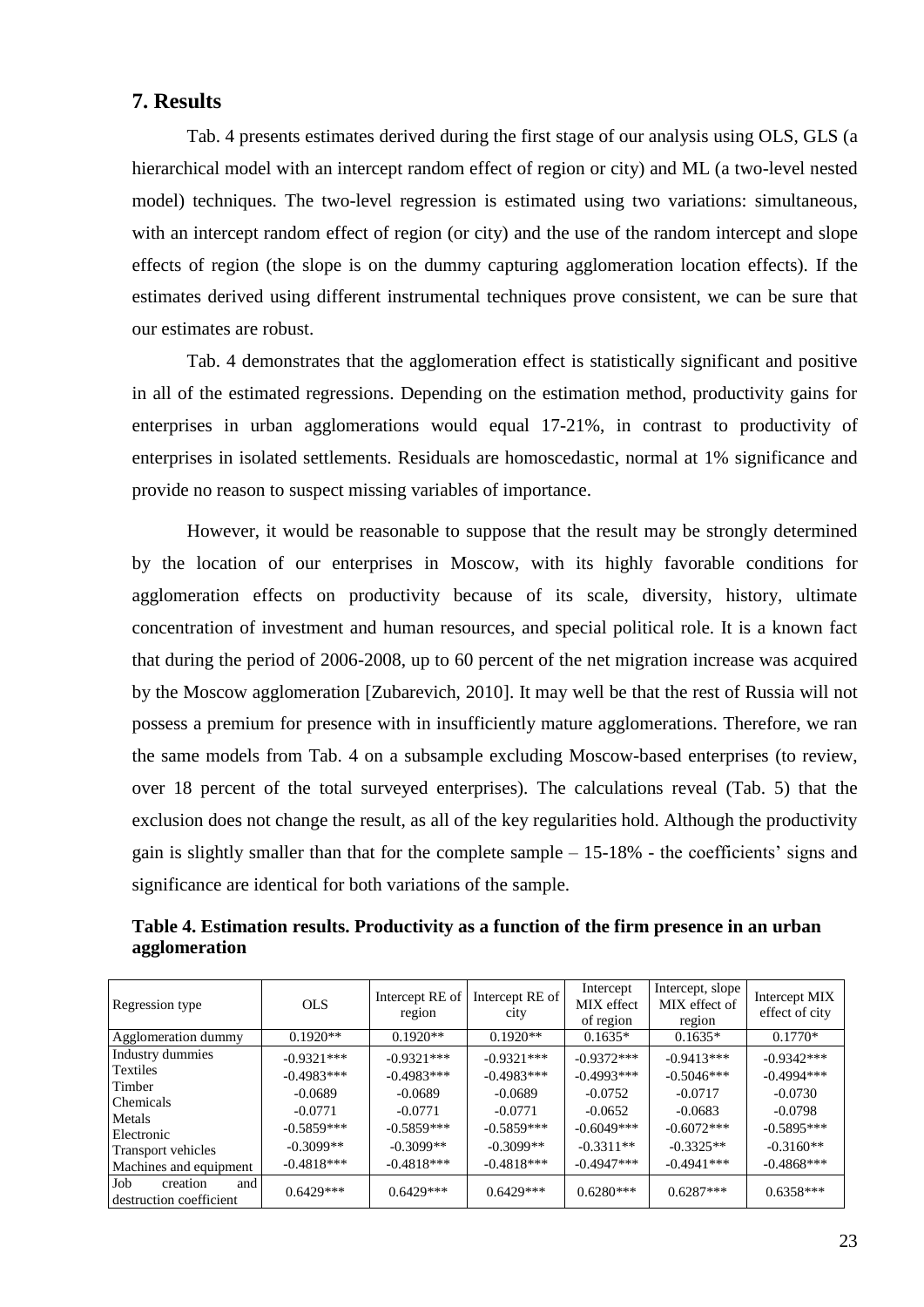| Log employment                                                                          | $-0.0214$   | $-0.0214$   | $-0.0214$    | $-0.0120$      | $-0.0120$    | $-0.0192$      |
|-----------------------------------------------------------------------------------------|-------------|-------------|--------------|----------------|--------------|----------------|
| Share of skilled labor                                                                  | 0.0008      | 0.0008      | 0.0008       | 0.0012         | 0.0012       | 0.0008         |
| ISO certification                                                                       | $0.1806**$  | $0.1806**$  | $0.1806**$   | $0.1736**$     | $0.1726**$   | $0.1810**$     |
| Technological level                                                                     |             |             |              |                |              |                |
| In line with the<br>best<br>international performers                                    | $0.3931*$   | $0.3931*$   | $0.3931*$    | $0.3447*$      | $0.3503*$    | $0.3845*$      |
| In line with the average<br>international performers                                    | $0.5821***$ | $0.5821***$ | $0.5821***$  | $0.5419***$    | $0.5488***$  | $0.5706***$    |
| In line with the best<br>domestic performers                                            | $0.2954*$   | $0.2954*$   | $0.2954*$    | 0.2770         | 0.2822       | $0.2938*$      |
| In line with the average<br>domestic performers                                         | 0.0512      | 0.0512      | 0.0512       | 0.0266         | 0.0330       | 0.0493         |
| constant                                                                                | $6.5143***$ | $6.5143***$ | $6.5143***$  | 6.4829***      | 6.4756***    | $6.5043***$    |
| R-squared                                                                               | 0.2314      |             |              |                |              |                |
| Regression significance                                                                 | $F =$       | $chi2(16)=$ | $chi2(16) =$ | $chi2(16) =$   | $chi2(16) =$ | $chi2(16) =$   |
|                                                                                         | $15.23***$  | 243.61***   | 243.61***    | 235.58***      | 234.50***    | 235.63***      |
| LM or LR test vs.                                                                       |             | $chi2(1)=$  | $chi2(1)=$   | chibar $2(01)$ | $chi2(2) =$  | chibar $2(01)$ |
| linear regression                                                                       |             | 25.15***    | 0.38         | $=11.19***$    | $11.62***$   | $= 0.55$       |
| Number of observations                                                                  | 826         | 826         | 826          | 826            | 826          | 826            |
| Breusch-Pagan homoscedasticity test:<br>$chi2(1) = 2.52$<br>$Prob > chi2 =$<br>0.1122   |             |             |              |                |              |                |
| Prob > chi2 = $0.0147$<br>Asymmetry and excess test for normality:<br>$chi2(2) = 8.44*$ |             |             |              |                |              |                |
| Ramsey test for the absence of missing variables: $F(3, 806) = 1.00$ Prob > F = 0.3912  |             |             |              |                |              |                |

Notes: \*-significant at 5%, \*\*- at 1%, \*\*\* - at 0.1%Reference group for industry dummies – food industry For symbols see Tab. 5.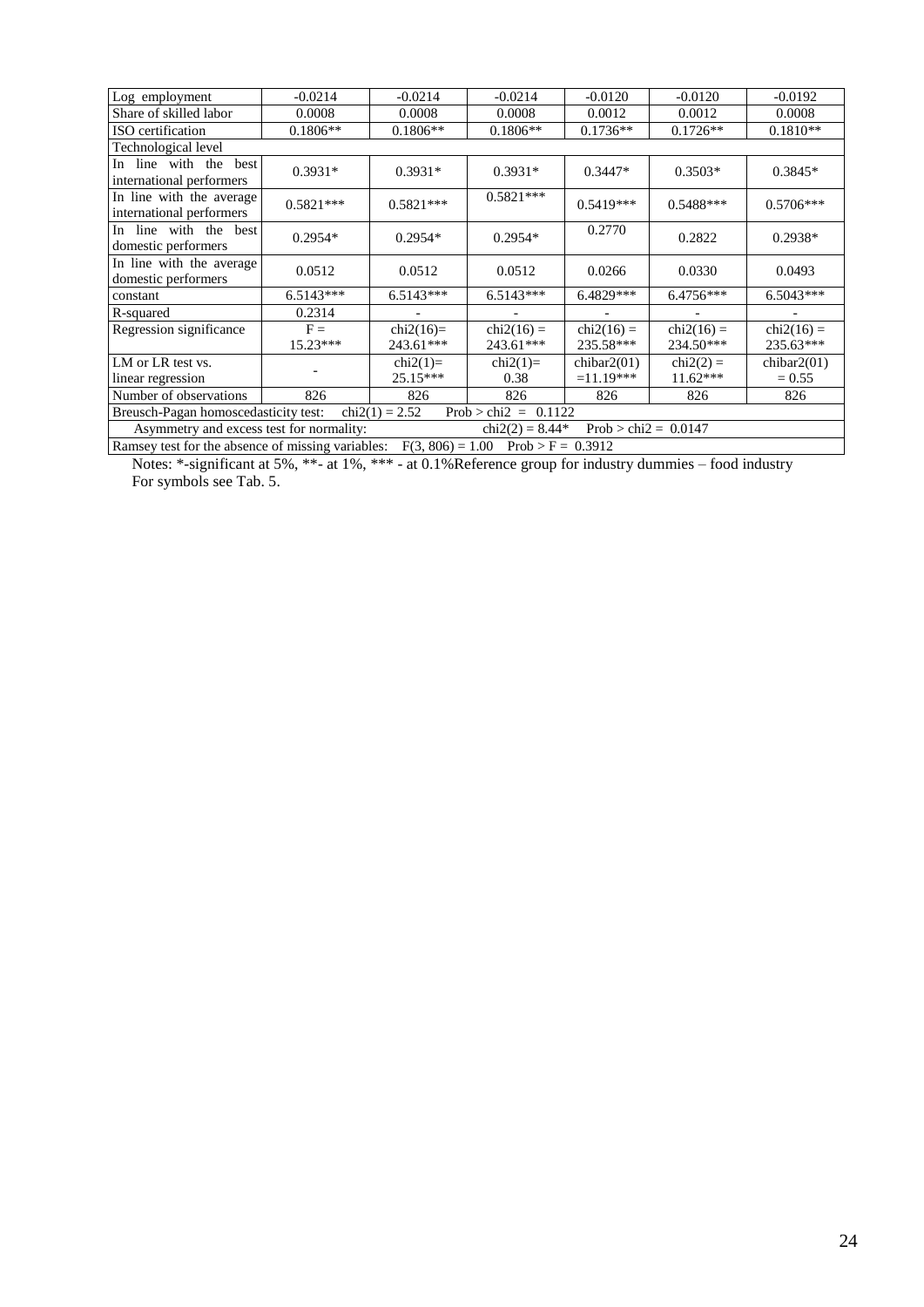#### **Tab. 5. Estimation of agglomeration effects on logged labor productivity for the subsample excluding Moscow-based enterprises**

| Regression type                                               | <b>OLS</b>              | Intercept RE<br>of region | Intercept RE<br>of city | Intercept MIX<br>effect of region | Intercept, slope<br>MIX effect of<br>region | Intercept<br>MIX effect<br>of city |
|---------------------------------------------------------------|-------------------------|---------------------------|-------------------------|-----------------------------------|---------------------------------------------|------------------------------------|
| Agglomeration dummy                                           | $0.1722**$              | $0.1722**$                | $0.1722**$              | 0.1429                            | 0.1429                                      | $0.1522*$                          |
| Industry dummies                                              | $-1.0067***$            | $-1.0067***$              | $-1.0067***$            | $-1.0122***$                      | $-1.0122***$                                | $-1.0108***$                       |
| Textiles                                                      | $-0.5254***$            | $-0.5254***$              | $-0.5254***$            | $-0.5279***$                      | $-0.5279***$                                | $-0.5273***$                       |
| Timber, woodworking                                           | $-0.0219$               | $-0.0219$                 | $-0.0219$               | $-0.0288$                         | $-0.0288$                                   | $-0.0275$                          |
| Chemicals                                                     | $-0.0607$               | $-0.0607$                 | $-0.0607$               | $-0.0482$                         | $-0.0482$                                   | $-0.647$                           |
| Metals                                                        | $-0.5490***$            | $-0.5490***$              | $-0.5490***$            | $-0.5686***$                      | $-0.5686***$                                | $-0.5531***$                       |
| Electrical,                                                   | $-0.2851**$             | $-0.2851**$               | $-0.2851**$             | $-0.3071**$                       | $-0.3071**$                                 | $-0.2929**$                        |
| <b>Transport vehicles</b>                                     | $-0.4727***$            | $-0.4727***$              | $-0.4727***$            | $-0.4861***$                      | $-0.4861***$                                | $-0.4796***$                       |
| Machines and equipment                                        |                         |                           |                         |                                   |                                             |                                    |
| Job creation and                                              |                         |                           |                         |                                   |                                             |                                    |
| destruction coefficient                                       | $0.5273***$             | $0.5273***$               | $0.5273***$             | $0.5105***$                       | $0.5105***$                                 | $0.5166***$                        |
| Log employment                                                | $-0.0415$               | $-0.0415$                 | $-0.0415$               | $-0.0323$                         | $-0.0323$                                   | $-0.0390$                          |
| Share of skilled labor                                        | 0.0007                  | 0.0007                    | 0.0007                  | 0.0012                            | 0.0012                                      | 0.0008                             |
| ISO certification                                             | $0.1984**$              | $0.1984**$                | $0.1984**$              | $0.1919**$                        | $0.1919**$                                  | $0.1991**$                         |
| Technological level.                                          |                         |                           |                         |                                   |                                             |                                    |
| line with the<br>In<br>best                                   | $0.3865*$               | $0.3865*$                 | $0.3865*$               | $0.3356*$                         | $0.3356*$                                   | $0.3749*$                          |
| international performers                                      |                         |                           |                         |                                   |                                             |                                    |
| In line with the average                                      | $0.6263***$             | $0.6263***$               | $0.6263***$             | $0.5854***$                       | $0.5854***$                                 | $0.6109***$                        |
| international performers                                      |                         |                           |                         |                                   |                                             |                                    |
| line with the<br>In<br>best                                   | $0.3045*$               | $0.3045*$                 | $0.3045*$               | 0.2850                            | 0.2850                                      | $0.3029*$                          |
| domestic performers                                           |                         |                           |                         |                                   |                                             |                                    |
| In line with the average                                      | 0.0582                  | 0.0582                    | 0.0582                  | 0.0324                            | 0.0324                                      | 0.0560                             |
| domestic performers                                           |                         |                           |                         |                                   |                                             |                                    |
| Constant                                                      | 6.6083***               | 6.6083***                 | 6.6083***               | $6.5781***$                       | 6.5681***                                   | 6.5965***                          |
| R-squared                                                     | 0.2350                  |                           |                         |                                   |                                             |                                    |
| Regression significance                                       | $F =$                   | $chi2(16)=$               | $chi2(16) =$            | $chi2(16) =$                      | $chi2(16) =$                                | $chi2(16) =$                       |
|                                                               | 14.46***                | 231.37***                 | 231.37***               | 226.61***                         | 225.87***                                   | 223.32***                          |
| LM or LR test vs.                                             |                         | $chi2(1)=$                | $chi2(1)=$              | chibar $2(01)$                    | $chi2(2) =$                                 | chibar2(01)                        |
| linear regression                                             |                         | 31.51***                  | 1.59                    | $= 12.25***$                      | $13.15***$                                  | $= 1.13$                           |
| Number of                                                     | 770                     | 770                       | 770                     | 770                               | 770                                         | 770                                |
| observations<br>$(0.11)$ W/-1-1<br>$D_{\text{max}}$<br>$-1.7$ | $ +$ $ +$ $+$ $  +$ $-$ | المستفات فتتسام المالي    | $-1.32(1)$              | $(0.00, 0.1)$ $(1.00, 0.1)$       | 0.0002                                      |                                    |

Breusch-Pagan / Cook-Weisberg test for homoscedasticity: chi2(1) = 6.99 Prob > chi2 = 0.0082<br>Asymmetry and excess test for normality: chi2(2) = 7.82\* Prob > chi2 = 0.0201

Asymmetry and excess test for normality: chi2(2) = 7.82\* Prob > chi2 = 0.02<br>Ramsey test for the absence of missing variables:  $F(3, 750) = 0.76$  Prob > F = 0.5150 Ramsey test for the absence of missing variables:

\*-significant at 5%, \*\*-at 1%, \*\*\* - at  $0.1\%$ 

#### **Symbols:**

OLS - ordinary least square method;

ML - maximum likelihood method;

Intercept RE of region – ordinary GLS model, with intercept random effect of region; intercept RE of city – ordinary GLS model, with intercept random effect of city;

Intercept MIX effect of region – ML, with intercept random effect of region;

Intercept, slope MIX effect of region – ML, with intercept random effect of region and slope random effect of region for agglomeration dummy variable;

Intercept MIX effect of city – ML, with intercept random effect of city.

Our focus was on the second and third stages of estimation, as we looked for explanations for the productivity premium of enterprises in urban agglomerations. The model specification for these stages was selected in accordance with model (10) (see above for a detailed mathematical description).

It should be noted that model (10) allows for only a somewhat truncated estimation because of its quasi-multi-collinearity. First, all of the city characteristics represented by W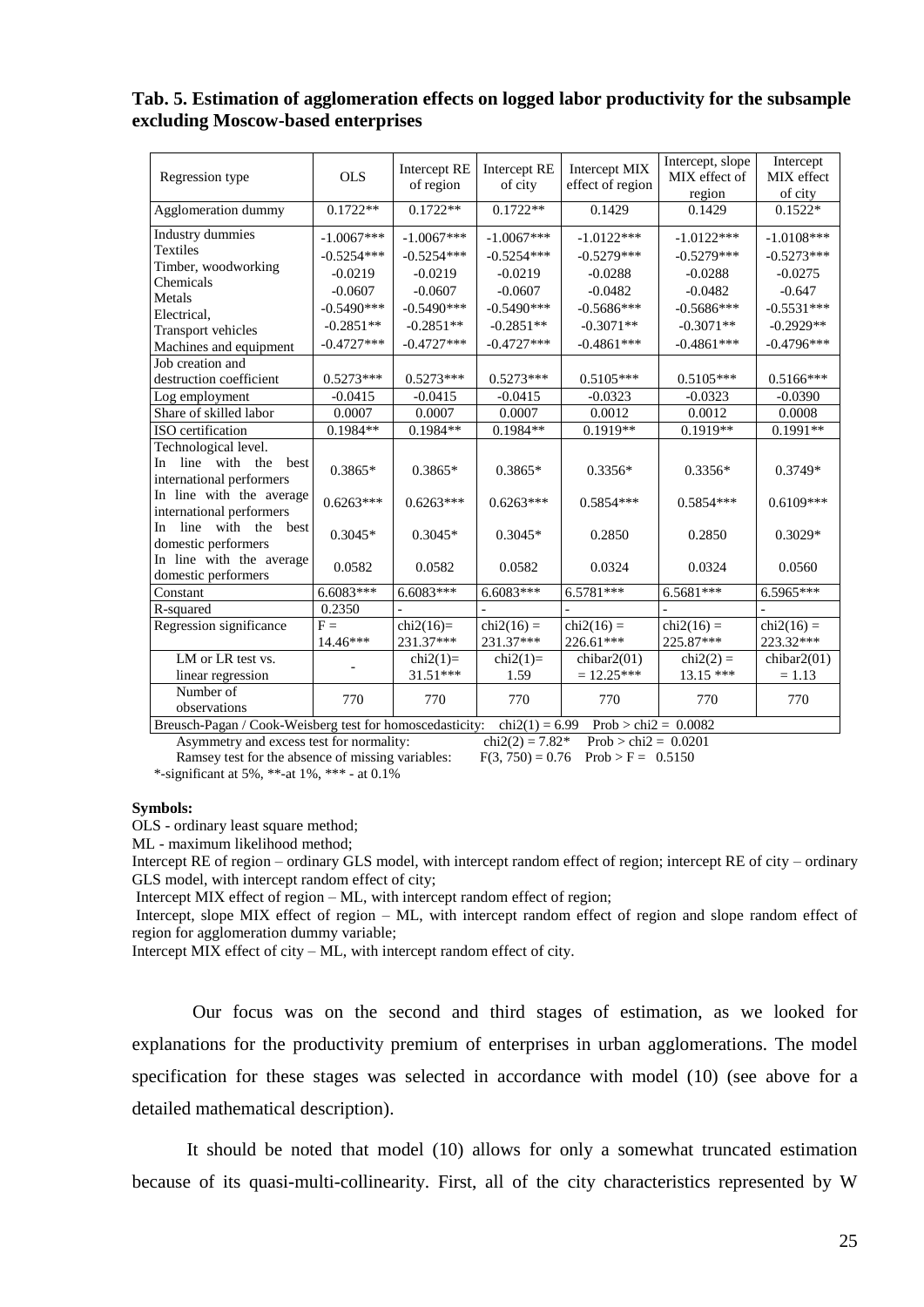variables in equation (10) are inserted sequentially rather than simultaneously. Second, to control for result robustness, estimation is performed using three methods: OLS, ML for two-level specification, with the intercept random effect of region, and ML for two-level specification, with the intercept random effect of city<sup>4</sup>. Third, the terms  $\alpha_l W_{1j}$ ,  $\beta_l x_{1i}$ , and  $\alpha_2 W_{1j} x_{1i}$  cannot be simultaneously present in the equation because of their multi-collinearity; therefore, the term  $\beta_1 x_{1i}$  (reflecting the agglomeration effect) is not used at all, whereas  $\alpha_1 W_{1i}$  (city characteristic) and  $\alpha_2 W_{I} \dot{\varkappa}_{Ii}$  (correlation between the agglomeration effect and the above characteristic) are inserted sequentially.

The estimation results are summarized in Tab. 6.

It should be clarified that each line of this table is a result of either regression

$$
Y_{ij} = \beta_0 + \mu_{0j} + \alpha_1 W_{1j} + X'_{2ij} \beta_2 + \varepsilon_{ij} \tag{13}
$$

or regression

<u>.</u>

$$
Y_{ij} = \beta_0 + \mu_{0j} + \alpha_2 W_{1j} \ x_{1ij} + X'_{2ij} \beta_2 + \varepsilon_{ij} \qquad (14)
$$

each of which is a somewhat reduced model (10). In each of the regressions, the influence of one of the level-2 variables - (*W*) or  $(W_1 * x_1)$  – is estimated against the group of level-1 variables  $(X_2)$ .  $X_2$  stands for indicators characterizing the enterprises and is listed in Table 4, whereas  $x_I$  is a dummy reflecting presence within an agglomeration.

<sup>4</sup> The numerical method does not converge for a two-level specification involving the slope random effect of region or city for the agglomeration dummy.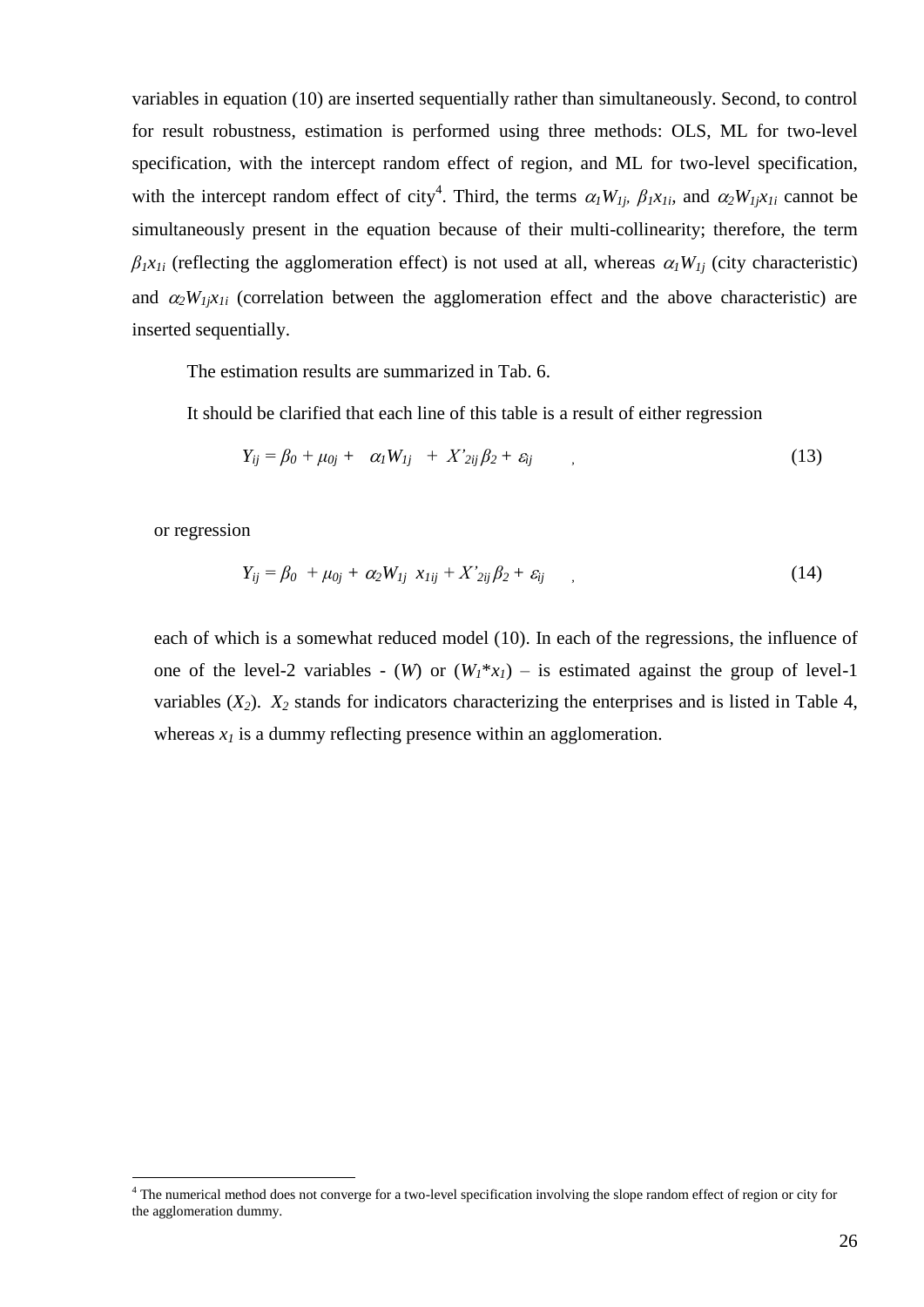#### **Tab. 6. Estimation results. Influence of the city characteristics on agglomeration productivity premium at the second level of the two-level model (10)**

| Regression type                                                                         | <b>OLS</b>  | Intercept MIX<br>effect of region | Intercept MIX<br>effect of city |  |  |  |  |
|-----------------------------------------------------------------------------------------|-------------|-----------------------------------|---------------------------------|--|--|--|--|
| Administrative status of the city<br>(1-Moscow, 4-county)                               | $-0.0895*$  | $-0.0949*$                        | $-0.0787$                       |  |  |  |  |
| Company town dummy                                                                      | $-0.1181$   | $-0.0714$                         | $-0.0986$                       |  |  |  |  |
| Per capita number of entities in the city                                               | $0.0044***$ | $0.0045***$                       | $0.0045***$                     |  |  |  |  |
| City size (group)                                                                       | $0.0398**$  | $0.0379*$                         | $0.0338*$                       |  |  |  |  |
| City size (population, thousand people)                                                 | $0.0276***$ | 0.0314                            | $0.0288*$                       |  |  |  |  |
| Small town (under 100,000 residents),<br>dummy                                          | $-0.1393*$  | $-0.1300*$                        | $-0.0996$                       |  |  |  |  |
| Medium-sized city (100,000 - 249,999<br>thousand residents), dummy                      | 0.0664      | 0.0440                            | 0.0903                          |  |  |  |  |
| Megacity (1 million residents and more),<br>dummy                                       | $0.1672**$  | 0.1444                            | $0.1441*$                       |  |  |  |  |
| City specialization                                                                     | 0.0213      | 0.0429                            | 0.0318                          |  |  |  |  |
| Big business city                                                                       | 0.0117      | 0.0523                            | 0.0345                          |  |  |  |  |
| Distance to regional center                                                             | $-0.0002$   | $-0.0001$                         | $-0.0001$                       |  |  |  |  |
| Distance to Moscow                                                                      | 0.0000      | 0.0000                            | 0.0000                          |  |  |  |  |
| Below we list interactions of the above variables with the (D)urban agglomeration dummy |             |                                   |                                 |  |  |  |  |
| D*Administrative status of the city                                                     | $0.0717**$  | 0.0528                            | $0.0627*$                       |  |  |  |  |
| D*Company town                                                                          | $-0.3067$   | $-0.2453$                         | $-0.2823$                       |  |  |  |  |
| D*Per capita number of entities in the<br>city                                          | $0.0028***$ | $0.0028***$                       | $0.0028***$                     |  |  |  |  |
| D*City size (group)                                                                     | 0.0326      | 0.0108                            | 0.0298                          |  |  |  |  |
| $D*City$ size (thousand people)                                                         | $0.0277***$ | $0.0320*$                         | $0.0292*$                       |  |  |  |  |
| D*Small town                                                                            | $-0.0925$   | $-0.1703$                         | $-0.0587$                       |  |  |  |  |
| D*Medium-sized city                                                                     | 0.4199*     | 0.2886                            | $0.4381**$                      |  |  |  |  |
| D*Megacity                                                                              | $0.2091**$  | $0.2220**$                        | $0.1978**$                      |  |  |  |  |
| D*City specialization                                                                   | 0.2985      | 0.1947                            | 0.2236                          |  |  |  |  |
| D*Big business city                                                                     | $-0.2698$   | $-0.1831$                         | $-0.2503$                       |  |  |  |  |
| D*Distance to regional center                                                           | $-0.0000$   | $-0.0005$                         | 0.0003                          |  |  |  |  |
| D*Distance to Moscow                                                                    | $-0.0000$   | $-0.0000$                         | $-0.0000$                       |  |  |  |  |

The concentration of own-industry enterprises in the city has not revealed an influence on the dependent variable. This result rejects our hypothesis that city-level agglomeration effects are associated with urban industry clusters. In fact, this result could have been predicted during the analysis of descriptive statistics stage. Several explanations can be offered: (1) the city and the urban agglomeration fail to generate a scale economy adequate for the presence of specialization positive effects; a specialized manufacturing cluster most likely requires a larger territory than an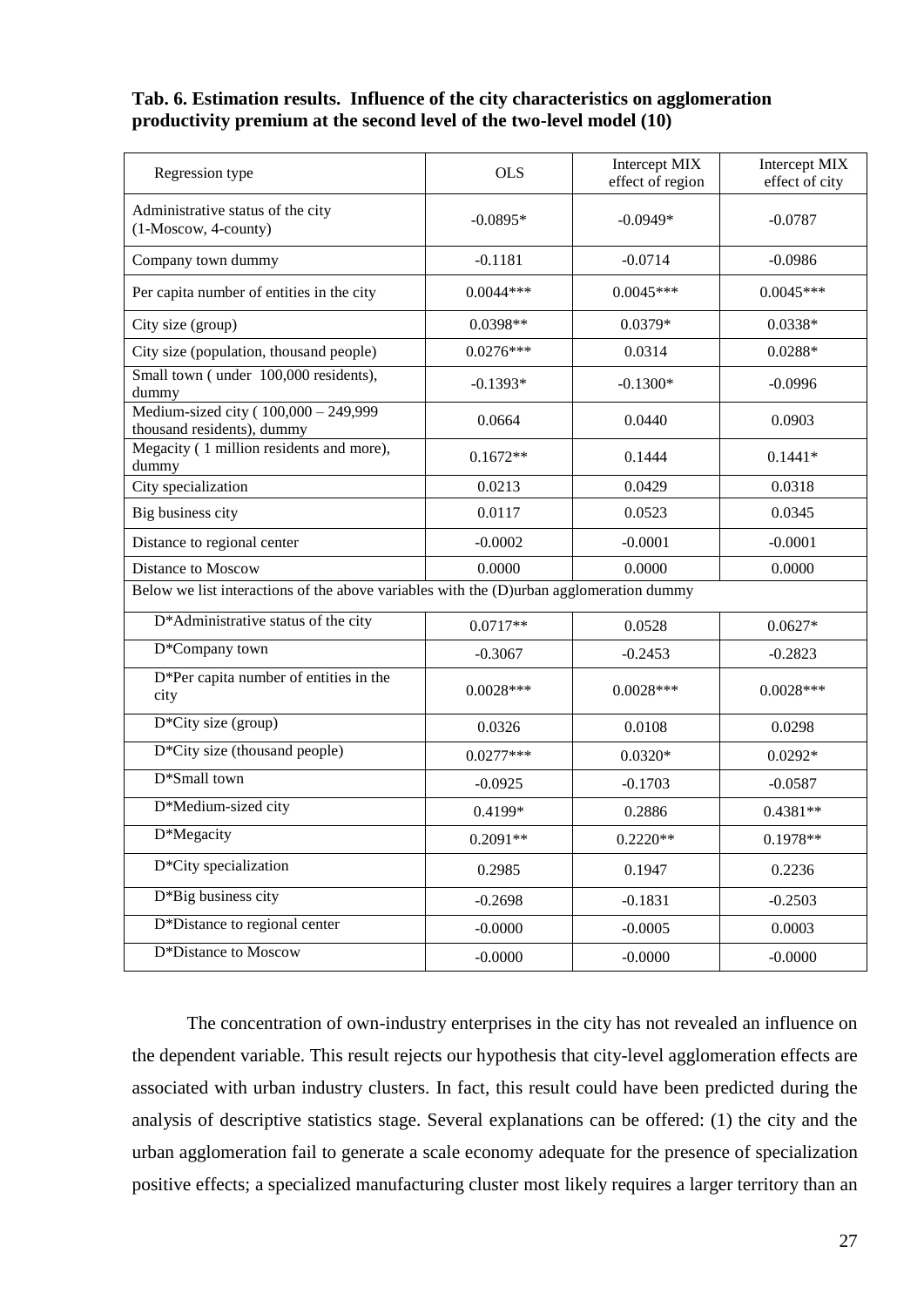urban agglomeration; (2) industry specialization suppresses the development of complementary businesses that could have facilitated more efficient organization and management of core production; (3) industry specialization often reflects the influence of one or two large old enterprises in the city; this condition would create risky dependence on the situation in the core industry rather than generate an environment of one-type interacting and competing firms. Indeed, the latter is the type of environment that we expect to generate positive effects of specialization.

An extreme case of specialization - when enterprises are located in a company town (identified by referring to the official list of the Ministry for Regional Development) – also has not exhibited an impact on productivity. However, we do not rule out the possibility that the absence of such effects may be accounted for by the higher diversity of company towns and by the overly extensive list of such settlements. Some of the entities may have been included for political rather than economic reasons – the expectation of federal subsidies.

Urbanization, measured as the per capita number of all entities in a city, has a statistically significant and consistently positive effect on productivity. If, ceteris paribus, business density in the city increases by 10 entities per capita, the productivity of manufacturing enterprises located in this city would increase by 4.4%. However, if the enterprise is situated within an agglomeration, the impact of this indicator on productivity will increase to 7.2%  $(4.4\% + 2.8\% = 7.2\%)$ . All three of the models yielded such results.

Hence, the hypothesis predicting the importance of diversification as "a transmission mechanism" for urban agglomeration effects is fully confirmed at the city level. Indeed, if the city has managed to host various businesses and develop its urban functions far beyond narrow specialization, this diversification will significantly and positively impact the productivity of its local enterprises. Moreover, the urban diversification effect is observable in all types of settlements, both agglomerated and isolated. Additionally, this confirmation stands to reason because any mature city with diverse functions is in fact an agglomeration, providing its residents with the benefits of neighborhood and interaction even if its area is limited. However, it should be noted that this diversification effect is stronger for enterprises within large urban agglomerations than for their peers located in stand-alone settlements. This result can be reasonably interpreted as evidence that it is city economy diversification that facilitates agglomeration effects.

Our analysis also demonstrates that the strength of agglomeration economies is a nonlinear function of city size. If we measure the size of a city using a quantitative variable for population size, two of the three model specifications will indicate that city size significantly and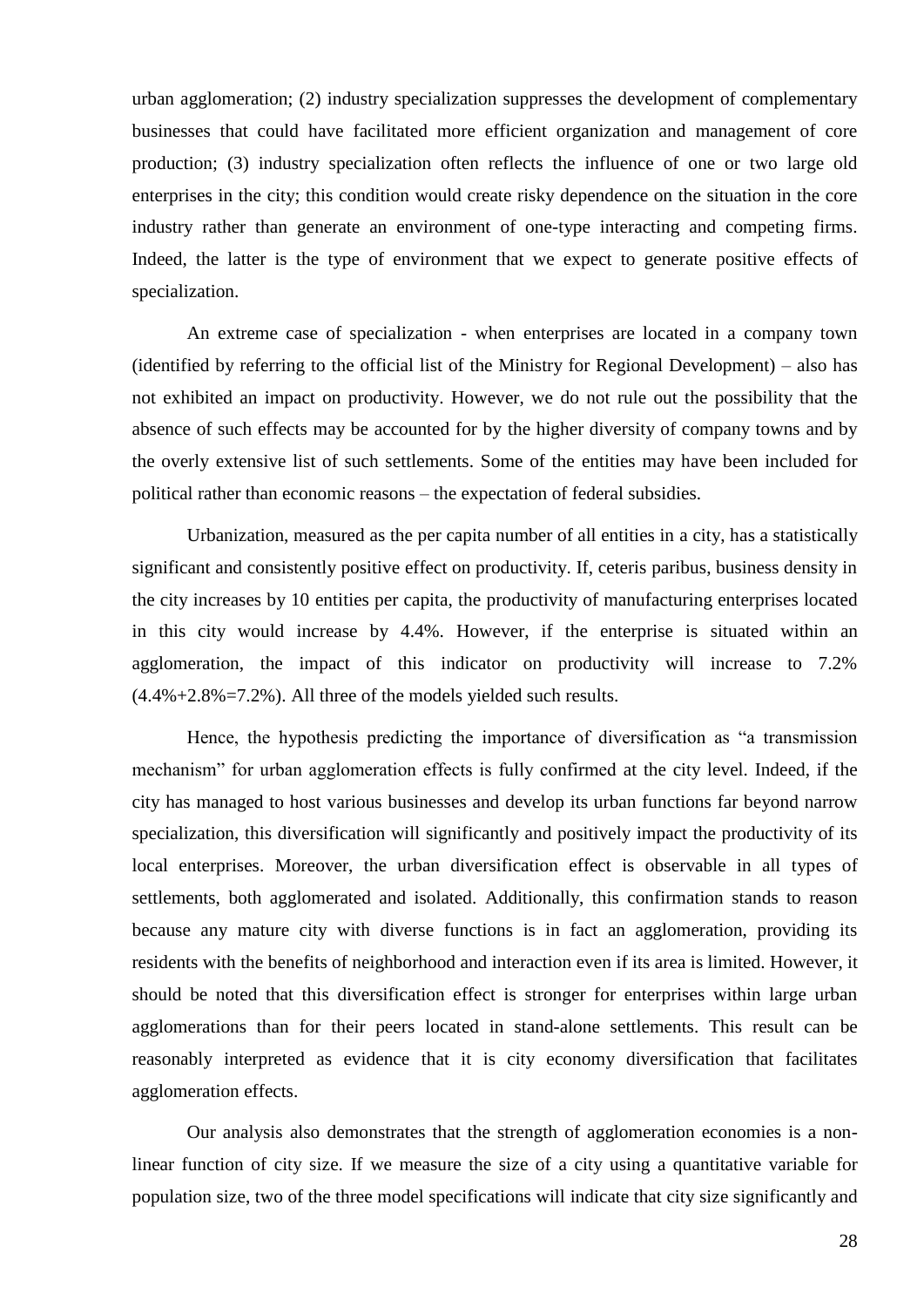positively influences the productivity of local enterprises. The city size effect is twice as strong in agglomerations as the sample average. City size will be more strongly associated with enhanced productivity if the city belongs to an agglomeration than if it is located in an isolated settlement.

Conversely, if we measure the settlement size using an ordinal variable, which includes six values, from 1 (minimum value, representing a town of less than 50 thousand people) to 6 (a mega city with more than a million inhabitants), the size will affect productivity in the following fashion: shifting into a larger size group will increase productivity by approximately 4 percent. However, this method of measuring the city size indicator does not allow for differentiation between its impact within and its impact outside agglomerations.

To tackle this issue, we undertook a more thorough analysis, using dummies for each of the six city size groups. This analysis facilitates the observance of the non-linear nature of city size's impact on productivity. OLS regressions and regressions that consider regional heterogeneity (with 5% significance) demonstrate that productivity is approximately 13-14% lower in small towns than it is in big cities. The situation is no better even if the small town is located within an agglomeration. However, if we examine towns with 100 thousand to 250 thousand residents, we find the highest agglomeration effect. If this town is located within an agglomeration, firm productivity increases by  $52\%$  ((exp(0.4199)-1)\*100% in an OLS regression) and 55% (in regressions controlling for city heterogeneity). Apparently, for one-size cities, the productivity of their local enterprises will depend largely on their presense in an agglomeration.

The political status of a city also reveals an impact that is interesting with regard to interpretation. On average, firm productivity increases with the rise in the settlement's political status (significant negative coefficient on the variable). However, if the settlement is located within an agglomeration, this effect will diminish (significant positive coefficient). As a result, firm productivity in small settlements within agglomerations may be quite comparable to firm productivity in a large city located outside an agglomeration. However, it will still remain somewhat lower on average - 1.9 percent lower, if we rely on OLS estimates – and this difference is statistically significant.

The second model, which controls for regional heterogeneity, reveals a correlation between productivity growth and administrative status growth, exhibiting 5% significance. However, the model does not allow for the detection of the mitigation of the administrative status effect on productivity in agglomerations. At the same time, the third model, which controls for city heterogeneity and exhibits 5% significance, allows for the conclusion that within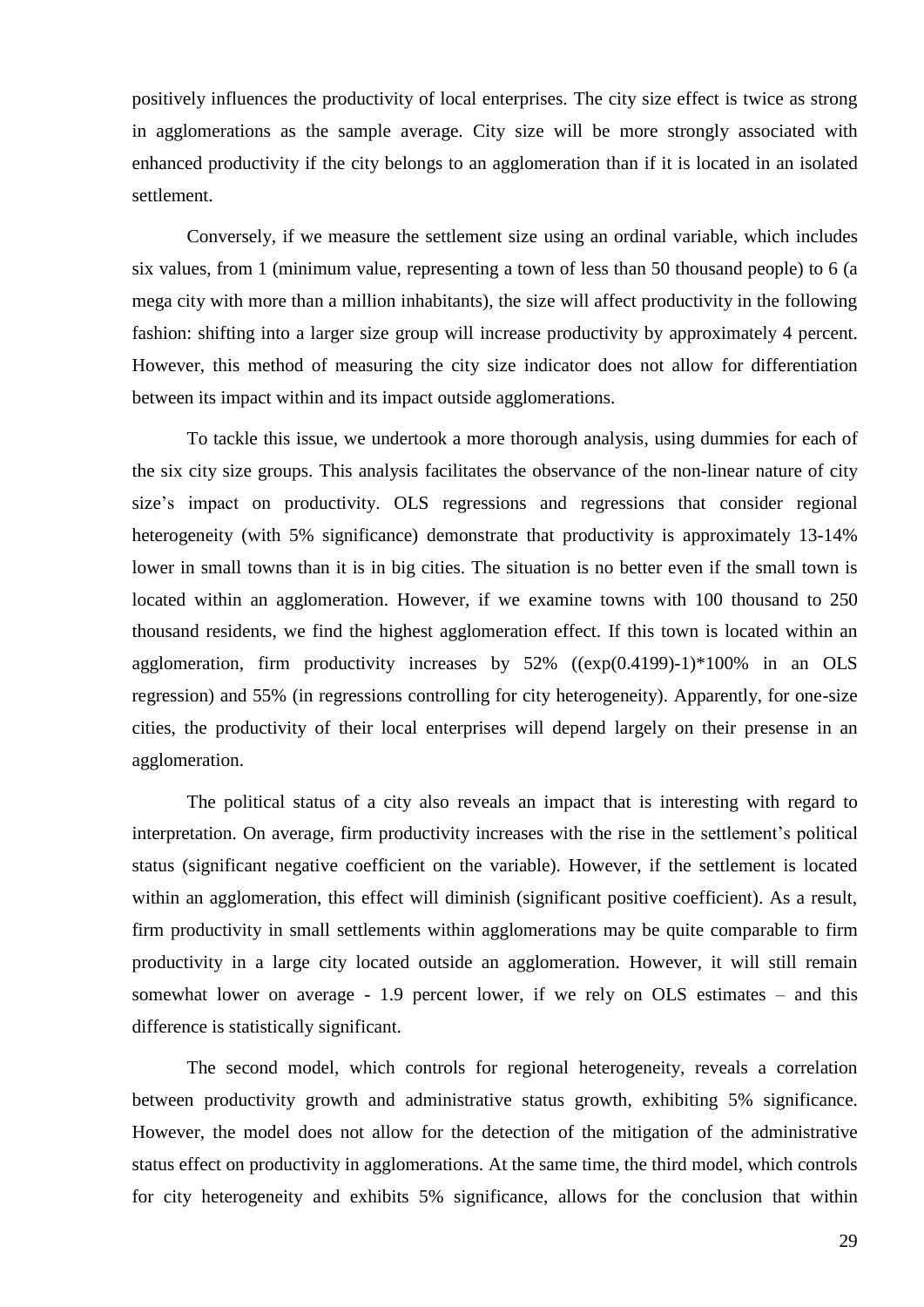agglomerations, the lower the administrative status of the settlement, the higher productivity is. However, this paradoxical result may be a product of multi-collinearity that may arise in the third model because of its double capture of city characteristics – random city effect and the "city type" variable. Overall, it is valid to state that agglomerations do not demonstrate a strong correlation between firm productivity and settlement political status, which constitutes proof of the influence that federal and regional cities extend over neighboring communities. Geographical proximity allows enterprises in small agglomerated towns to benefit from excesses in administrative and other resources of capital cities.

Tab. 7 presents the model (10) estimation results, which reveal the contribution of the hosting region's characteristics to the urban agglomeration effect. All of the regional indicators serve as W variables in equation (10), and the aggregates reflecting interaction between regional indicators and agglomeration effects are inserted sequentially rather than simultaneously to avoid multi-collinearity (as previously with city characteristics).

Tab. 7 indicates that practically all of the analyzed indicators are significant, with estimates of their influence produced by the three model modifications being very consistent. A somewhat lower significance of estimates produced by the modification controlling for random effects of region may be a result of multi-collinearity produced by the double capturing of regional characteristics. The significance of the product of all of the variables obtained using the agglomeration dummy should be interpreted as the increased effect of these variables within agglomerations.

The third stage estimation results demonstrate that the economic structure of the region surrounding an urban agglomeration has a significant effect on the power of urban agglomeration effects. Thus, the more developed the region, the higher firm productivity in an urban agglomeration is. Specifically, a 1-percent increase in the GRP will increase productivity by 0.58% ((exp(0.463)-1)%) for firms outside agglomerations while generating a 0.63%  $((exp(0.463+0.0364)-1)\%)$  increase in productivity for firms within agglomerations.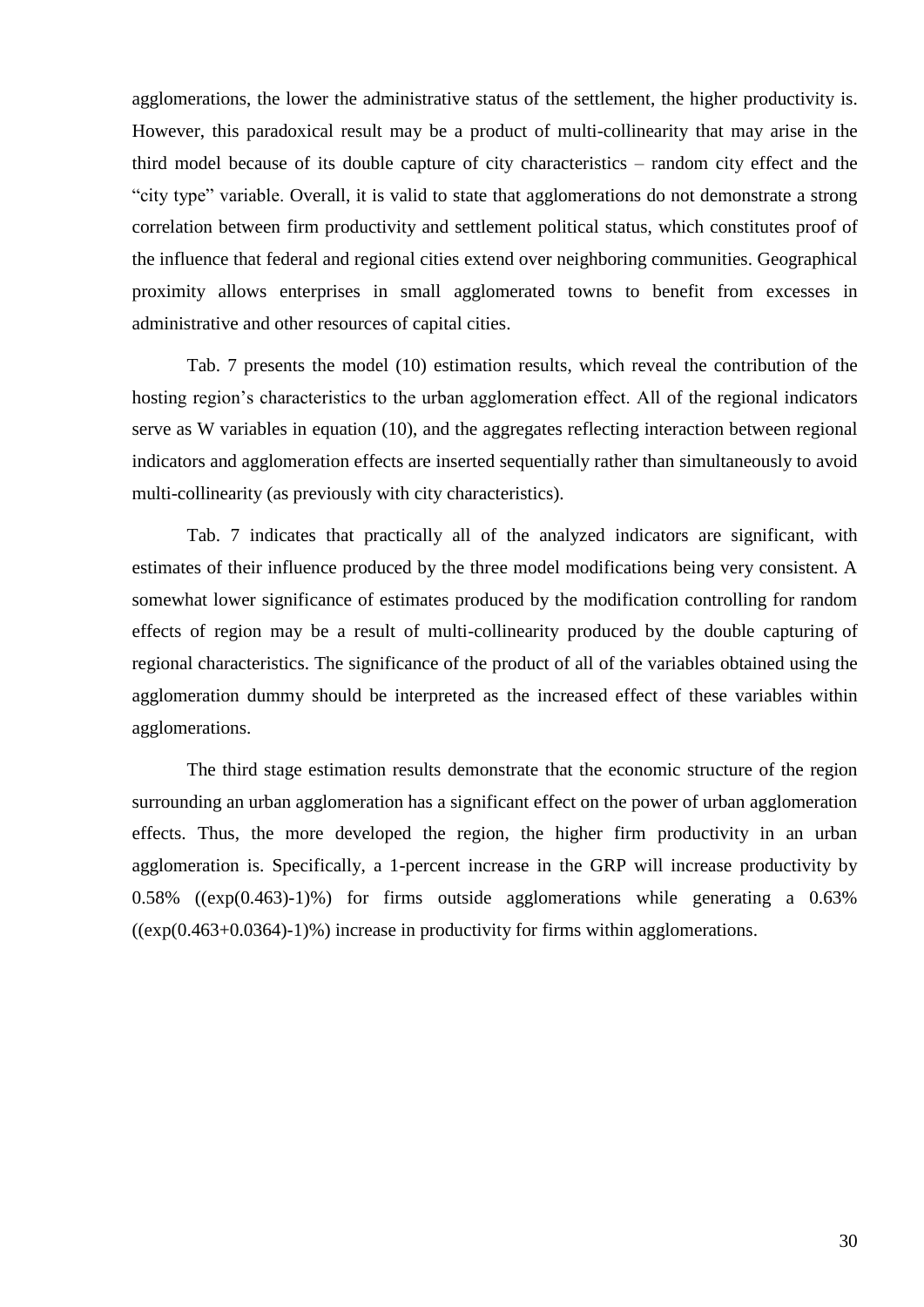**Tab. 7 Estimation of the impact of regional characteristics on agglomeration effects at the second level of the two-level model** 

|                                                                                                                                |             | Intercept MIX    | Intercept MIX                      |  |  |
|--------------------------------------------------------------------------------------------------------------------------------|-------------|------------------|------------------------------------|--|--|
| Variables                                                                                                                      | <b>OLS</b>  | effect of region | effect of city                     |  |  |
| Herfindahl-Hirschman index                                                                                                     | $-0.0461**$ | $-0.0427$        | $-0.0426*$                         |  |  |
| Regional specialization index                                                                                                  | $0.0307*$   | $0.0257*$        | $0.0279**$                         |  |  |
| <b>FDI</b>                                                                                                                     | $0.0376**$  | 0.0212           | $0.0381*$                          |  |  |
| Wages in the region as % of the<br>national average                                                                            | $0.0022***$ | $0.0024*$        | $0.0027**$                         |  |  |
| Log of GRP per capita                                                                                                          | $0.4630***$ | $0.4663**$       | 0.4933***                          |  |  |
| Region's globalization index                                                                                                   | $0.0055***$ | $0.0052**$       | $0.0054***$                        |  |  |
| Road density                                                                                                                   | $0.0004***$ | $0.0004***$      | the algorithm does<br>not converge |  |  |
| Migration stock                                                                                                                | $0.0008***$ | $0.0007***$      | $0.0008***$                        |  |  |
| West-East dummy                                                                                                                | 0.0764      | 0.0591           | 0.0556                             |  |  |
| Below we list products of the above variables by the (D) dummy representing location in agglomeration<br>(interaction effects) |             |                  |                                    |  |  |
| D* Herfindahl-Hirschman index,                                                                                                 | $0.0289**$  | $0.0252*$        | $0.0264*$                          |  |  |
| D* Regional specialization index                                                                                               | $0.0269**$  | 0.0201           | $0.0232*$                          |  |  |
| $D*FDI$                                                                                                                        | 0.0989***   | $0.0908***$      | $0.1029***$                        |  |  |
| $D^*$ Wages in the region as % of<br>the national average                                                                      | $0.0013***$ | $0.0013***$      | $0.0014***$                        |  |  |
| D <sup>*</sup> Log GRP per capita                                                                                              | $0.0364***$ | $0.0312***$      | $0.0339***$                        |  |  |
| D* Region globalization index                                                                                                  | $0.0043***$ | $0.0042**$       | $0.0043***$                        |  |  |
| D* Road density                                                                                                                | $0.0004***$ | $0.0004***$      | the algorithm does<br>not converge |  |  |
| D <sup>*</sup> Migration stock                                                                                                 | $0.0009***$ | $0.0008***$      | the algorithm does<br>not converge |  |  |
| D* West-East dummy                                                                                                             | $0.2073***$ | $0.1827*$        | $0.1961**$                         |  |  |

The agglomeration effect intensifies even more with the rise in the region's openness to trade. In isolated settlements, a 10 percent increase in the globalization index will produce a 5.5% increase in firm productivity, whereas in agglomerations, this effect will almost double, as productivity will increase by 9.8%. Agglomerations enjoy a double positive effect resulting from regional migration stock and road density. Accumulated foreign direct investment, which is roughly comparable according to descriptive statistics for enterprises within and outside agglomerations, produce a statistically significant positive effect on productivity in both types of locations. However, in agglomerations, this effect increases four-fold according to OLS regression. These results are robust to controls for regional and urban heterogeneity.

Within the sample, on average, a region's specialization in the respondent's industry has a positive effect on productivity. At the same time, in urban agglomerations, this effect nearly doubles. A 1% increase in the share of own-industry enterprises leads to a 3.1-percent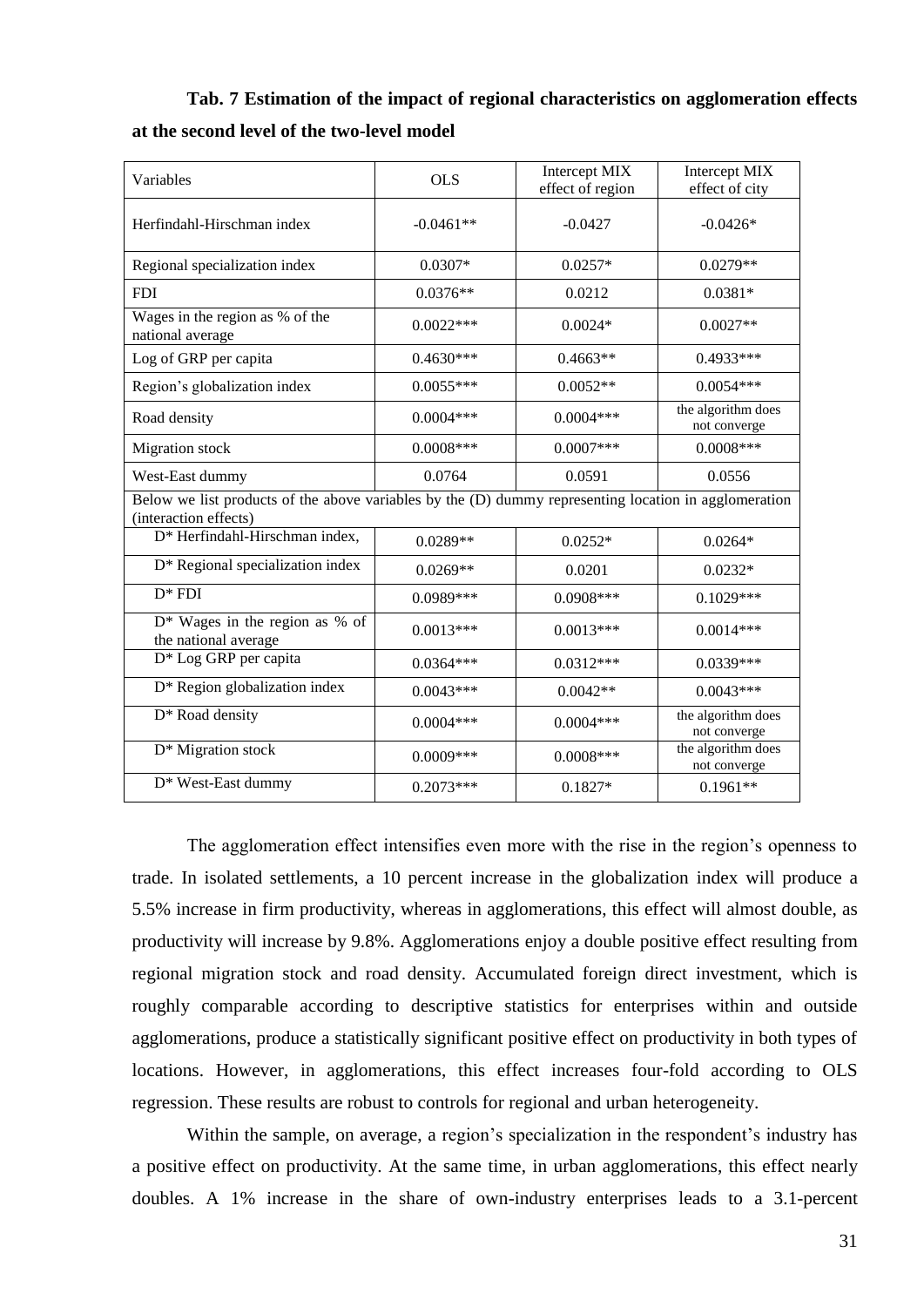productivity increase outside agglomerations and a 5.8-percent productivity increase within agglomerations  $(3.01\% + 2.7\% = 5.8\%)$ , according to OLS regression). Hence, although even within agglomerations, the city does not generate scale economies sufficient for manifestation of the positive effects of industry specialization, in contrast, the region does provide a scale sufficiently large for the materialization of these effects.

Regional economy diversification measured by the Herfindahl-Hirschman index enhances urban agglomeration effects. The higher the index value (i.e., the lower the diversification), the lower firm productivity is across the entire sample. However, in agglomerations, this outcome is weaker by approximately 50 percent.

Our results also suggest the existence of self-selection into agglomerations among more productive firms, although not at the location selection stage. We interpret self-selection in accordance with [Combes et al, 2012]: self-selection indicates a weak firm's inability to survive in a more competitive environment in larger and open markets. Even descriptive statistics (see Figures 3 and 4) demonstrate that agglomerations contain noticeably fewer weak enterprises exhibiting low productivity. That a region's openness to trade doubles urban agglomeration effects suggests that poor performers may be more aggressively driven from more competitive open markets.

#### **8.Conclusions**

The study registers significant positive effects of urban agglomerations on productivity and the correlation of their strength with characteristics of surrounding areas. This result is obtained despite the prevalence in the sample of old manufacturing enterprises established by command rather than driven by market-based incentives. We demonstrate that enterprises within urban agglomerations are 17-21% more productive than those in isolated settlements, with these effects being most powerful in cities with 100 – 250 thousand inhabitants.

Empirical testing of the nature of agglomeration effects using Russian data supports the validity of both MAR and Jacobs externalities: both specialization and diversification explain the firm productivity premium, although they do so differently at different levels of spatial hierarchy. At the city level, firms largely leverage complementary advantages of co-location with various businesses in a diversified urban environment, when the influence of clustering with own-industry firms (specialization) is absent. Similar results are reported in the literature, including the literature surveyed in this paper. However, the novelty of our results is apparent in our extension of agglomerations using small towns neighboring large cities and our use of survey microdata, which clarifies details regarding how the externalities work. Furthermore, if we include regional characteristics, i.e., if we define neighbors as similar firms within a region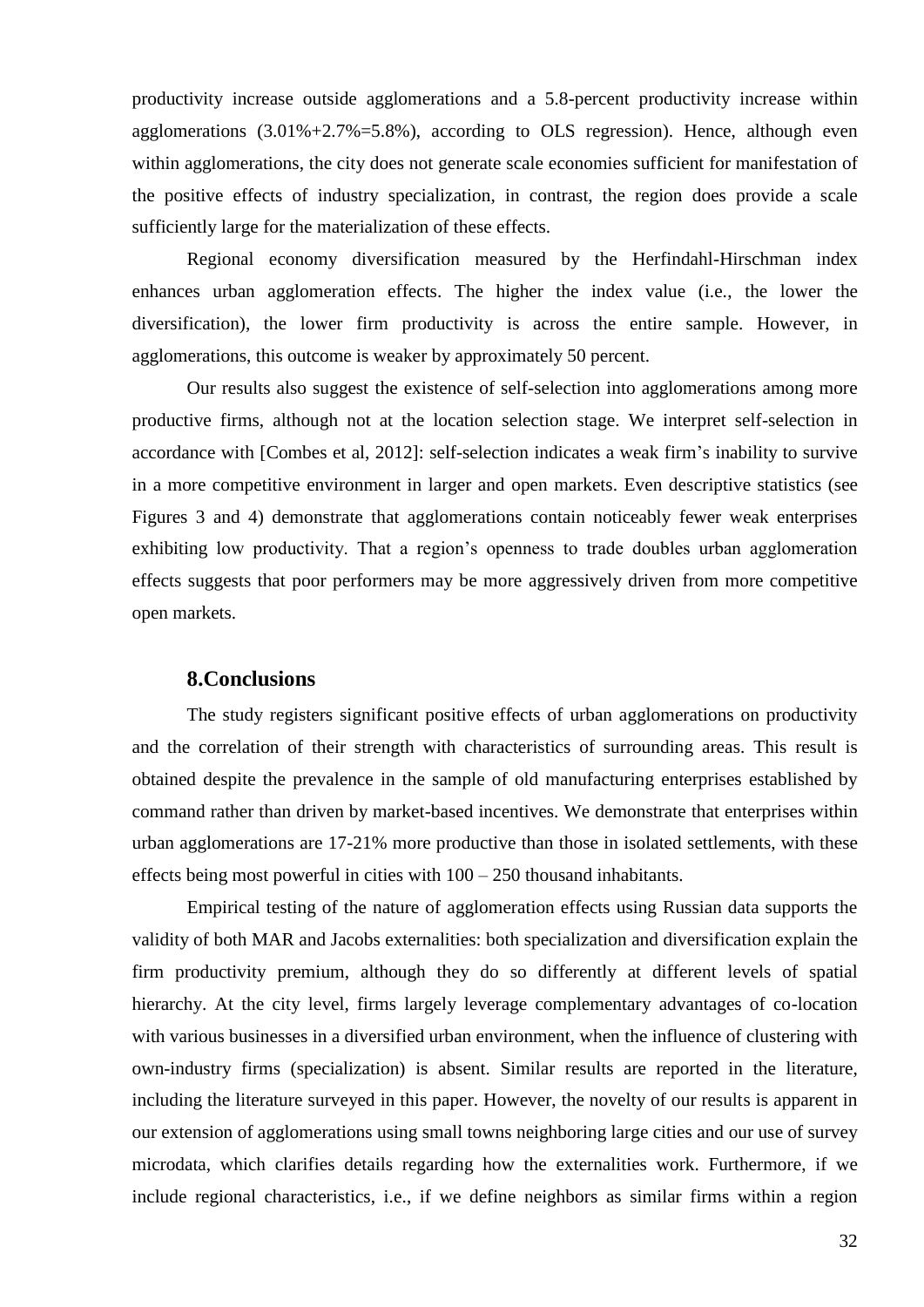rather than within a city, the regional specialization would be sufficiently significant for the presence of urban agglomeration effects. These results are robust to both the sample composition (we exclude enterprises in the Moscow agglomeration) and the model employed. From the policy perspective, the absence of cluster effects arising from co-location with similar enterprises in a city may constitute a warning against establishing industry clusters, which are currently much emphasized in government discussions. To influence firm effectiveness, specialization requires scale economies much larger than the city.

Another important result relates to the dependence of the power of agglomeration effects on the features of the surrounding area. If the region is open to trade, has a good road network, attracts migrant workers from other regions and has a mature market with relatively high living standards, urban agglomeration effects will be much stronger.

However, our results do not imply that the maximization of agglomeration numbers can resolve the issue of low productivity in manufacturing. Rather, we have demonstrated that agglomeration mechanisms rely on urban diversity, scale and openness in the economy. Indeed, these dimensions deserve stimulation through the use of regional policy measures.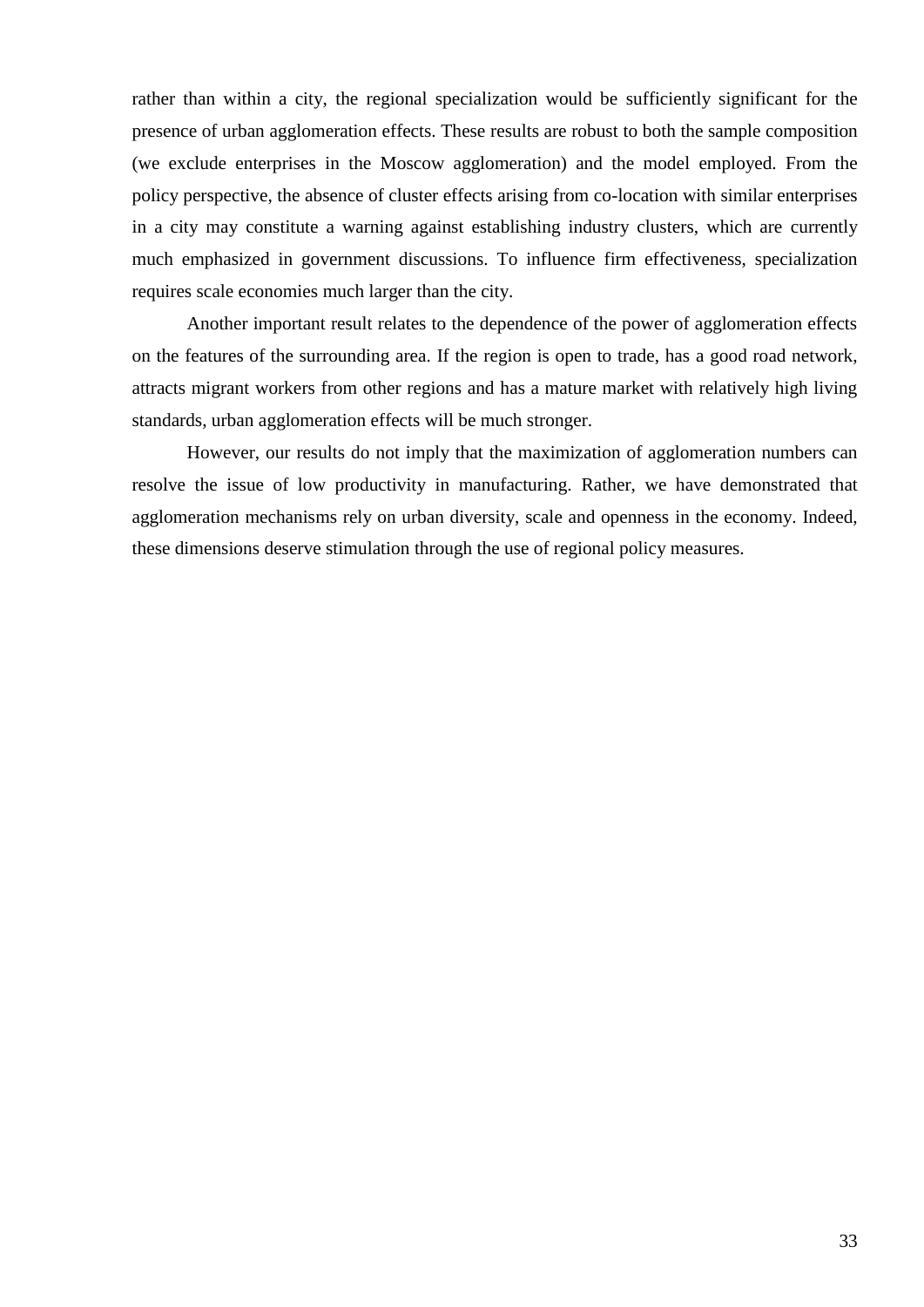## **Literature**

Acemoglu, D. 1996. A Microfoundation for Social Increasing Returns in Human Capital Accumulation,'' *Quarterly Journal of Economics,* August 1996, 111:3, pp. 779–804.

Andersson, M. and Lööf, H. 2011. Agglomeration and productivity: evidence from firm-level data. *Annals of Regional Scienc*e 46, pp. 601–620.

Arrow, K.J. 1962. Economic Welfare and the Allocation of Resources for Invention," In R.R. Nelson, editor, The Rate and Direction of Inventive Activity, pp. 609-625. Princeton University Press, Princeton.

Audretsch, D. and M. Feldman. 1996. R&D Spillovers and the Geography of Innovation and Production. *American Economic Review*, 86 (3): pp. 630-640

Audretsch, D.B., Dohse, D. (2007) Location: A Neglected Determinant of Firm Growth. *Review of World Economics*, 143, pp.79-107.

Gabor B.,Harasztosi P.2010. [Agglomeration Premium and Trading Activity of Firms,](http://ideas.repec.org/p/has/discpr/1001.html)" [IEHAS](http://ideas.repec.org/s/has/discpr.html)  [Discussion Papers](http://ideas.repec.org/s/has/discpr.html) 1001, Institute of Economics, Hungarian Academy of Sciences.

Beaudry, C. and Schiffauerova, A. 2009. Who's right, Marshall or Jacobs? The localization versus urbanization debate. *Research Policy* 38: pp.318–337.

Beugelsdijk, S. 2007. The regional environment and a firm's innovative performance: a plea for a multilevel interactionist approach. *Economic Geography* 83: pp.181–199.

Black, D. Henderson, J.V. 2003. Urban evolution in the USA, mimeo, Brown Unversity, 2002, quoted in Henderson, J. Vernon. 2003. "Marshall's Scale Economies," *Journal of Urban Economics*, 53, p.2

Combes, P. P., Overman, H. G. (2004) The spatial distribution of economic activities in the European Union. In J. V. Henderson, J. -F. Thisse (eds) Handbook of Regional and Urban Economics. Vol. 4. Cities and Geography. North Holland: Elsevier

Combes, Pierre-Philippe, Duranton, Gilles and Laurent Gobillon, 2011. The identification of agglomeration economies. *Journal of Economic Geography* 11, pp. 253–266

Combes, P.P. Duranton, G., Gobillon, L., Puga, D. and Roux, S. 2012. The productivity advantages of large cities: Distinguishing agglomeration from firm selection, *[Econometrica,](http://www.econometricsociety.org/aims.asp)* [forthcoming](http://www.econometricsociety.org/manus.asp)

Dicken, P. and Malmberg, A. 2001. Firms in territories: a relational perspective. *Economic Geography* 77: pp. 345–363.

Dixit, A.K. 1973. The Optimum Factory Town, *The Bell Journal of Economics and Management Science*, 1973, 4:2, pp. 647–54.

Duranton, G. and H.G. Overman .2005. Testing for Localization Using Micro-Geographic Data, *Review of Economic Studies*, 72, pp. 1077-1106.

Duranton, G., Puga, D., 2004.Micro-foundations of urban agglomeration economies.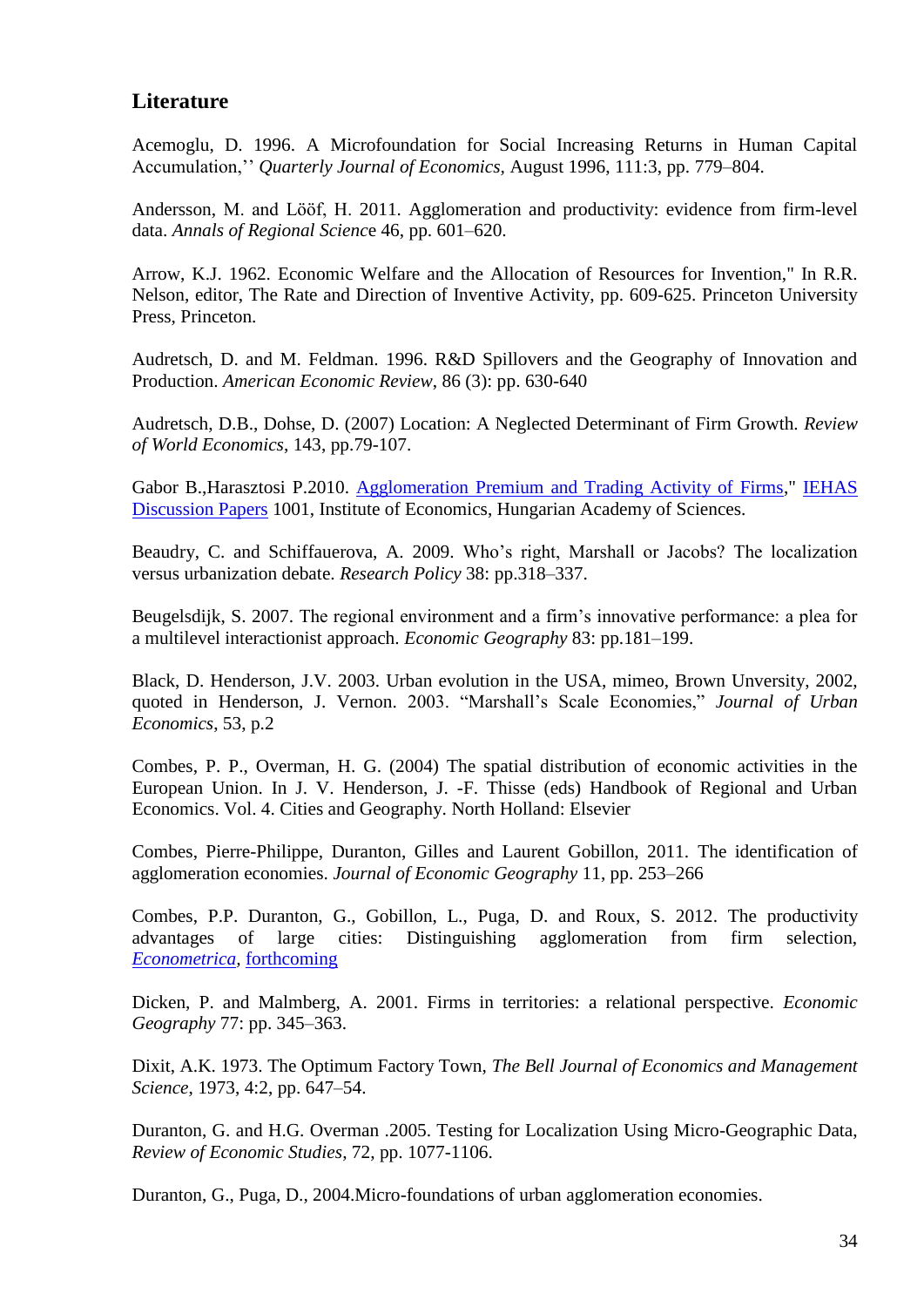In: Henderson, J.V., Thisse, J.-F. (Eds.), Handbook of Regional and Urban Economics. North-Holland, pp. 2063–2117.

Ellison, G., Glaeser, E.L.1999. The geographic concentration of industry: Does natural advantage explain agglomeration? *American Economic Review Papers and Proceedings* 89(2), pp.311–316.

Ellison, G., Glaeser, E.L., and W.R. Kerr. 2010. What Causes Industry Agglomeration? Evidence from Coagglomeration Patterns. *American Economic Review* , June, pp.1195–1213

Feldman, M., Audretsch, D., 1999. Innovation in cities: science-based diversity, specialization and localized competition. *European Economic Review* 43, 409–429.

Fujita, M. and J. Thisse . 2002. The Economics of Agglomeration (Cambridge: Cambridge University Press).

Gardiner, B.,Martin, R. and P. Tyler. 2011. Does spatial agglomeration increase national growth? some evidence from Europe? *Journal of Economic Geography* 11 , pp. 979–1006

Glaeser, E.L., Kohlase, J.E. 2003. Cities, regions and the decline of transport costs. Cambridge MA, National Bureau of Economic Research, NBER Working Paper 9886. <http://papers.nber.org/papers/W9886>

Glaeser, E.L., H.D. Kallal, J.A. Scheinkman and A. Shleifer (1992): 'Growth in Cities', *Journal of Political Economy*, 100, pp. 1126-1152.

Glaeser, E.L. 1998.Are Cities Dying?, *Journal of Economic Perspectives,* 12, pp. 139-160.

Gonchar, K., 2008. "Aglomeratsionniye effecti i konkurentosposobnost promishlennosti". In Gonchar, K. and Kuznestsov, B. (ed). Rossiyskyaya promishlennost na etape rosta. Factori konkurentosposobnosti firm. Moscow: HSE printing House (in Russian)

Henderson, V. 2003. The urbanisation process and economic growth: the so-what question. *Journal of Economic Growth*, 8: 47–71.

Hox, J.J., Kreft, I.G.G., 1994. Multilevel analysis methods. Sociological Methods and Research, 22 ( 3 ), pp. 283-299.

Jacobs, J.1969. The Economies of Cities. Random House, New York.

Krugman, P.R.1991. *Geography and Trade*, (Boston: MIT Press).

Krugman,P. 1998. What's new about the new economic Geography?' *Oxford Review of Economic Policy*, 14, pp.7-16.

Lappo, G.M. 1978. Razvitiye gorodskikh aglomeratsiy v SSSR. Moscow: Nauka, pp. 152 (in Russian)

Lappo G., and Polyan, P.2007. Results of urbanization in Russia by the end of the XX century. Center for Strategic Research North-West.<http://www/ecsman.edu.ru/> (In Russian)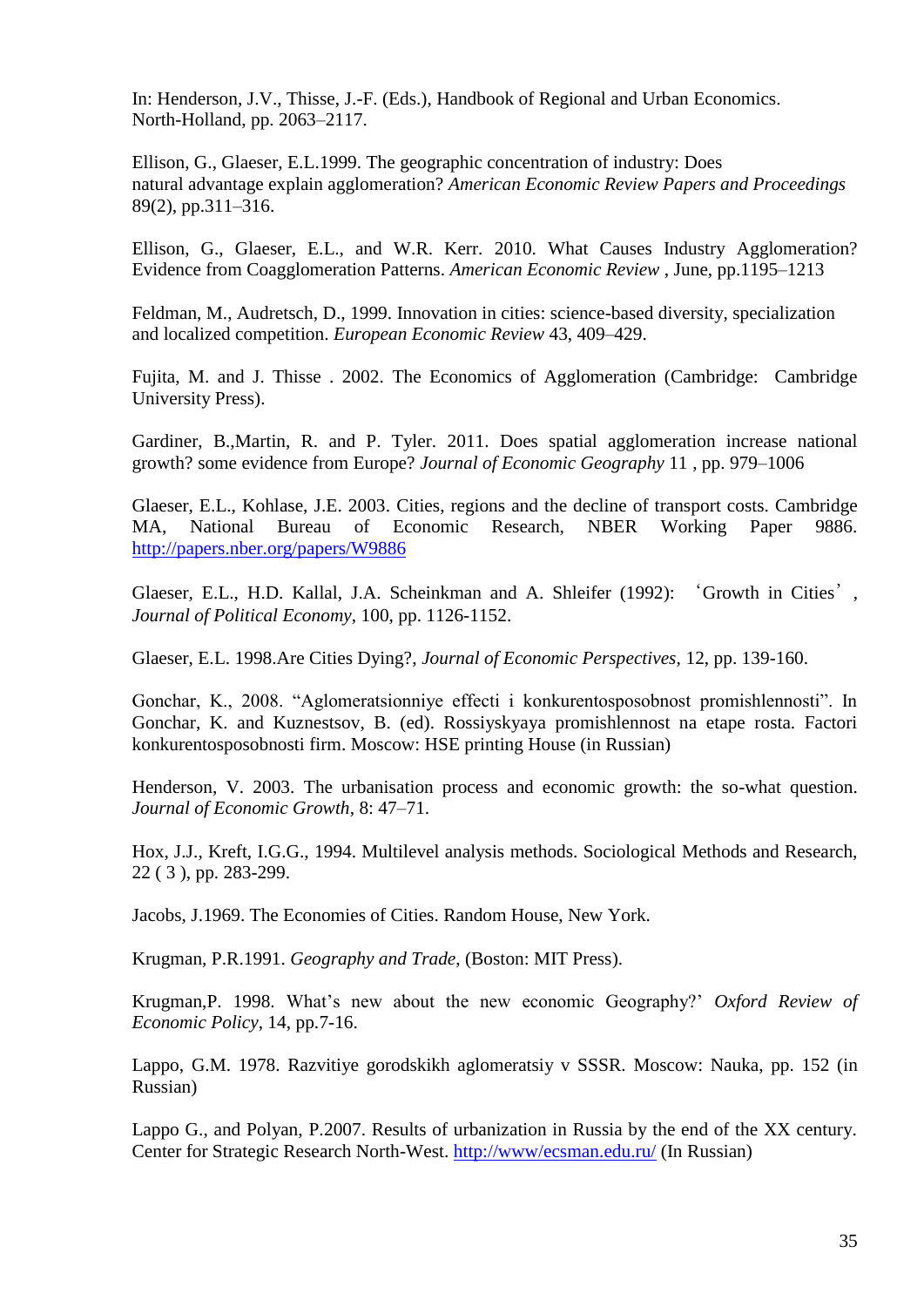Lugovoy O., Dashkeyev, I. Mazayev, D. Fomchenko, Е. Polyakov. 2007. Analysis of Economic Growth in Regions: Geographical and Institutional Aspect / Consortium for Economic Policy Research and Advice;]. – Moscow : IET, 2007.

Marshall, A. 1920. Principles of Economics (London: MacMillan). Martin, P., Mayer, T. and Mayneris, F. 2011. Spatial concentration and firm-level productivity in France. *Journal of Urban Economics* 69, pp.182–195

Melitz, Marc and Gianmarco I. P. Ottaviano. 2008. Market size, trade and productivity. *Review of Economic Studies* 75(1), pp.295–316.

Mills, Edwin S. and Bruce W. Hamilton, Urban Economics. Third edition, Glenview, IL: Scott, Foresman, and Co., 1984.

Nefedova, T. 2008. Rossiyskaya peripheriya kak socialno-economichesky phenomen. *Regional'niye issledovanoya*, No.5 (20): pp. 14-31 (in Russian)

Neffke F.M.H. Henning, M., and R. Boschma. 2012. The impact of aging and technological relatedness on agglomeration externalities: a survival analysis. *Journal of Economic Geography*  12, pp. 485–517

Puga, D. 2010. The magnitude and causes of agglomeration economies. *Journal of Regional Science*, 50: pp.203–219.

Renski, H. 2011. External economies of localization, urbanization and industrial diversity and new firm survival. *Papers in Regional Science*, 90, pp.473–502.

Rigby, D.L., Essletzbichler, J. 2002. Agglomeration economies and productivity differences in US cities. *Journal of Economic Geography* 2, pp. 407–432.

Romer, P.1986. Increasing returns and long-run growth. *Journal of Political Economy*, 94, pp. 1002–1037.

Rosenthal, S.S. and W.C. Strange. 2003. Geography, Industrial Organization, and Agglomeration, *Review of Economics and Statistics*, 85, pp. 377-393.

Rosenthal, S. S., Strange, W. C. 2004. Evidence on the nature and sources of agglomeration economies. In V. Henderson, J. Thisse (eds) Handbook of Urban and Regional Economics, vol. 4. Amsterdam: North-Holland.

Rosenthal, S., Strange, W. 2001. The determinants of agglomeration. *Journal of Urban Economics*, 50, pp. 191–229

Rotemberg, J. J., & Saloner, G. 1991. Inter-firm competition and collaboration. In Michael S. & Scott Morton (Eds.), The Corporation of the 1990s: 93-121. New York: Oxford University Press.

Saxenian, A., Regional Advantage: Culture and Competition in Silicon Valley and Rte. 128. Cambridge: Harvard University Press, 1994.

Scott, A. J. 1988. Metropolis: From the division of labor to urban form. Los Angeles: University of California Press.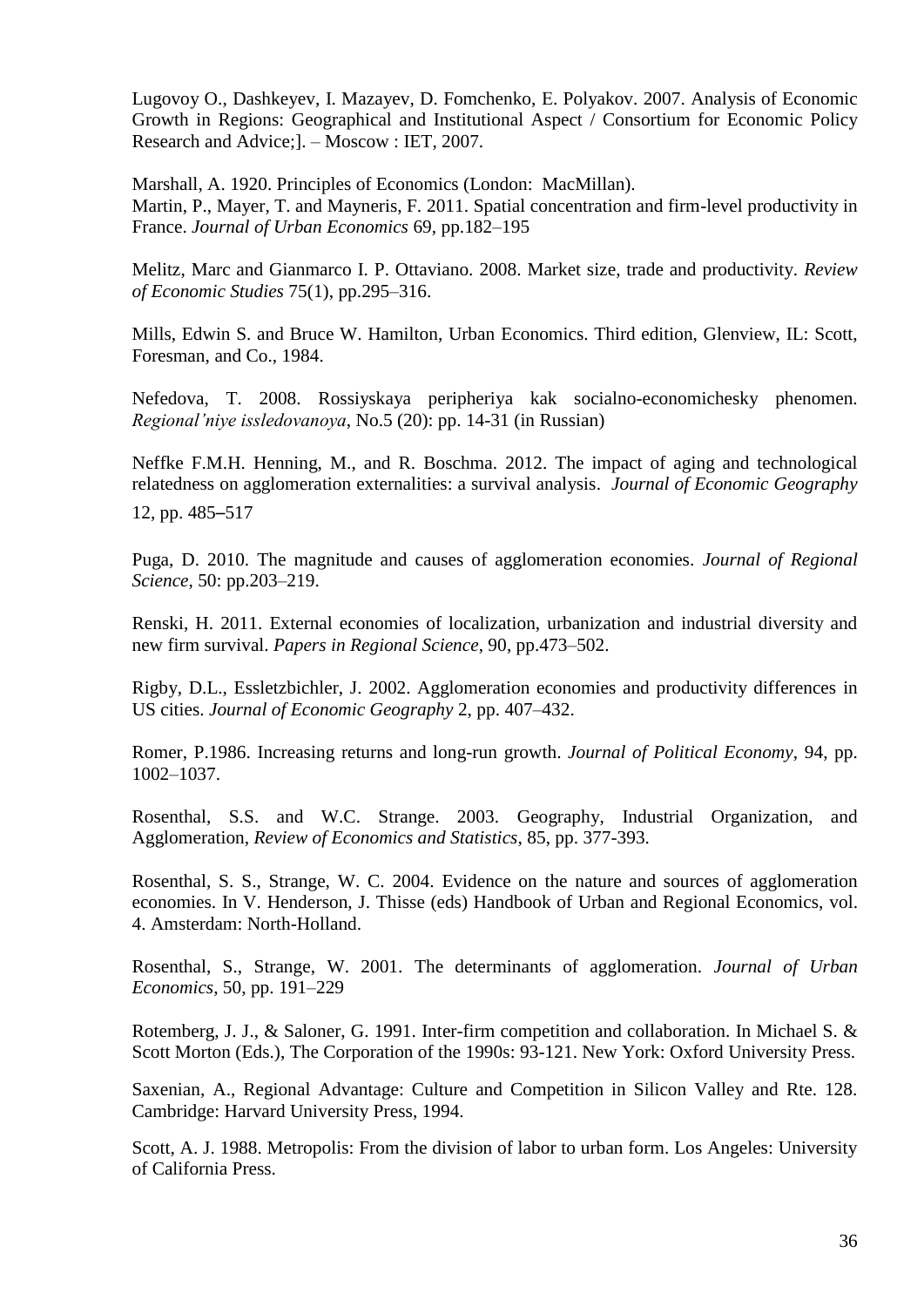Solow, Robert M. 1956. "A Contribution to the Theory of Economic Growth," *Quarterly Journal of Economics* 70, pp.65–94

Snijders T. and Bosker R. 1999. Multilevel Analysis: An Introduction to Basic and Advanced Multilevel Modeling. SAGE, London.

Steenbergen, Marco and Bradford S. Jones (2002) 'Modeling Multilevel Data Structures', *American Journal of Political Science* 46(1), pp.218–37.

Storper, M. 1989. The transition to flexible specialization in industry: External economies, the division of labor and the crossing of industrial divides. *Cambridge Journal of Economics,* 13: 273–305.

Trevish, A. 2009. City, region, country and world. Russia' s development by the eyes of country analysis. Moscow: Noviy Chronograph (in Russian)

van Oort, F., Burger, M.J., Knoben, J., Raspe, O. 2012. Multilevel approaches and the firmagglomeration ambiguity in economic growth studies. *Journal of economic surveys*, Vol. 26, No. 3, pp.468–491

Venables, A.J. (2011). Productivity in cities: self-selection and sorting. *Journal of economic geography* 11, pp.241-251

The World Bank, 2007. Russian regional growth and agglomeration effects/ In Russian Economic Report, 14 June 2007 [http://siteresources.worldbank.org/INTRUSSIANFEDERATION/Resources/RER14\\_eng\\_p2.pdf](http://siteresources.worldbank.org/INTRUSSIANFEDERATION/Resources/RER14_eng_p2.pdf)

The World Bank, 2008. Russia. Regional Development and Growth agglomerations: the Longer Term Challenges of Economic Transition in the Russian Federation. A Country Economic Memorandum for Russia. June 1.

The World Bank. 2011. Russia. Reshaping Russia's economic geography. April 2011 Poverty Reduction and Economic Management Unit, Europe and Central Asia Region

Zubarevitch, N. 2010. Goroda kak tsentri modernizatsii. *Obschestvenniye nauki I sovremennost*', No.5, pp. 5-19 (in Russian)